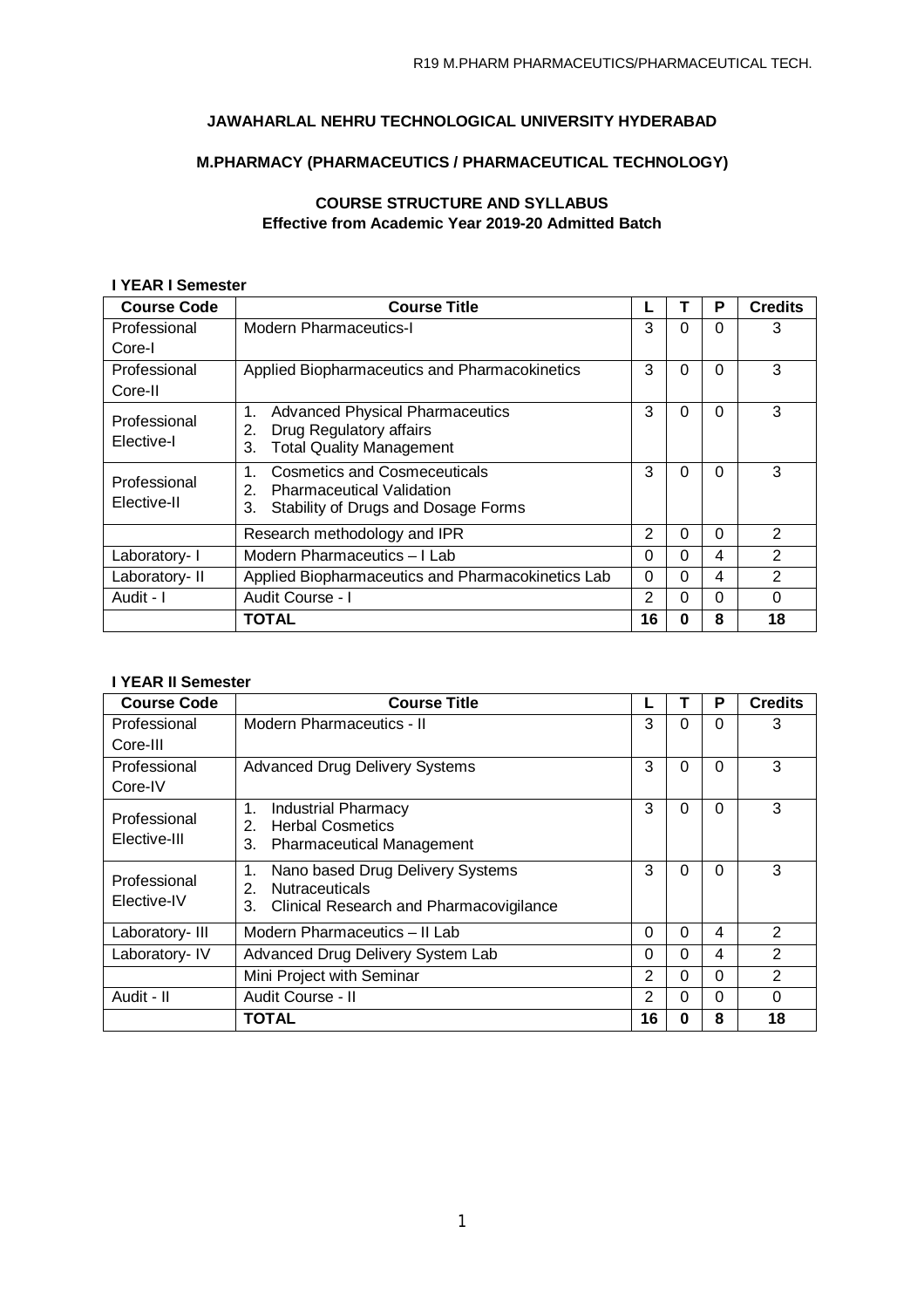| <b>Course Code</b>         | <b>Course Title</b>                                                                                                          |   | Р  | <b>Credits</b> |
|----------------------------|------------------------------------------------------------------------------------------------------------------------------|---|----|----------------|
| Professional<br>Elective-V | <b>Biostatistics</b><br>Scale up and Technology Transfer<br>2.<br>Production area, Design and Packaging<br>3.<br>Development |   |    | 3              |
| Open Elective              | Open Elective                                                                                                                | ົ |    | າ              |
| <b>Dissertation</b>        | Dissertation Work Review - II                                                                                                | 0 | 12 |                |
|                            | TOTAL                                                                                                                        | 6 | 12 | 12             |

## **II YEAR I Semester**

## **II YEAR II Semester**

| <b>Course Code</b>  | <b>Course Title</b>            |  | D  | <b>Credits</b> |
|---------------------|--------------------------------|--|----|----------------|
| <b>Dissertation</b> | Dissertation Work Review - III |  | 12 |                |
| <b>Dissertation</b> | Dissertation Viva-Voce         |  | 28 | 14             |
|                     | <b>TOTAL</b>                   |  | 40 | 20             |

**\*For Dissertation Work Review - I, Please refer 7.8 in R19 Academic Regulations.**

## **Audit Courses I & II:**

- 1. English for Research Paper Writing
- 2. Disaster Management
- 3. Sanskrit for Technological Learning
- 4. Value Education
- 5. Constitution of India
- 6. Pedagogy Studies
- 7. Stress Management by Yoga
- 8. Personality Development through Life Enlightenment Skills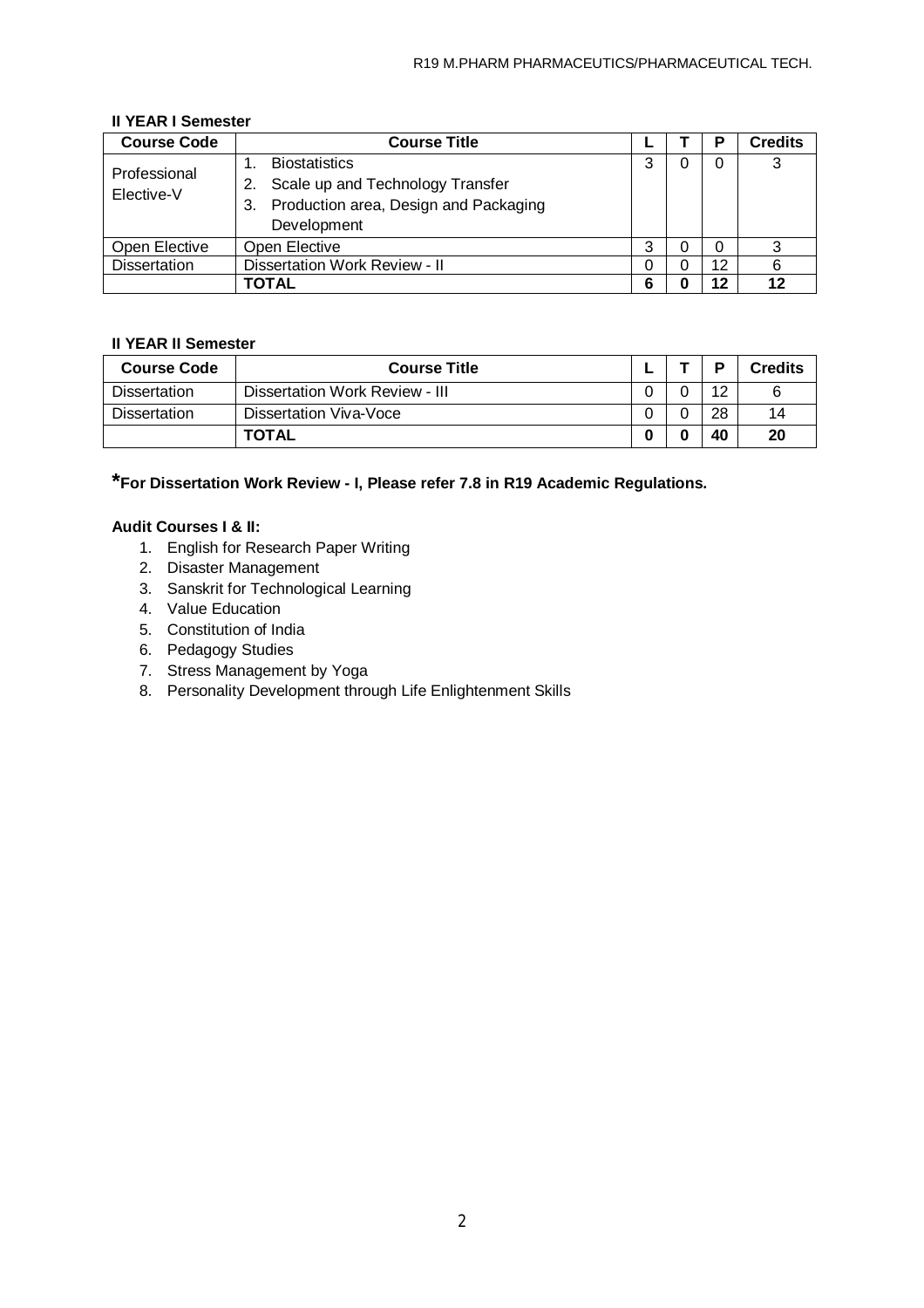## **MODERN PHARMACEUTICS – I (Professional Core-I)**

**Course Objectives**: Students will know the preformulation studies, methodology, different excipients used in solid dosage forms and their evaluation with references to production technologies. The students also know the optimization techniques and their applications in pharmaceutical industries.

**Course Outcome:** Students shall explain the preformulation parameters, apply ICH guidelines and evaluate drug, drug excipients compatibility. Students also explain about formulation and development, use of excipients in tablets, powders, capsules, micro-encapsules and coating techniques. They also learn and apply the statistical design in different formulations.

## **UNIT I**

**Preformulation studies:** Goals of Preformulation, preformulation parameters, Polymorphs and Amorphous forms, selection of drugs- solubility, partition coefficient, salt forms, humidity, solid state properties, Particle Size Analysis (Laser Diffraction and Dynamic Light Scattering) drug-excipient compatibility, flow properties, format and content of reports of preformulation, preformulation stability studies (ICH**)**

### **UNIT II**

**Formulation development of solid dosage forms – I:** New materials, excipients science - diluents, disintegrants, superdisintegrants, etc, evaluation of functional properties of excipients, co-processed materials, methods of preparation and evaluation.

### **UNIT III**

**Formulation development of solid dosage forms- II:** Coating, coating machines, coating techniques in tablet technology for product development, computerization, inprocess control of tablets, formulation development and manufacture of powder dosage forms for internal use. **Microencapsulation**- types, methodology, problems encountered.

### **UNIT IV**

**Formulation development of soft and hard gelatin capsules:** Introduction, production and methods of manufacture, filling equipment and filling operations, formulations, finishing, special techniques, advances in capsule manufacture, machines, processing and control including pharmaceutical aspects, physical stability and packaging.

### **UNIT V**

**Optimization techniques in pharmaceutical formulation and processing:** Introduction, optimization parameters, statistical design, response surface method, contour diagrams, factorial design, partial factorial design, simplex methods, mixture designs, Placket Burhan method, Box Benken method, applications in pharmaceutical formulation.

## **TEXT BOOKS**

- 1. Pharmaceutics The Science of Dosage form design by ME Aulton.
- 2. Pharmaceutical Dosage forms Tablets (Vol I, II and III) by Lieberman, Lachman and Schwartz.
- 3. Pharmaceutical Dosage forms Capsules (Vol I, II and III) by Avis, Lieberman and Lachman.
- 4. Pharmaceutical Dosage forms Disperse systems (Vol I, II and III) by Avis, Lieberman and Lachman.
- 5. Modern Pharmaceutics by Gilbert S. Banker and Christopher T. Rhodes.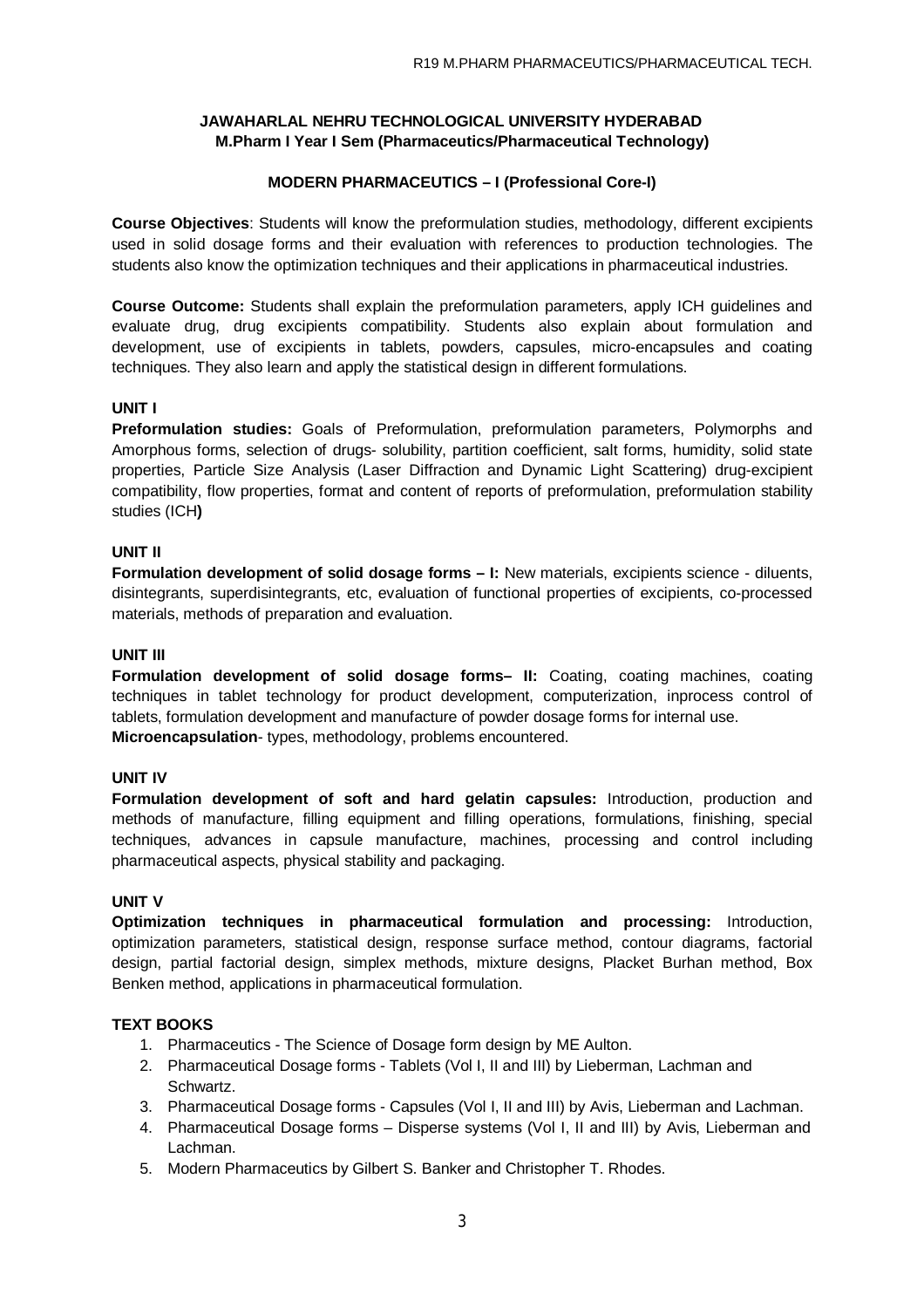6. Pharmaceutical statistics by Bolton

## **RECOMMENDED BOOKS:**

- 1. The Theory and Practice of industrial Pharmacy by Leon Lachman, Herbert A. Lieberman.
- 2. Remington's Science and Practice of Pharmacy by A. Gennaro.
- 3. Ansel's Pharmaceutical Dosage form and Drug delivery system by Loyd V. Allen, Jr. Nicholas G. Popovich, Howard C. Ansel.
- 4. Generic Drug Product Development by Leon Shargel and Isadore Kanfer.
- 5. Dispensing for Pharmaceutical Students by SJ Carter.
- **6.** Industrial Pharmacy Selected Topics, CVS Subramanyam and J Thimmasetty, Vallabh Prakashan Delhi – 2013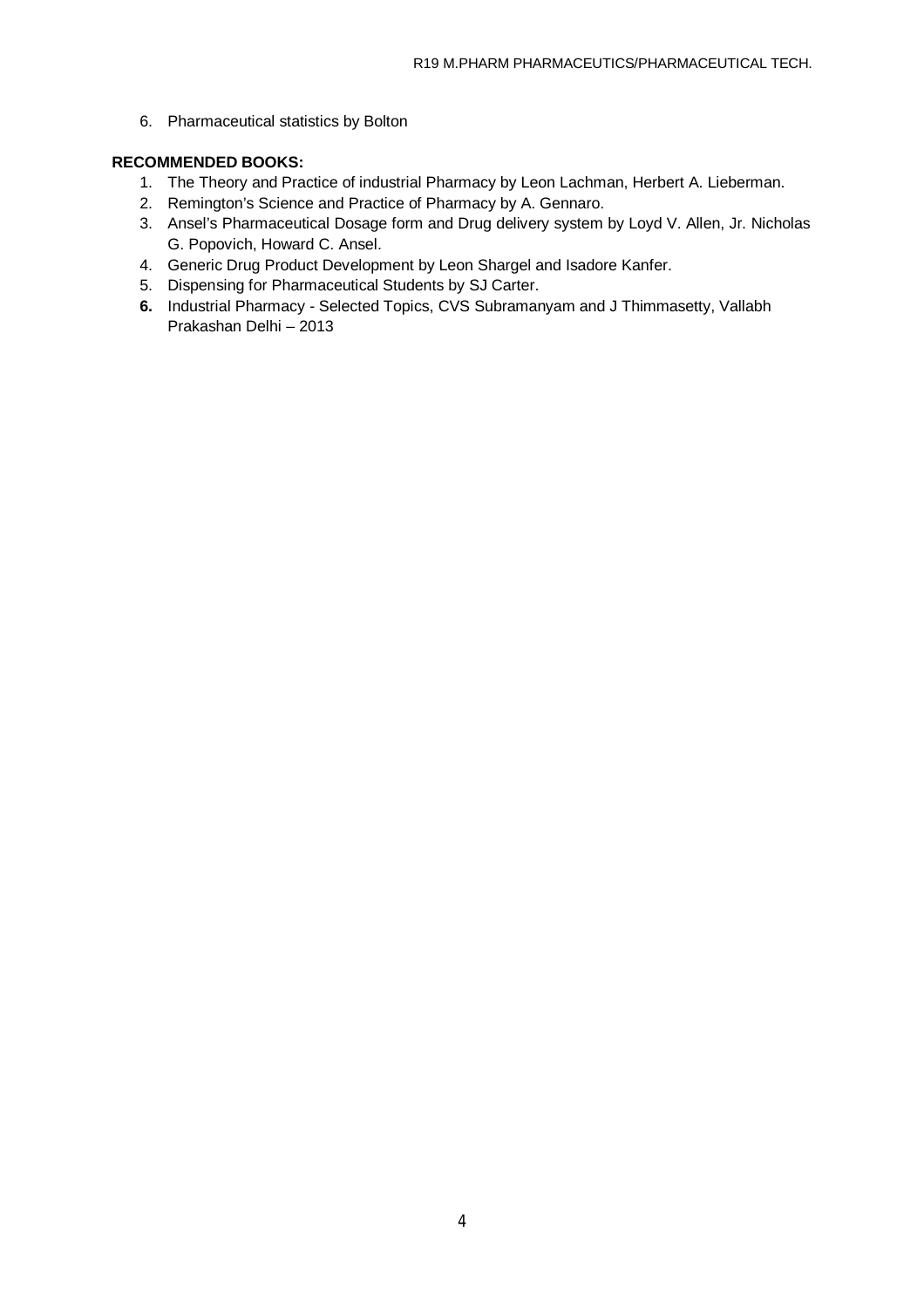## **APPLIED BIOPHARMACEUTICS AND PHARMACOKINETICS (Professional Core – II)**

**Course Objectives**: The student shall know about bioavailability, bioequivalence and factor affecting bioavailability. They also know the pharmacokinetic parameter like drug disposition, absorption, nonlinear and time dependant pharmacokinetics. They also know about the drug interactions & problems associated in pharmacokinetic parameters calculations.

**Course Outcomes**: students will be able to tell factors affecting the bioavailability and stability of dosage form; they also know the bioequivalence studies and protocols for bioequivalent studies. They also know the parameters for the disposition, absorption and Michaelis-Menton constants for nonlinear kinetics.

### **UNIT I**

- a. Biological and metabolic factors affecting bioavailability, complexation, dissolution techniques of enhancing dissolution.
- b. Formulation factors affecting bioavailability of drugs in dosage forms of tablets, capsules, parenterals, liquid orals and topical dosage forms.
- c. **Bioavailability:** Importance, dose dependency, AUC, rate and extent, assessment, blood and urine samples, single dose and multiple dose studies, *Invitro- Invivo* Correlation analysis and Levels of Correlations.
- d. **Bioequivalence:** Importance equivalency concepts, biowaivers, study designs, protocol, transformation of data, Statistical Criteria as per the Regulations.

## **UNIT II**

**Pharmacokinetics – Drug Disposition:** compartment models: One, two and non-compartmental approaches to pharmacokinetics. Recent trends, merits and limitations of these approaches. Application of these models to determine the various pharmacokinetic parameters pertaining to:

- a. Distribution: Apparent volume of distribution and its determination, factors affecting.
- b. Metabolism: Metabolic rate constant, Factors affecting Metabolism
- c. Elimination: Over all apparent elimination rate constant, and half life. All the above under the following conditions:
	- 1. Intravenous infusion
	- 2. Multiple dose injections
- d. Non-invasive methods of estimating pharmacokinetics parameters with emphasis on salivary and urinary samples.
- e. Concept of clearance: organ, total clearance, hepatic clearance, lung clearance and renal clearance.

### **UNIT III**

**Pharmacokinetics – Absorption:** Rate constants – Zero order, first order, Models of experimental study of absorption (in silico, in vitro, in situ and in vivo) – Absorption half lives, method of residuals, Wagner – Nelson method, Loo - Reigleman method, Analysis of kinetics from urine samples. Pharmacokinetic parameters determination pertaining to: Multiple dosage oral administration.

### **UNIT IV**

**Non-linear pharmacokinetics:** Concepts of linear and non-linear pharmacokinetics, Michaelis-Menton kinetics characteristics. Basic kinetic parameters, possible causes of non-induction, nonlinear binding, and non-linearity of pharmacological responses.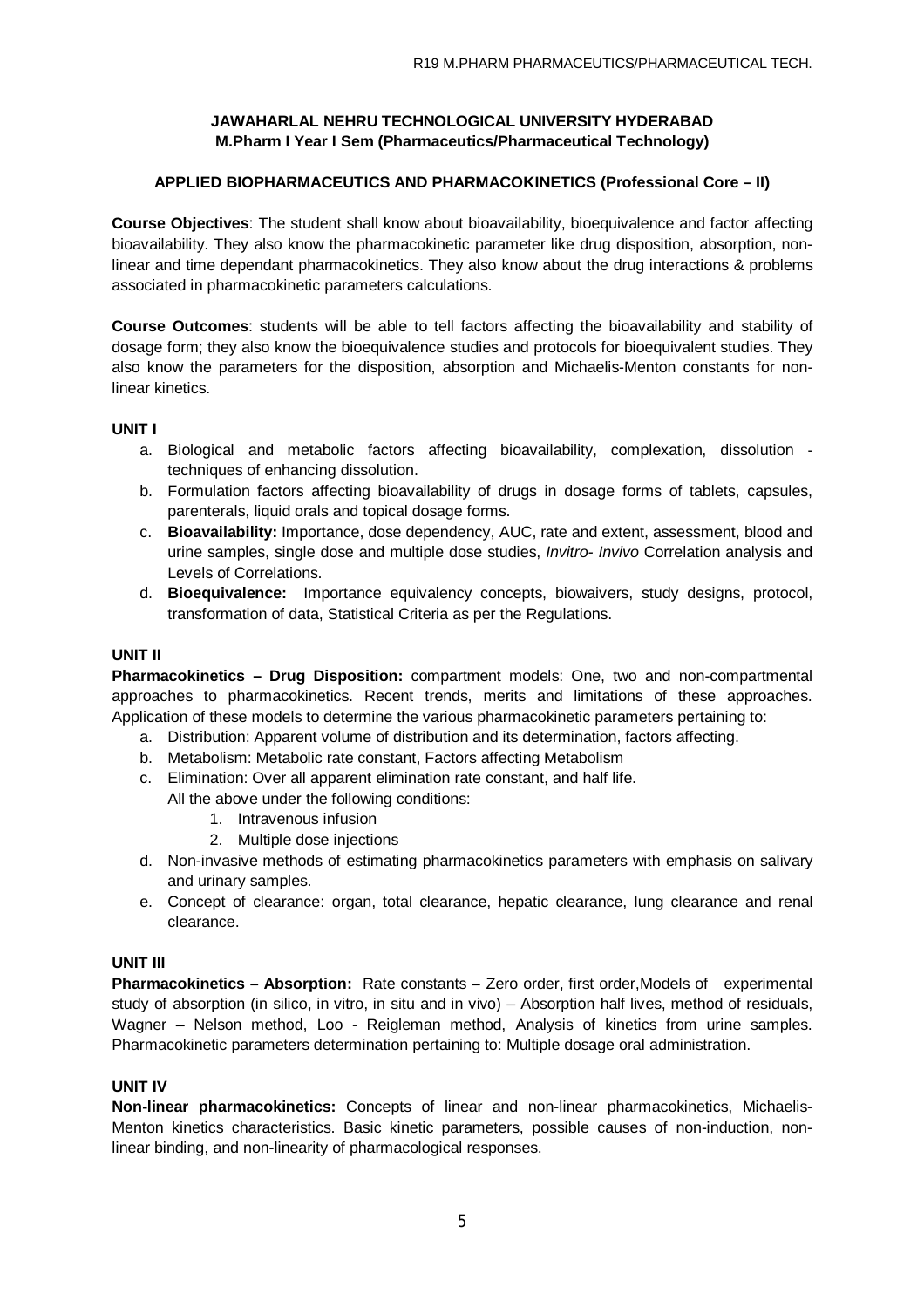**Clinical Pharmacokinetics**: Altered kinetics in pregnancy, child birth, infants and geriatrics. kinetics in GI disease, malabsorption syndrome, liver, cardiac, renal and pulmonary disease states.

### **UNIT V**

**Time dependent pharmacokinetics:** Introduction, classification, physiologically induced time dependency: Chronopharmacokinetics - principles, drugs– (amino glycosides, NSAIDS, antihypertensive drug) chemically induced dependency.

**Drug Interactions:** Kinetics of drug interaction, study of drug-drug interaction mediated through absorption, distribution, metabolism and elimination, mechanisms of interaction and consequence.

Numerical problems associated with all units, if any.

### **TEXT BOOKS**

- 1. Biopharmaceutics and Clinical Pharmacokinetics by Milo Gibaldi.
- 2. Learn Shargel and ABC yu, Applied Biopharmacokinetics and Pharmacokinetics
- 3. Biopharmaceutics and Pharmacokinetics by C.V.S. Subrahmanyam, Vallabh Prakashan.2010.
- 4. Basic biopharmaceutics, Sunil S. Jambhekar and Philip J Brean.
- 5. Text book of Biopharmaceutics and Clinical Pharmacokinetics by NiaziSarfaraz

### **REFERENCE BOOKS**

- 1. Bio-Pharmaceutics and Pharmacokinetics by V. Venkateshwarlu.
- 2. Pharmacokinetics, Biopharmaceutics and Clinical pharmacy by Robert E. Notari.
- 3. Biopharmaceutics and Clinical Pharmacokinetics An Introduction by Robert E. Notari.
- 4. Drug drug interactions, scientific and regulatory perspectives by Albert P. G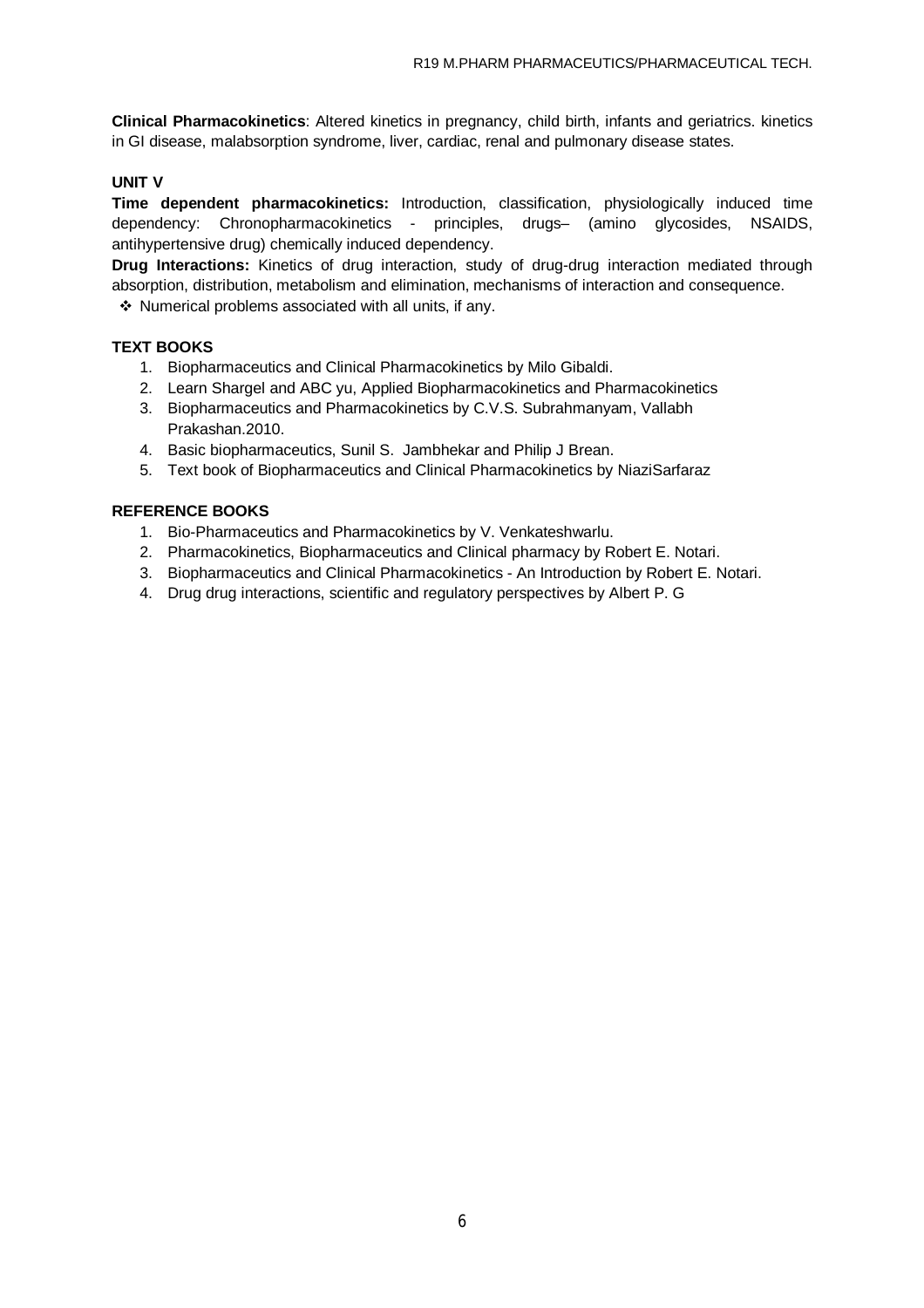### **ADVANCED PHYSICAL PHARMACEUTICS (Professional Elective – I)**

**Course Objectives:** the students shall know about particle science, polymer science and its use in pharmaceutical dosage forms. They also know the compression and consolidation parameters for powders and granules. Students also know about the rheology, disperse systems, dissolution and solubility parameters for dosage forms.

**Course Outcomes**: The students will know particle size analysis method, solid dispersion, physics of tablets, polymer classification and its applications, student will also know the stability calculations, shelf life calculations and accelerated stability studies. They also know the rheology, absorption related to liquids and semi-solid dosage forms. They also know the factors affecting the dissolution and solubility in related to invitro/invivo correlations.

### **UNIT I**

**Polymer science:** Classification, properties and characterization of polymers, phase separation, polymers in solid state, preparation of polymer solution, application of polymers in pharmaceutical formulations. Mechanism of biodegradation of biodegradable polymers including controlled drug delivery systems, Mucoadhesive, Hydrodynamically balanced and Transdermal Systems.

#### **UNIT II**

**Physics of tablet compression:** Basic principles of interactions, compression and consolidation, compression and consolidation under high loads, effect of friction, distribution of forces in compaction, force volume relationships, Heckel plots, compaction profiles, energy involved in compaction, Measurement of compression with strain gauges, compression pressure-QA parameters.

### **UNIT III**

**Kinetics and drug stability:** Stability calculations, rate equations, complex order kinetics, Factors influencing stability, strategy of stability testing, method of stabilization, method of accelerated stability testing in dosage forms, temperature and humidity control, physical stability testing of pharmaceutical products. Photodecomposition, Method, solid state decomposition.

### **UNIT IV**

**Viscoelasticity:** Theoretical consideration, instrumentation, rheological properties of disperse systems and semisolids. Oscillatory testing, Creep measurement.

**Characterization of API and excipients: Differential Scanning Calorimetry:** Principle, thermal transitions, advantages, disadvantages, instrumentation, applications and interpretations

**X Ray Diffraction methods:** Origin of x-rays, principle, advantages, disadvantages, instrumentation, applications and interpretations.

### **UNIT V**

**Dissolution and solubility**: Solubility and solubilization of nonelectrolytes, solubilization by the use of surfactants, cosolvents, complexation, drug derivatisation and solid state manipulation, Mechanisms of Drug release - dissolution, diffusion (Matrix and Reservoir) and swelling controlled (Peppas Model) and dissolution equipment.

#### **TEXT BOOKS**

- 1. Physical Pharmacy, 4<sup>th</sup> Edition by Alfred Martin.
- 2. Theory and Practice of Tablets Lachman, Vol.4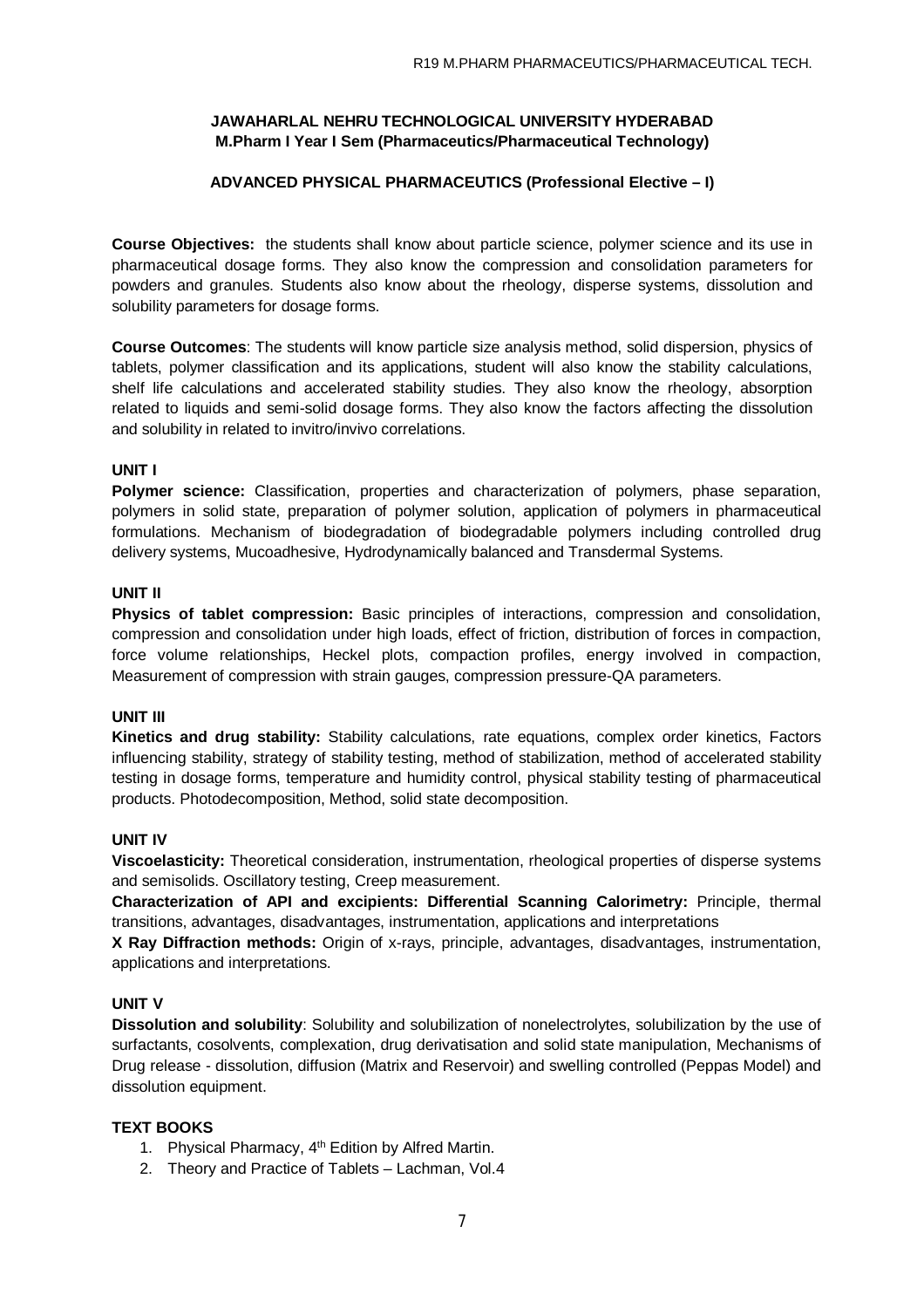- 3. Pharmaceutical Dosage forms Disperse systems Vol. I & II
- 4. Cartenson "Drug Stability, Marcel Decker Solid state properties, Marcel Dekker.
- 5. Industrial Pharmacy Selected Topics, CVS Subramanyam and J Thimmasetty, Vallabh Prakashan Delhi - 2013

## **REFERENCE BOOKS**

- 1. Dispersive systems I, II, and III
- 2. Robinson. Controlled Drug Delivery Systems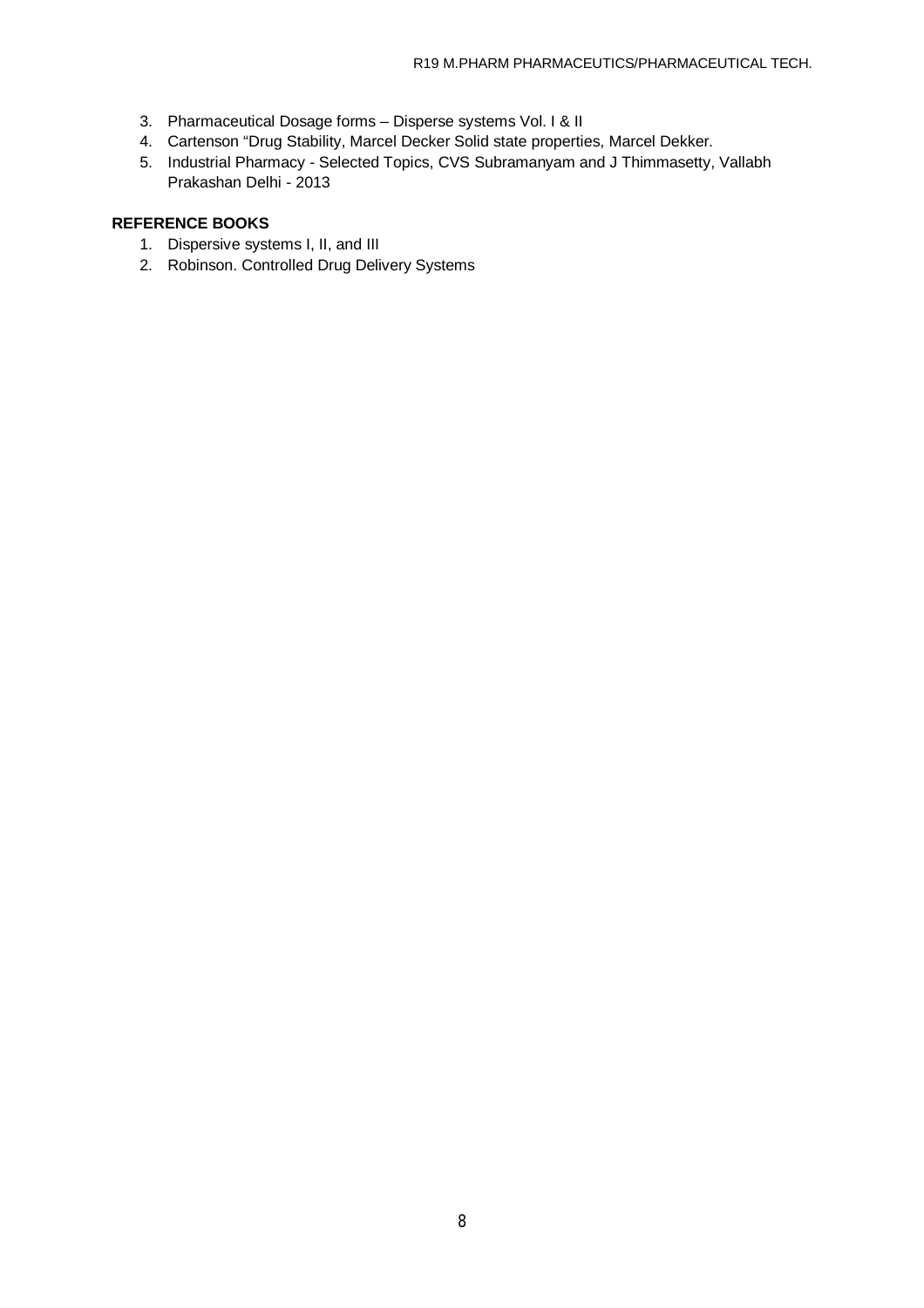## **DRUG REGULATORY AFFAIRS (Professional Elective-I)**

**Course Objectives**: The topics which are present in the Drug regulatory affairs are very much useful which increases the knowledge regarding the regulatory aspects in the pharmaceutical industries.

## **Course Outcomes:**

- Students will come to know the different competent regulatory authorities globally.
- Students be aware of technical aspects pertaining to the marketing authoritization application (MAA)
- The regulatory guidelines and directions framed by the regulatory authorities will be helpful to place the drug products in market for marketing approvals.

## **UNIT I**

### **Drug Regulatory Aspects (India)**

1. Indian drug regulatory authorities, Central and State regulatory bodies (FDA)

- 2. Drugs and Cosmmetics Act and Rules with latest Amendments (Selective)
- 3. Special emphasis Schedule M and Y
- 4. New drugs Importation, Registration, development, Clinical Trials, BE NOC & BE studies

5. Various Licences – Test Lic., Import lic., for testing of drugs and API's, Manufacturing Contract and Loan licence manufacturing.

## **UNIT II**

Good Manufacturing Practices (GMP)

1. Indian GMP certification, WHO GMP certification.

- 2. ICH guidelines for stability testing and other relevant ones (Q1-Q10)
- 3. Export permissions and manufacturing for semi-regulated countries

4. Understanding of the plant layouts with special emphasis on the environment &safety.(HVAC, Water Systems, Stores Managemant, Effluent etc.)

5. Quality Assurance and Qulaity Control – Basic understanding for in-built quality.

## **UNIT III**

A detailed study of regulatory aspects that affect drug product design, manufacture and distribution in a developed country such as USA and in a developing country such as Brazil, Hatch Waxmann Act; Bolar Provisions and other FDA Regulations. Regulatory aspects of pharmaceutical and bulk drug manufacture, regulatory drug analysis.

### **UNIT IV**

Documentation related to manufacturing, cleaning methods, retention samples and records, quality control, batch release documents, distribution records, complaints and recalls. Quality, safety and legislation for cosmetic products and herbal products.

### **UNIT V**

## **Governing Regulatory Bodies across the globe.**

Country Authority Submission

- a. U.S Food & Drug Administration USDMF
- b. Canada Therapeutic Product Directorate DMF
- c. Europe
	- 1) European Medicines Agency (EMEA/ National Authorities) EDMF
	- 2) European Directorate for Quality of Medicines CEP/COS & Health Care Products.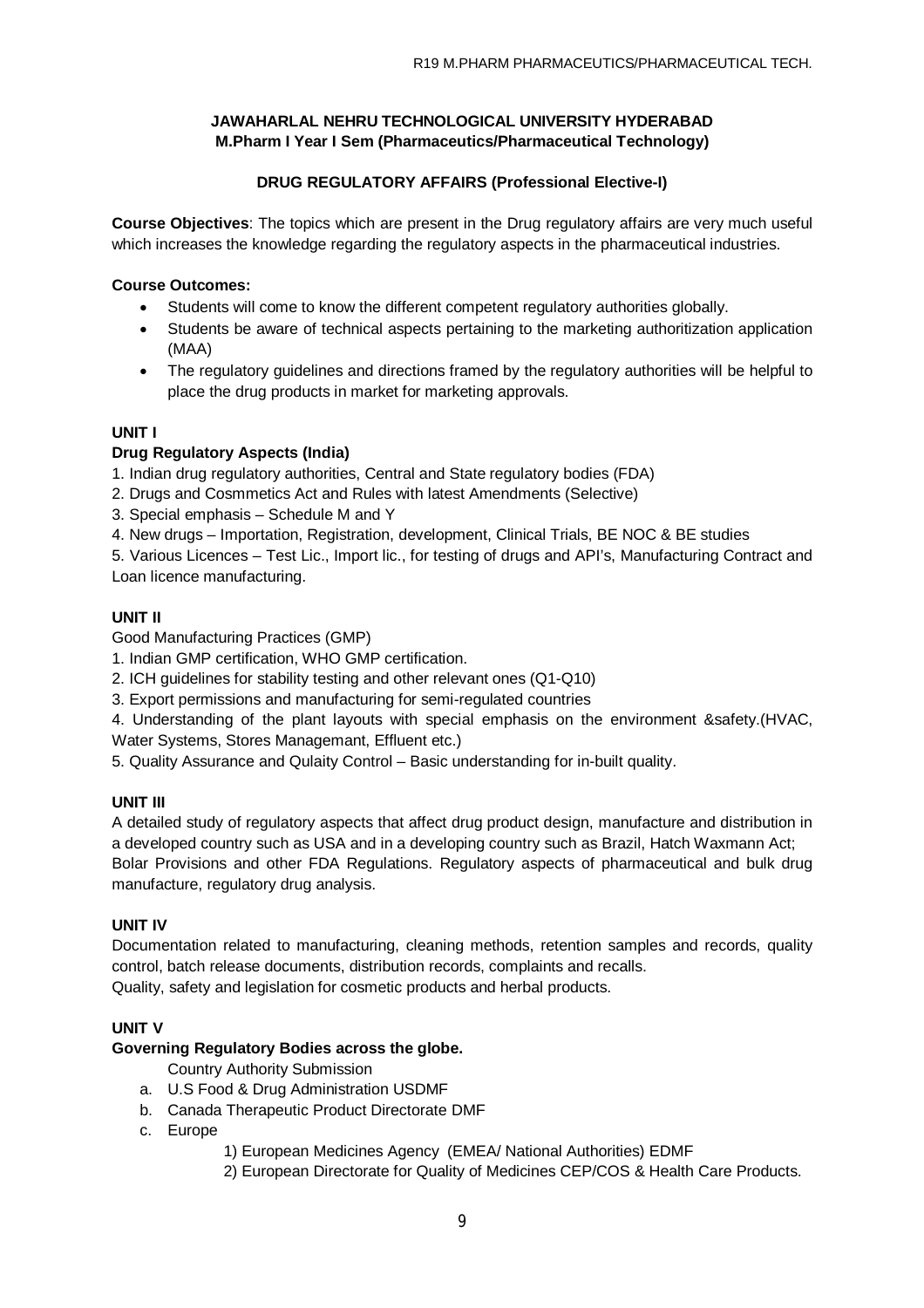- 3) MHRA Medicines and Health Care Products Regulatory Agency
- d. Product Filing
- e. Responding Regulatory Deficiencies
- f. Final Approval Procedure

Preparation, review and submission of Drug Master Files to Regulatory Authorities as per their specific requirements.

## **TEXT AND REFERENCE BOOKS**

- 1. Original laws published by Govt. of India.
- 2. Text Book of Forensic Pharmacy by Mithal B. M.; Vallabh Prakashan, New Delhi.
- 3. Laws of Drugs in India by Hussain.
- 4. Text Book of Forensic Pharmacy by Jain N. K.; Vallabh Prakashan, New Delhi.
- **5.** Pharmaceutical Regulatory Affairs Selected Topics, CVS Subramanyam and J Thimmasetty, Vallabh Prakashan Delhi - 2013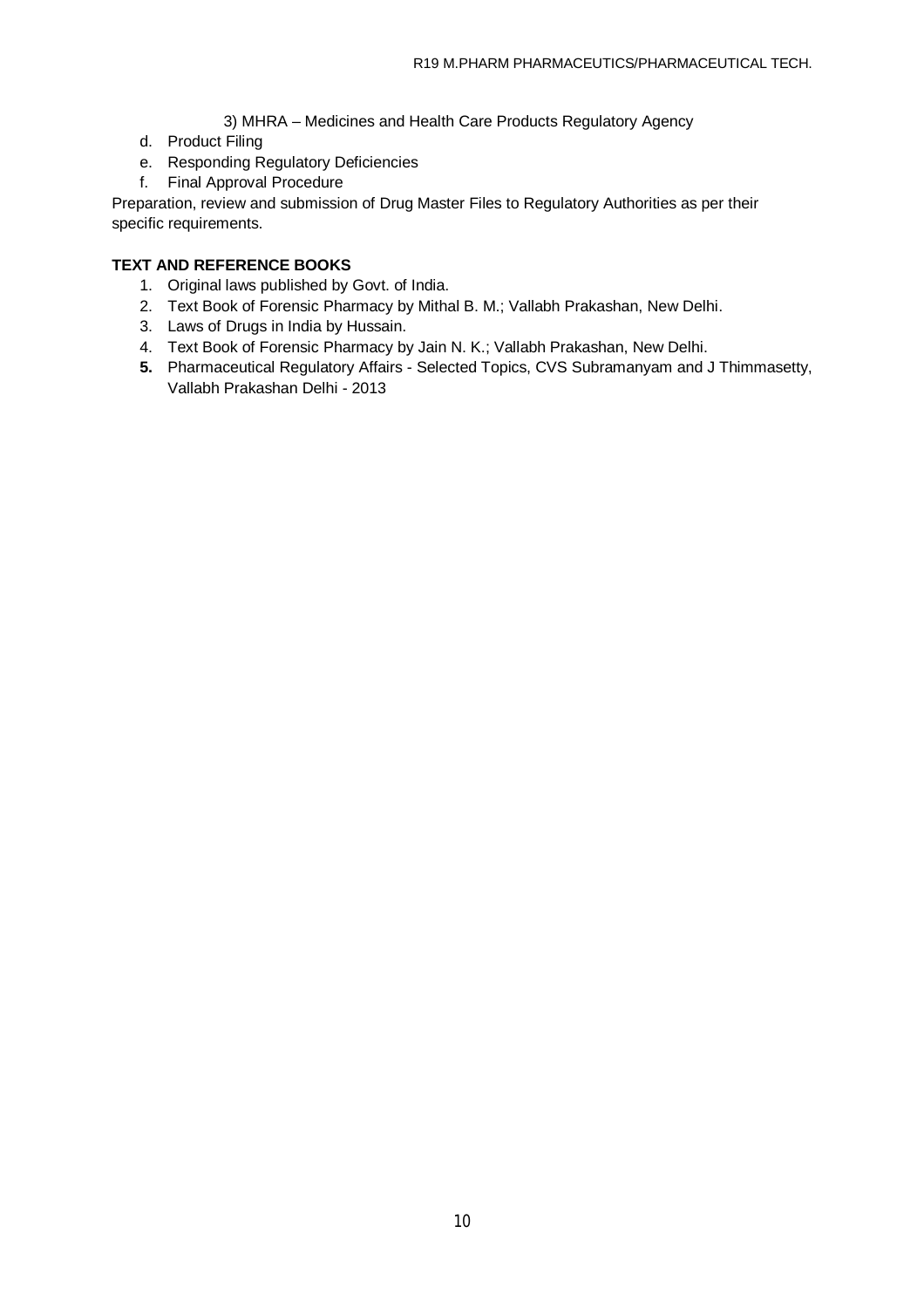## **TOTAL QUALITY MANAGEMENT (Professional Elective - I)**

**Course Objectives**: Total quality management constitutes very useful chapter like –good manufacturing practices, GLP, GCP, ICH etc. Which increases the knowledge of students in various quality control & regulatory aspects.

**Course Outcomes**: Total quality management helps the students to learn the established regulatory guidelines in GMP, GCP, GLP, USFDA, WHO, ISO etc to become a perfect budding pharmacist. It is very useful to students to acquire vast knowledge regarding the quality control aspects of different regulatory bodies as per their requirements throughout the world.

### **UNIT - I**

Concepts and Philosophy of TQM, GLP, GMP (orange guide).

### **UNIT – II**

Drug regulatory and accrediting agencies of the world (USFDA, TGA, ICH, WHO, ISO etc.)

### **UNIT - III**

Good manufacturing practices: Organization and personnel, responsibilities, training, hygiene. Premises: Location, design, plant layout, construction, maintenance and sanitation, environmental control, utilities and services like gas, water, maintenance of sterile areas, control of contamination. Equipments: Selection, purchase specifications, maintenance, clean-in-place, sterilize-in-place, methods (TP and STP). Raw materials: Purchase specifications, maintenance of stores, selection of vendors, controls on raw materials and finished dosage forms. Manufacture of and controls on dosage forms: Manufacturing documents, master formula, batch formula records, standard operating procedures, quality audits of manufacturing processes and facilities. In process quality controls on various dosage forms; sterile and non–sterile, standard operating procedures for various operations like cleaning, filling, drying, compression, coating, disinfections, sterilization, membrane filtration etc., Packaging and labelling control, line clearance, reconciliation of labels, cartons and other packaging materials. Quality Control Laboratory: Responsibilities, good laboratory practices, routine controls instruments, reagents, sampling plans, standard test procedures, protocols, non-clinical testing, controls on animal house. Data generation and storage, quality control documents, retention samples, records and audits of quality control facilities. Finished products release, quality review, quality audits, batch release document.

### **UNIT - IV**

Regulatory Considerations for Pre-clinical and Clinical Evaluation: Pre-clinical requirements currently in use. Regulatory requirements of single dose and repeat dose toxicity studies. Study of specific toxicities such as mutagenicity, carcinogenicity and teratoginicity. Animal pharmacokinetics and toxicokinetics. Regulatory requirements of clinical evaluation, pharmacokinetics in man genetic polymorphism. Design and interpretation of clinical trials. Quality assurance standards as per ISO.

### **UNIT - V**

Globalization of drug industry, present status and scope of pharmaceutical industry in India. WHO and NABL certification, ICH guidelines for manufacturing and quality assurance of drug formulation.

### **TEXT AND REFERENCE BOOKS:**

1. Guidelines for Developing National Drug Policies; WHO Publications, 1998.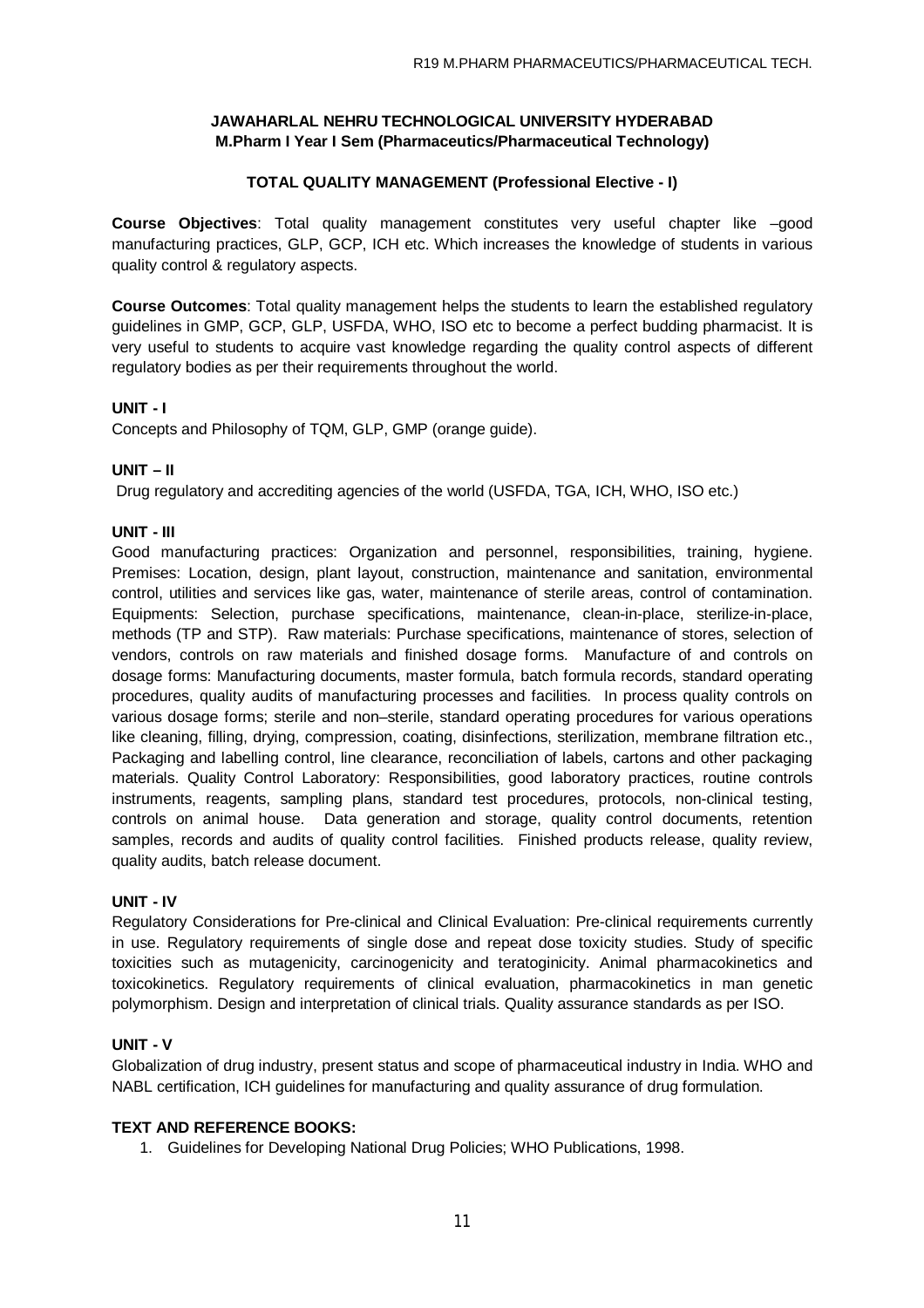- 2. Quality Assurance of Pharmaceuticals–A Compendium of Guidelines and Related Materials, Vol.–1; WHO Publications.
- 3. A Guide to Total Quality Management by Kaushik Maitra and Sedhan K. Ghosh.
- 4. GMP by Mehra.
- 5. How to Practice GMP by P.P. Sharma.
- 6. ISO 9000 and Total Quality Management by Sadhan K. Ghosh.
- 7. Good Manufacturing Practices for Pharmaceuticals-A Plan for Total Quality Control by Sidney H. Willing & James R Stoker. (Drugs & Pharm. Sciences) Vol. 78; Marcel Dekker Inc.
- 8. OPPI-Quality Assurance, USP.
- 9. Current good manufacturing practices for pharmaceuticals by Manohar A. Potdar
- 10. Quality assurance and quality management in pharmaceutical industry by Y. Anjaneyulu and marayya
- 11. Total Quality Management, An integrated Approach by D. R. Kiran, BS Publications
- 12. Total Quality Management, 3rd edition by Joel E. Ross. CRC press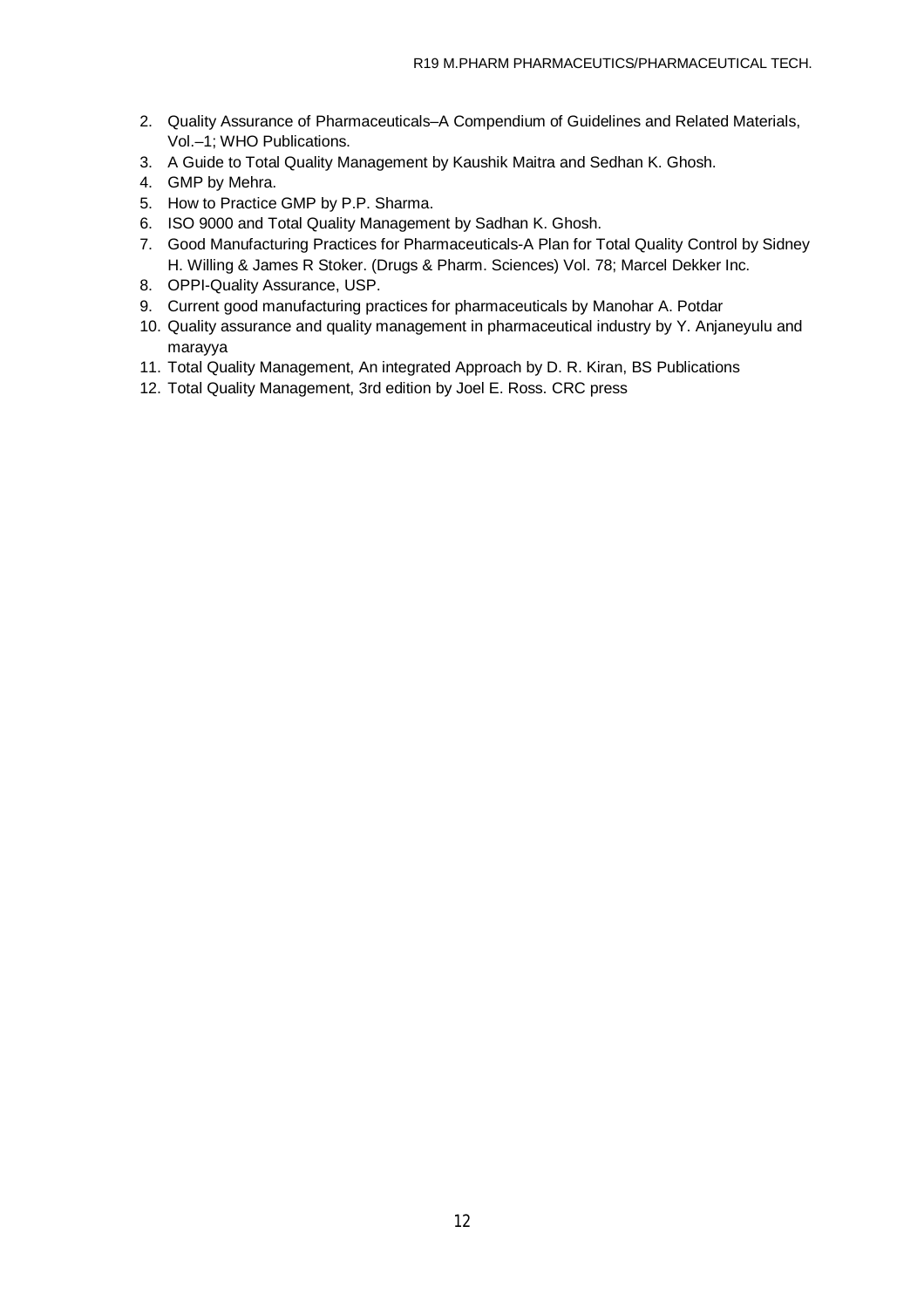## **COSMETICS AND COSMECEUTICALS (Professional Elective - II)**

**Course Objectives:** Upon completion of the course, the students shall be able to understand

- Key ingredients used in cosmetics and cosmeceuticals.
- Key building blocks for various formulations.
- Current technologies in the market
- Various key ingredients and basic science to develop cosmetics and cosmeceuticals
- Scientific knowledge to develop cosmetics and cosmeceuticals with desired Safety, stability, and efficacy.

**Course Outcomes: U**pon completion of the subject student shall able to know Regulatory biological aspects of cosmetics, excipients used for various formulations, designing of cosmeceuticals and herbal products

### **UNIT I**

**Cosmetics – Regulatory:** Definition of cosmetic products as per Indian regulation. Indian regulatory requirements for labeling of cosmetics Regulatory provisions relating to import of cosmetics. Misbranded and spurious cosmetics. Regulatory provisions relating to manufacture of cosmetics – Conditions for obtaining license, prohibition of manufacture and sale of certain cosmetics, loan license, offences and penalties.

### **UNIT II**

**Cosmetics - Biological aspects:** Structure of skin relating to problems like dry skin, acne, pigmentation, prickly heat, wrinkles and body odor. Structure of hair and hair growth cycle. Common problems associated with oral cavity. Cleansing and care needs for face, eye lids, lips, hands, feet, nail, scalp, neck, body and under-arm.

### **UNIT III**

**Formulation Building blocks:** Building blocks for different product formulations of cosmetics/cosmeceuticals. Surfactants – Classification and application. Emollients, rheological additives: classification and application. Antimicrobial used as preservatives, their merits and demerits. Factors affecting microbial preservative efficacy. Building blocks for formulation of a moisturizing cream, vanishing cream, cold cream, shampoo and toothpaste. Soaps and syndetbars. **Perfumes;** Classification of perfumes. Perfume ingredients listed as allergens in EU regulation.

**Controversial ingredients:** Parabens, formaldehyde liberators, dioxane.

## **UNIT IV**

**Design of cosmeceutical products:** Sun protection, sunscreens classification and regulatory aspects. Addressing dry skin, acne, sun-protection, pigmentation, prickly heat, wrinkles, body odor., dandruff, dental cavities, bleeding gums, mouth odor and sensitive teeth through cosmeceutical formulations.

### **UNIT V**

**Herbal Cosmetics:** Herbal ingredients used in Hair care, skin care and oral care. Review of guidelines for herbal cosmetics by private bodies like cosmos with respect to preservatives, emollients, foaming agents, emulsifiers and rheology modifiers. Challenges in formulating herbal cosmetics.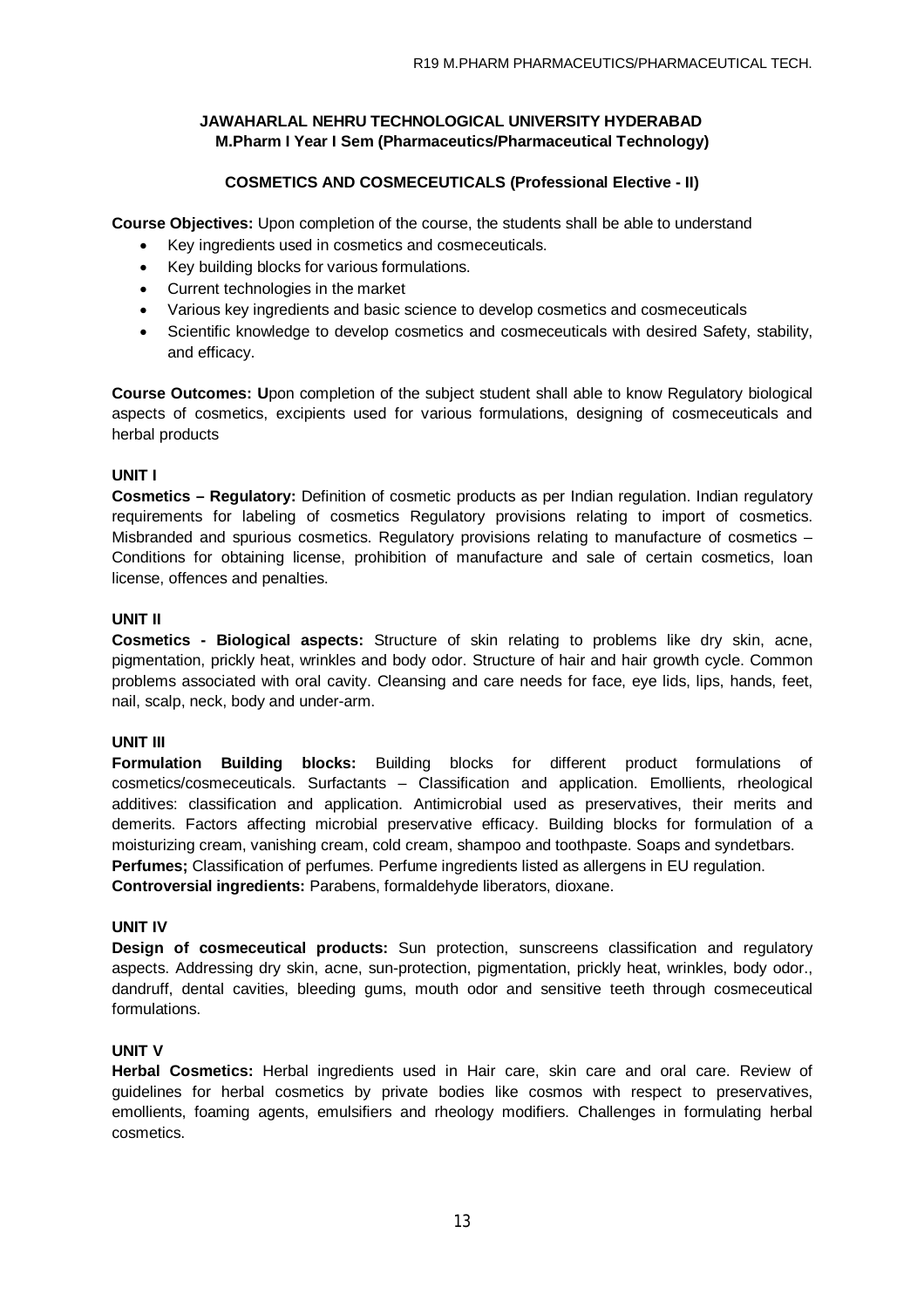## **REFERENCES**

- 1. Harry's Cosmeticology. 8th edition.
- 2. Poucher's perfume cosmetics and Soaps, 10th edition.
- 3. Cosmetics Formulation, Manufacture and quality control, P. P. Sharma, 4<sup>th</sup> edition
- 4. Handbook of cosmetic science and Technology A.O. Barel, M. Paye and H.I. Maibach. 3 rd edition
- 5. Cosmetic and Toiletries recent suppliers' catalogue.
- 6. CTFA directory.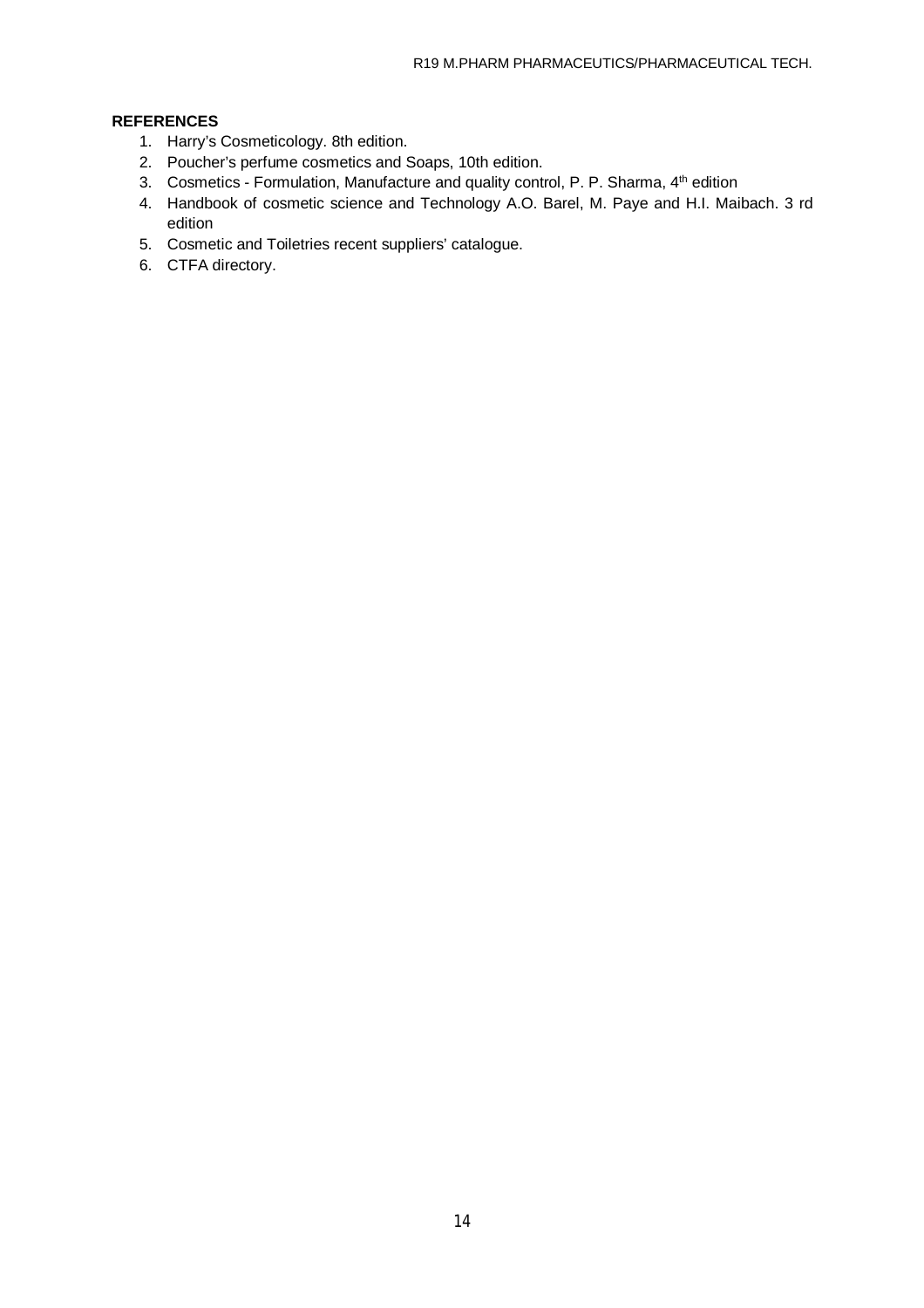## **PHARMACEUTICAL VALIDATION (Professional Elective - II)**

**Course Objective:** The main purpose of the subject is to understand about validation and how it can be applied to industry and thus to improve the quality of the products. The subject covers the complete information about validation, types, methodology and application.

**Course Outcome:** Upon completion of the subject student shall be able to

- Explain the aspect of validation
- Carryout validation of manufacturing processes
- Apply the knowledge of validation to instruments and equipments

### **UNIT I**

**Introduction**: Definition of Qualification and Validation, Advantage of Validation, Streamlining of Qualification & Validation process and Validation Master Plan.

**Qualification:** User Requirement Specification, Design Qualification, Factory Acceptance Test (FAT)/ Site Acceptance Test (SAT), Installation Qualification, Operational Qualification, Performance Qualification, Re- Qualification (Maintaining status -Calibration Preventive Maintenance, Change management), Qualification of Manufacturing Equipment, Qualification of Analytical Instruments and Laboratory equipments.

### **UNIT II**

**Qualification of analytical instruments**: Electronic balance, pH meter, UV-Visible spectrophotometer, FTIR, GC, HPLC, HPTLC

**Qualification of Glassware**: Volumetric flask, pipette, Measuring cylinder, beakers and burette.

### **UNIT III**

**Qualification of laboratory equipments:** Hardness tester, Friability test apparatus, tap density tester, Disintegration tester, Dissolution test apparatus.

**Validation of Utility systems:** Pharmaceutical water system & pure steam, HVAC system, Compressed air and nitrogen.

## **UNIT IV**

**Cleaning Validation**: Cleaning Validation - Cleaning Method development, Validation and validation of analytical method used in cleaning. Cleaning of Equipment. Cleaning of Facilities. Cleaning in place (CIP).

### **UNIT V**

**Analytical method validation**: General principles, Validation of analytical method as per ICH guidelines and USP.

Validate the manufacturing facilities

### **REFERENCES:**

- 1. T. Loftus & R. A. Nash, "Pharmaceutical Process Validation", Drugs and Pharm Sci. Series, Vol. 129, 3rd Ed., Marcel Dekker Inc., N.Y.
- 2. The Theory & Practice of Industrial Pharmacy, 3rd edition, Leon Lachman, Herbert A. Lieberman, Joseph. L. Karig, Varghese Publishing House, Bombay.
- 3. Validation Master plan by Terveeks or Deeks, Davis Harwood International publishing.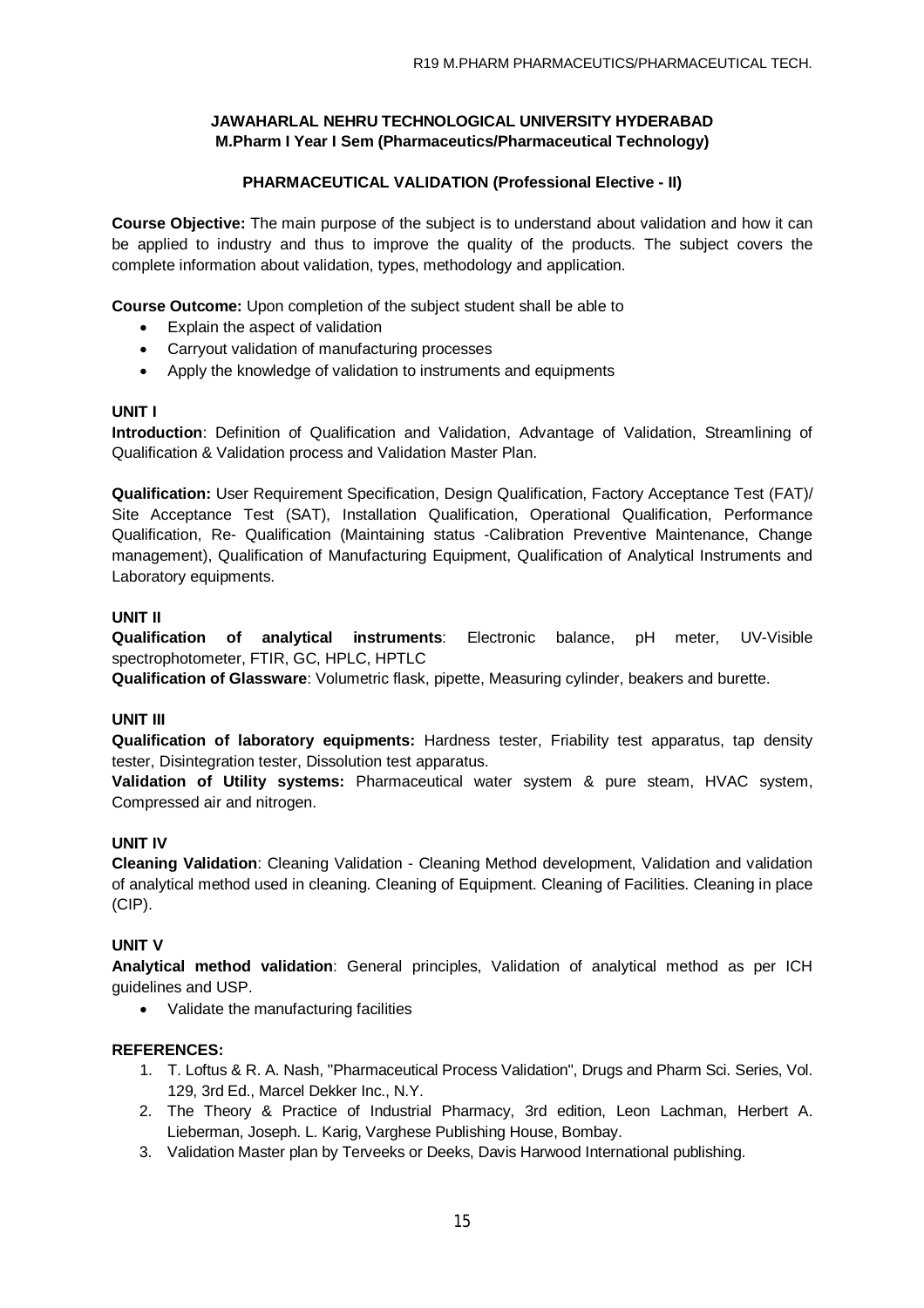- 4. Validation of Aseptic Pharmaceutical Processes, 2nd Edition, by Carleton & Agalloco, (Marcel Dekker).
- 5. Michael Levin, Pharmaceutical Process Scale-Up‖, Drugs and Pharm. Sci. Series, Vol. 157, 2nd Ed., Marcel Dekker Inc., N.Y.
- 6. Validation Standard Operating Procedures: A Step by Step Guide for Achieving Compliance in the Pharmaceutical, Medical Device, and Biotech Industries, Syed Imtiaz Haider
- 7. Pharmaceutical Equipment Validation: The Ultimate Qualification Handbook, Phillip A. Cloud, Interpharm Press
- 8. Validation of Pharmaceutical Processes: Sterile Products, Frederick J.Carlton (Ed.) and James Agalloco (Ed.), Marcel Dekker, 2nd Ed.
- 9. Analytical Method validation and Instrument Performance Verification by Churg Chan, Heiman Lam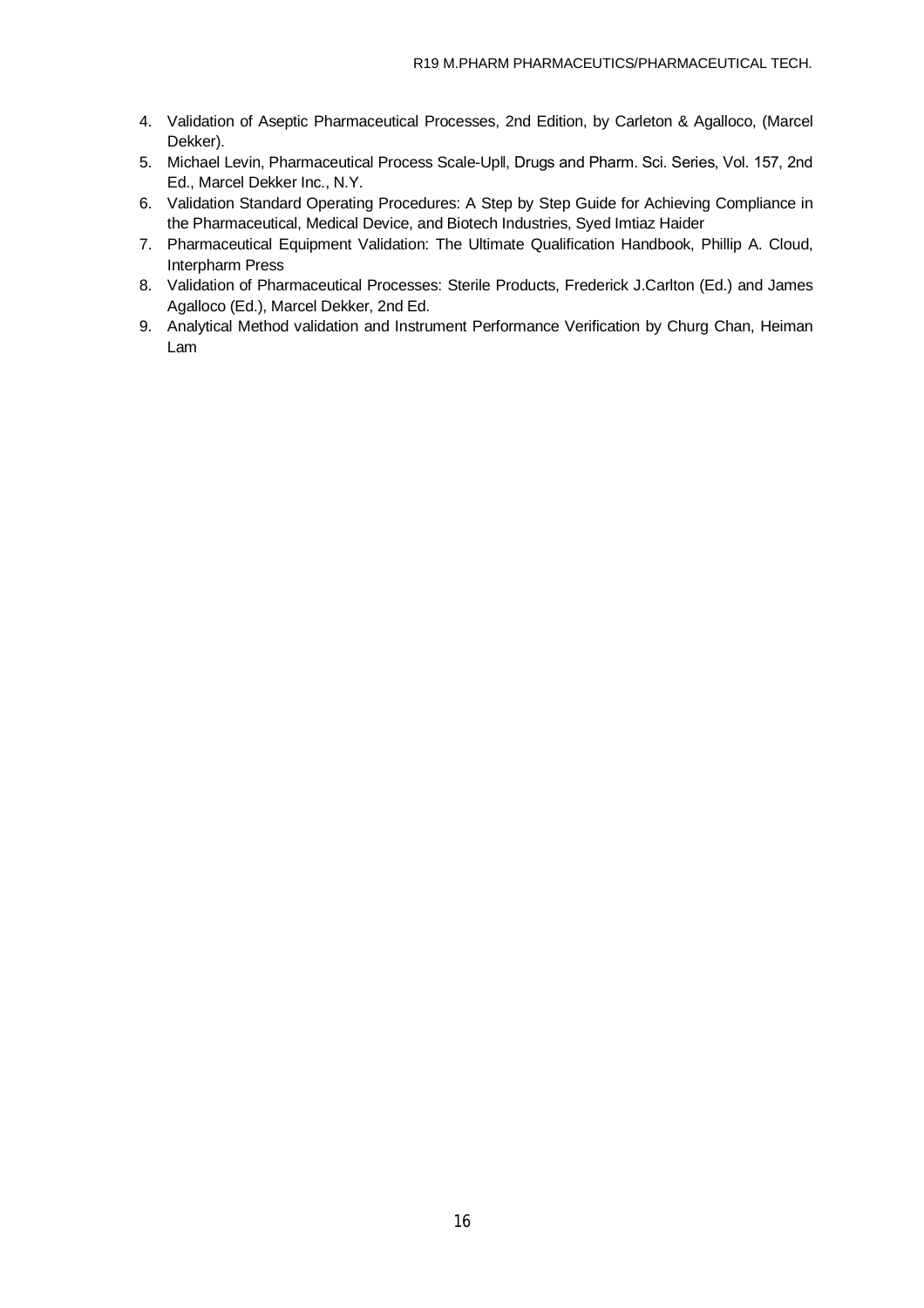## **STABILITY OF DRUGS AND DOSAGE FORMS (Professional Elective - II)**

**Course Objectives**: These topics are designed impart a specialized knowledge to preserve the properties of drugs and dosage forms during manufacture storage and shelf life. The understanding of properties and evaluation of stability during storage, by solution and solid state against several factors of degradation.

**Course Outcomes**: The students should describe the evaluation of stability of solutions, solids and formulations against adverse conditions. The students should be able to suggest the measures to retain stability and storage conditions for retaining the efficacy of the products.

## **UNIT - I**

### **Drug decomposition mechanisms:**

- 1. Hydrolysis and acyltransfers: Nature of reaction, structure and utility, stabilization of Pharmaceutical examples.
- 2. Oxidation: Nature of oxidation, kinetics of oxidation, oxidation pathways of pharmaceutical, Interest Inhibition of oxidation
- 3. Photolysis: Energetics of photolysis, kinetics photolysis, photolytic reactions of pharmaceutical interest, prevention of photolytic reactions.

### **UNIT - II**

Solid state chemical decomposition: Kinetic of solids state decomposition, Pharmaceutical examples of solid-state decomposition, Pure drugs, drug excipient and drug-drug interaction in solid state, methods of stabilization.

Physical stability testing of dosage forms:

- 1. Solids tablets, capsules, powder and granules
- 2. Disperse systems
- 3. Microbial decomposition
- 4. Over-view, physical stability of novel drug carriers, liposomes, niosomes, nano-particles.

### **UNIT - III**

Identification and quantitative determination of preservatives, Antioxidants, colouring materials, emulsifiers and stabilizers in Pharmaceutical formulation.

Analysis of drugs from biological samples including, selection of biological sample, extraction of drugs by various methods as LLE, SPE and Membrane filtration.Factors affecting extraction of drugs.

### **UNIT - IV**

General method of analysis to determine the quality of raw materials used in cosmetic industry. Indian Standard Specifications (ISI) laid down for sampling and testing of various cosmetics in finished form by the Bureau of Indian Standards.

### **UNIT - V**

Methods of analysis to determine the quality of cosmetics in the finished forms such as Hair care products, Skin care products, Baby care products, Dental products, Personal hygiene products, Colour cosmetics, Ethnic products, Colour makeup preparation, Lipsticks, Hair setting lotions and Eye shadows. Toxicity testing in cosmetics and Safety and Legislation of Cosmetic products.

Stability studies: Concept of stability studies.

a) cGMP& ICH guidelines for Accelerated stability Testing.

b) Interaction of containers & closure Compatibility Testing.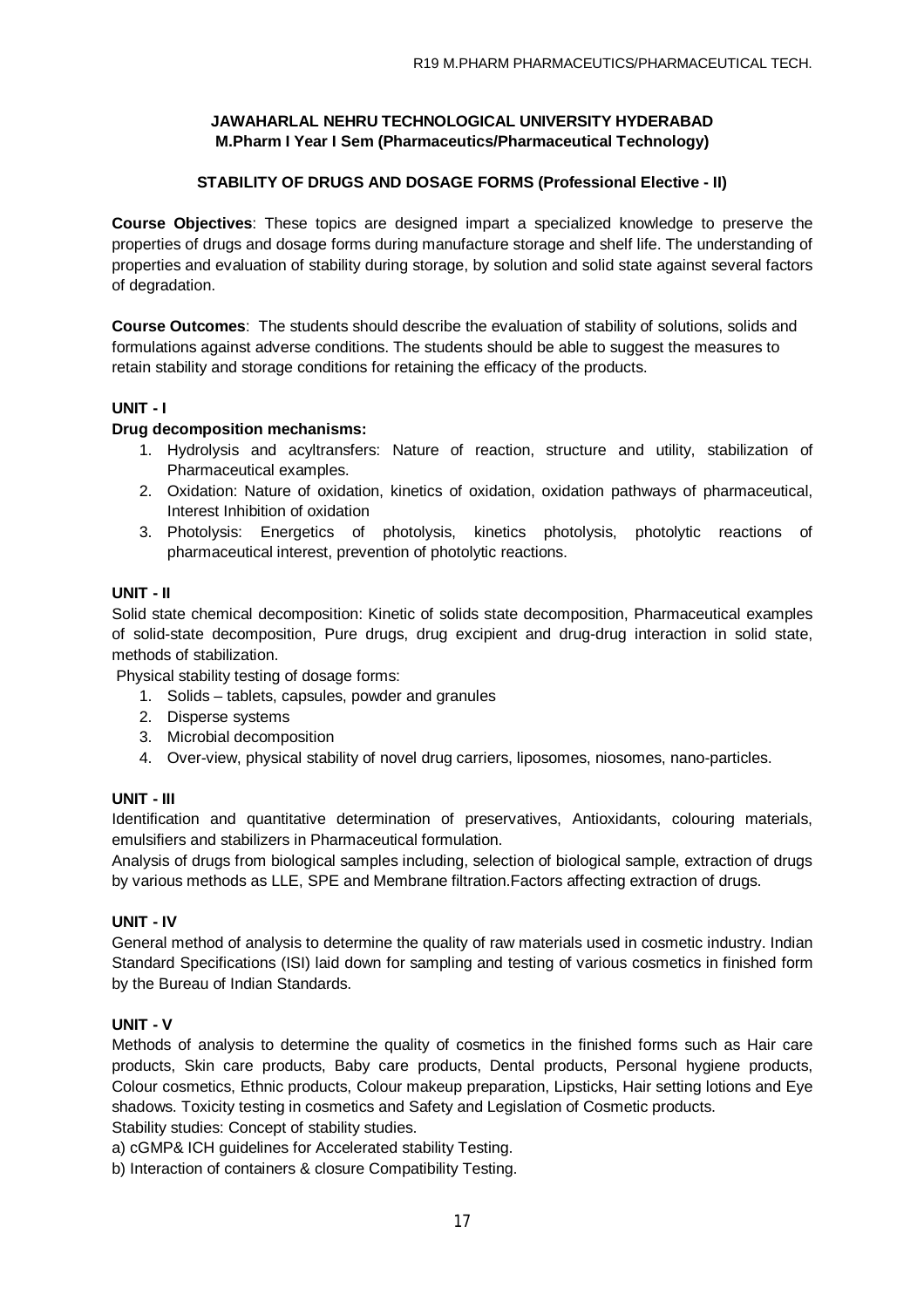### **REFERENCE BOOKS:**

- 1. Comprehensive Pharmacy Review 5th Edition by Leon Shargel, Alan H. Mutnick, Paul F. Souney, Larry N. Sawnson – 2004.
- 2. A. H. Beckett and J. B. Stenlake Practical Pharmaceutical Chemistry, Part I and Part II, 4th Edition. 3. G. H. Jeffery, J. Basset, J. Mendham, R. C. Denny (Rev. by) Vogels Text Book of Quantitative Chemical Analysis, 5th Edition 1989, ELBS.
- 3. The Controller of Publications; New Delhi, Govt. of India, Indian Pharmacopoeia, Vol. I and Vol. II - 2010.
- 4. J. B. Wilkinson and R. J. Moore, Herry's Cosmeticology; Longman Scientific and Technical Publishers, Singapore.
- 5. P.D. Sethi; Quantitative Analysis of Drugs in Pharmaceutical Formulations, 3rd Edition 1997,
- 6. Classification of cosmetics raw materials and adjuncts IS 3958 of Indian Standards Institution (BIS).
- 7. Cosmetic and toilet goods methods of sampling IS 3958 of Indian Standards Institution (BIS).
- 8. Methods of sampling and test for various cosmetics as laid down by Bureau of Indian Standards.
- 9. Drug stability: Principles and practices by Jens T. Carstensen
- 10. Stability Testing of Drug Products by W. Grimm.
- 11. Stability of Drugs and Dosage Forms by Yoshioka and Stella.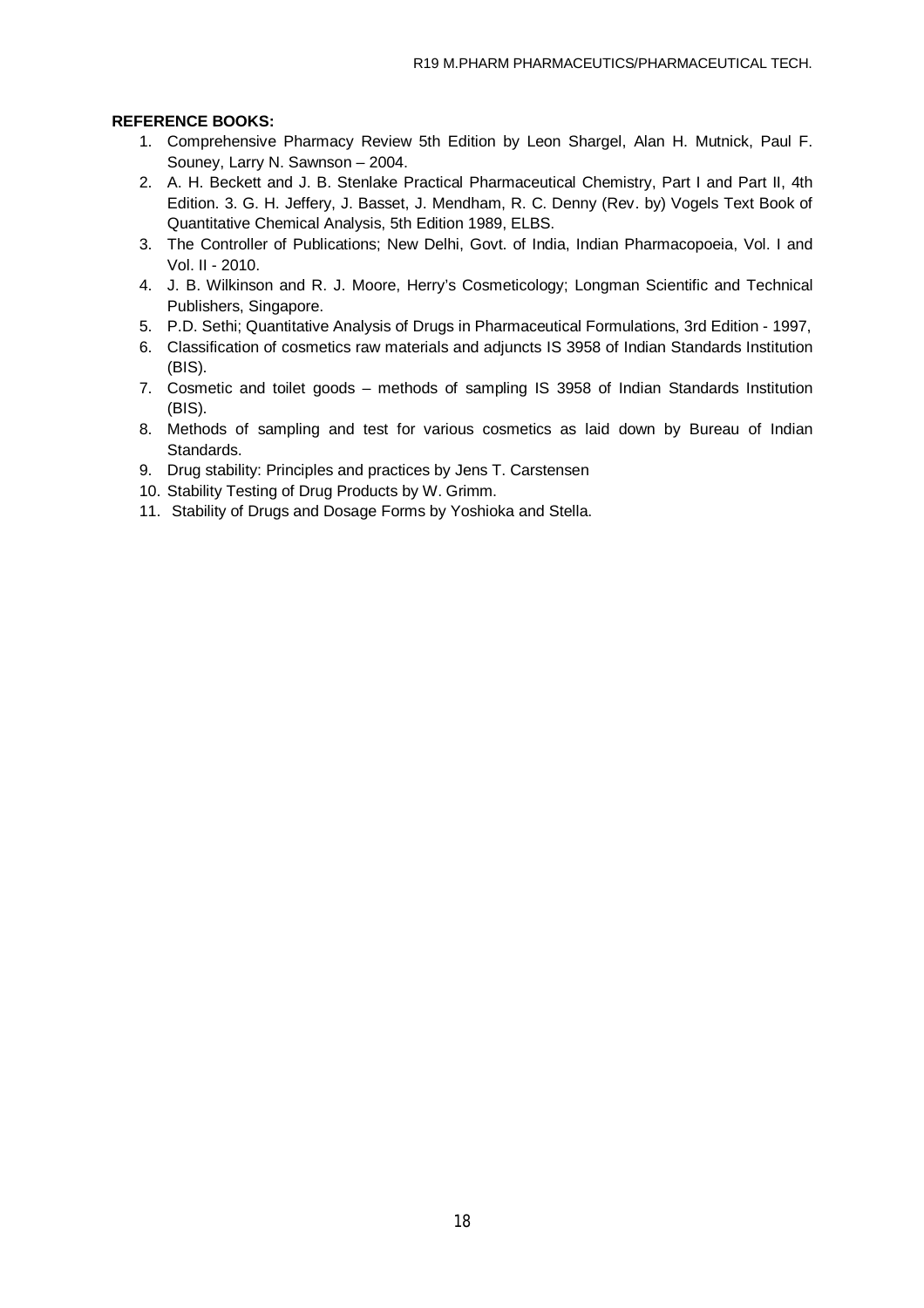### **RESEARCH METHODOLOGY AND IPR**

### **Course Objectives:**

- To understand the research problem
- To know the literature studies, plagiarism and ethics
- To get the knowledge about technical writing
- To analyze the nature of intellectual property rights and new developments
- To know the patent rights

**Course Outcomes:** At the end of this course, students will be able to

- Understand research problem formulation.
- Analyze research related information
- Follow research ethics
- Understand that today's world is controlled by Computer, Information Technology, but tomorrow world will be ruled by ideas, concept, and creativity.
- Understanding that when IPR would take such important place in growth of individuals & nation, it is needless to emphasis the need of information about Intellectual Property Right to be promoted among students in general & engineering in particular.
- Understand that IPR protection provides an incentive to inventors for further research work and investment in R & D, which leads to creation of new and better products, and in turn brings about, economic growth and social benefits.

### **UNIT - I:**

Meaning of research problem, Sources of research problem, Criteria Characteristics of a good research problem, Errors in selecting a research problem, Scope and objectives of research problem. Approaches of investigation of solutions for research problem, data collection, analysis, interpretation, Necessary instrumentations

### **UNIT - II:**

Effective literature studies approaches, analysis, Plagiarism, Research ethics

### **UNIT - III:**

Effective technical writing, how to write report, Paper Developing a Research Proposal, Format of research proposal, a presentation and assessment by a review committee

### **UNIT - IV:**

Nature of Intellectual Property: Patents, Designs, Trade and Copyright. Process of Patenting and Development: technological research, innovation, patenting, development. International Scenario: International cooperation on Intellectual Property. Procedure for grants of patents, Patenting under PCT.

### **UNIT-V:**

Patent Rights: Scope of Patent Rights. Licensing and transfer of technology. Patent information and databases. Geographical Indications. New Developments in IPR: Administration of Patent System. New developments in IPR; IPR of Biological Systems, Computer Software etc. Traditional knowledge Case Studies, IPR and IITs.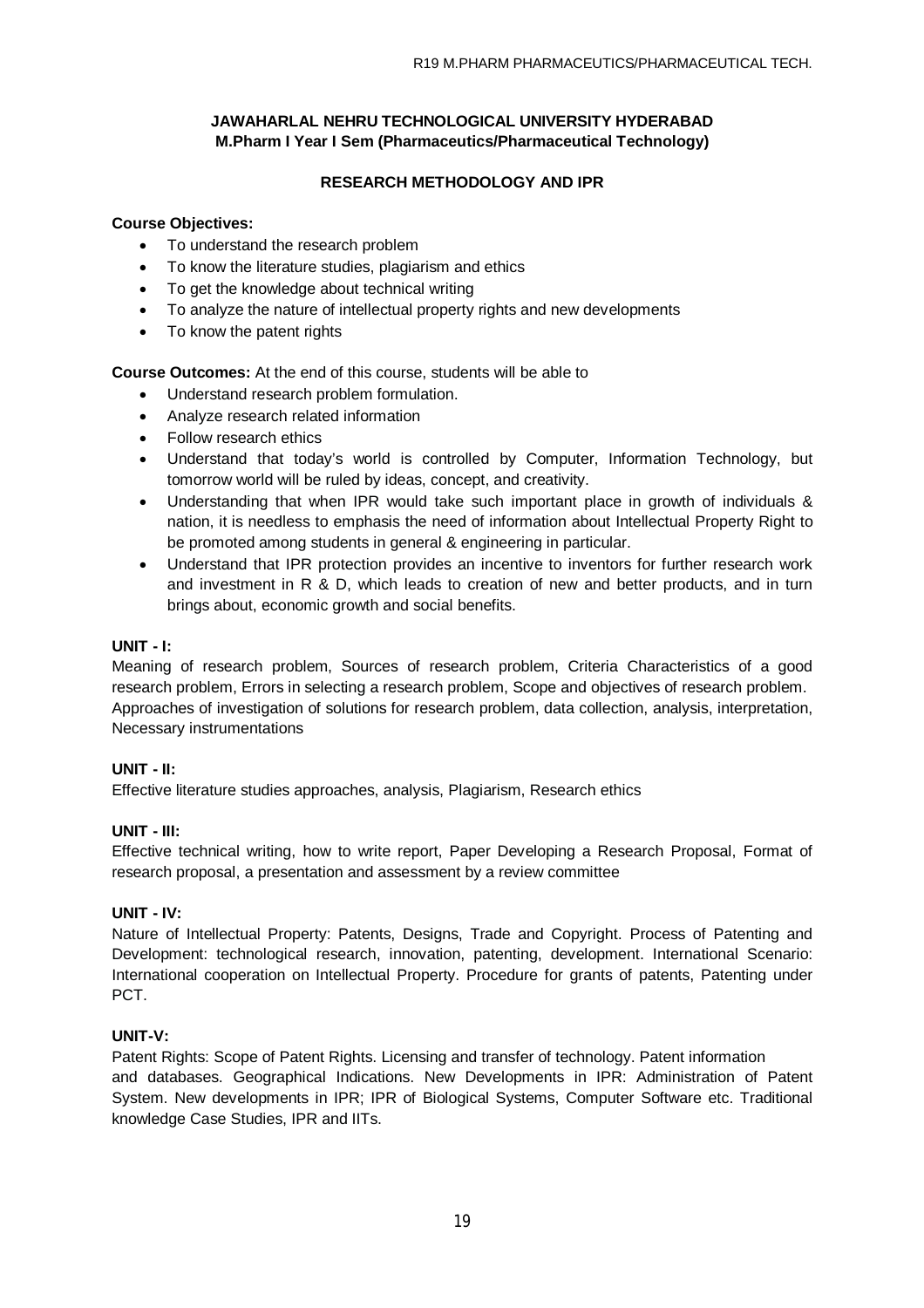## **TEXT BOOKS:**

- 1. Stuart Melville and Wayne Goddard, "Research methodology: an introduction for science & engineering students'"
- 2. Wayne Goddard and Stuart Melville, "Research Methodology: An Introduction"

## **REFERENCES:**

- 1. Ranjit Kumar, 2nd Edition, "Research Methodology: A Step by Step Guide for beginners"
- 2. Halbert, "Resisting Intellectual Property", Taylor & Francis Ltd ,2007.
- 3. Mayall, "Industrial Design", McGraw Hill, 1992.
- 4. Niebel, "Product Design", McGraw Hill, 1974.
- 5. Asimov, "Introduction to Design", Prentice Hall, 1962.
- 6. Robert P. Merges, Peter S. Menell, Mark A. Lemley, "Intellectual Property in New Technological Age", 2016.
- 7. T. Ramappa, "Intellectual Property Rights Under WTO", S. Chand, 2008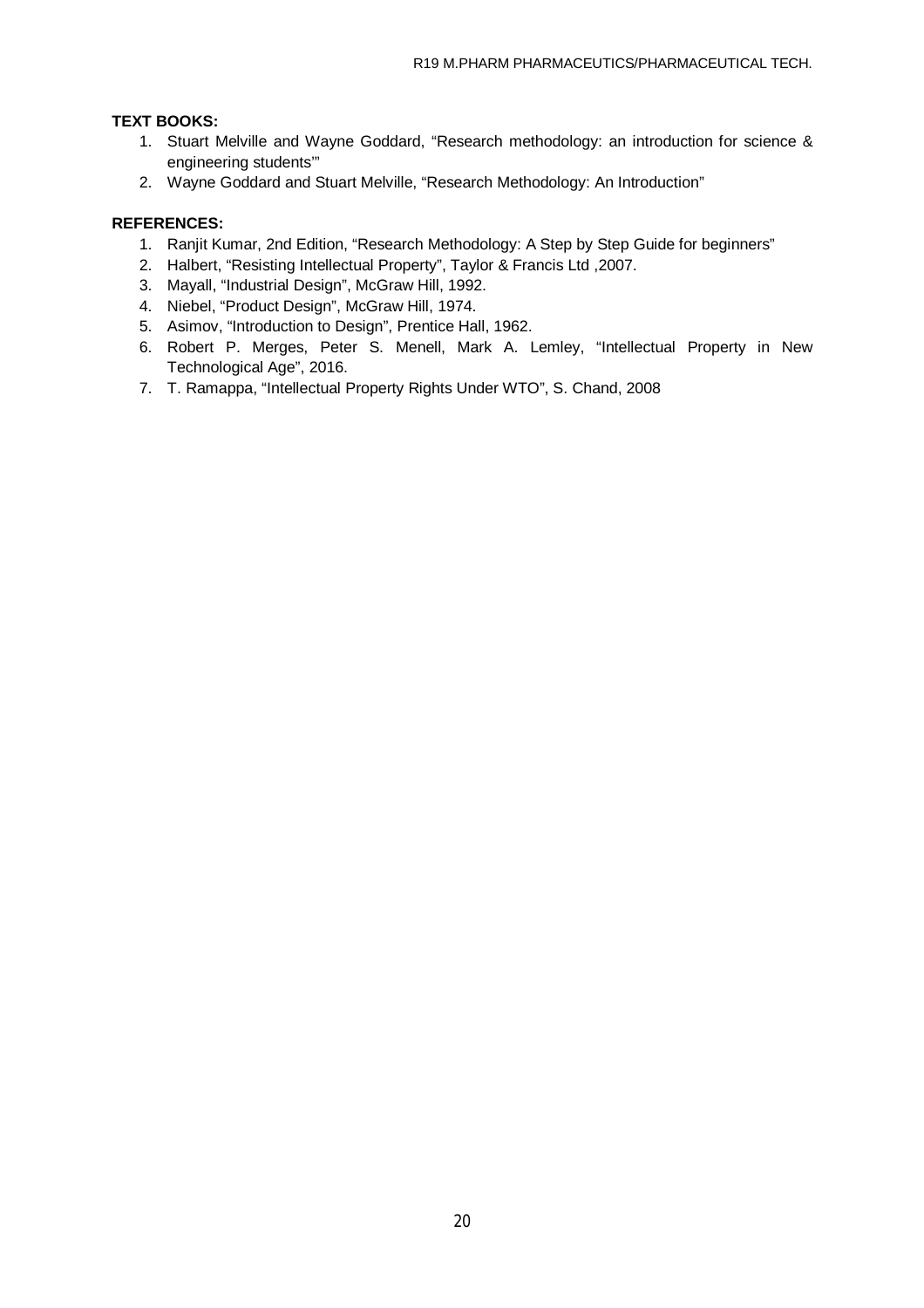## **MODERN PHARMACEUTICS – I LAB (Laboratory - I)**

### **List of Experiments:**

- 1. To carry out the preformulation studies of solid dosage forms**.**
- 2. To study the effect of compressional force on tablet disintegration time
- 3. To study the micromeritic properties of powders and granules
- 4. To study the effect of particle size on dissolution of tablets
- 5. To study the effect of binders on dissolution of tablets
- 6. To study pharmacokinetic models, to determine similarity factors
- 7. Accelerated stability testing of different tablets
- 8. Determination of first order, second order rate constants by acid and alkaline hydrolysis
- 9. Preparation and evaluation of beta cyclodextrin complexes of new drugs
- 10. Preparation of paracetamol tablets and comparison with marketed products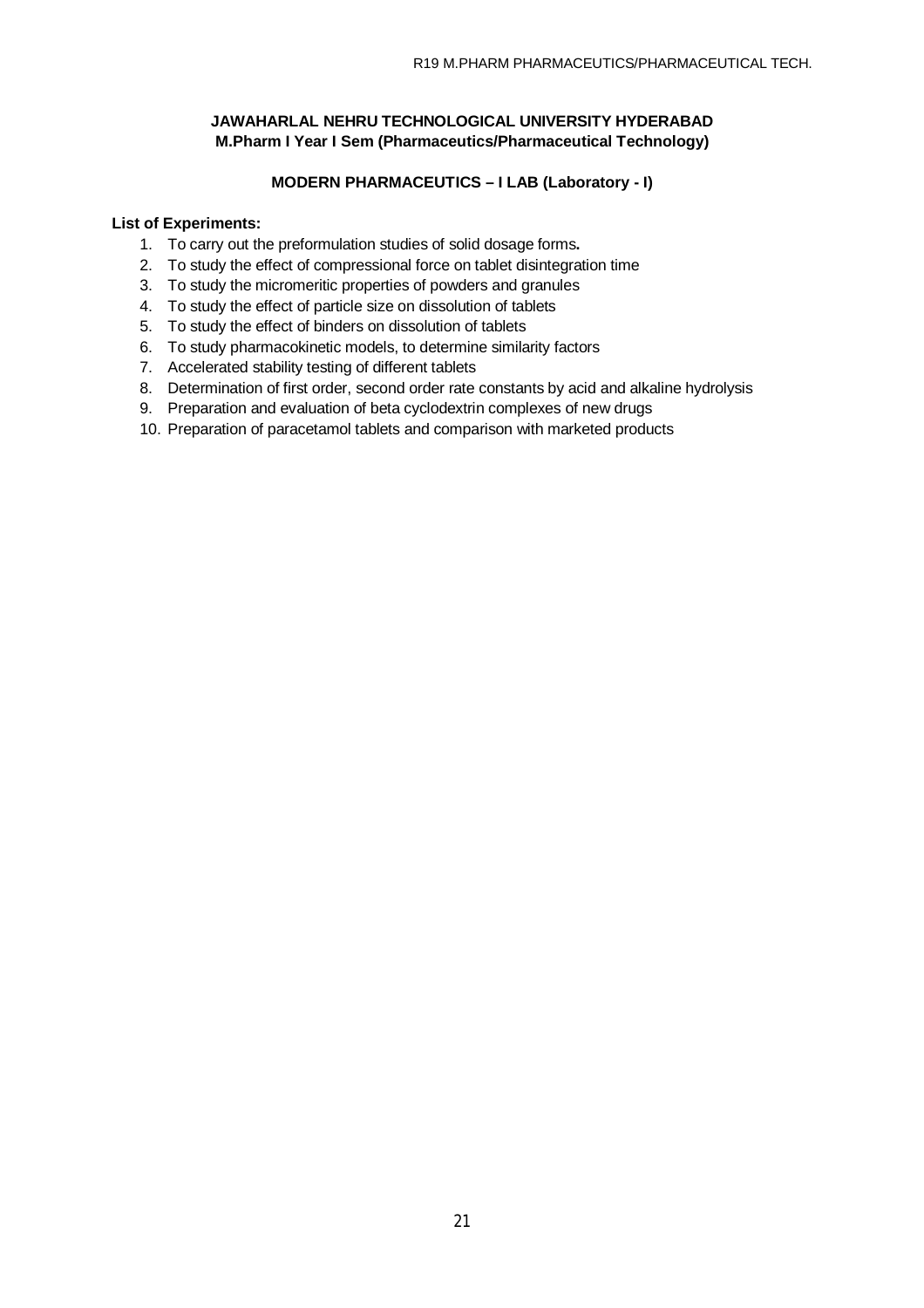### **APPLIED BIOPHARMACEUTICS AND PHARMACOKINETICS LAB (Laboratory - II)**

### **List of Experiments:**

- 1. Analysis of dissolution by various data-kinetic modelling.
- 2. Calibration curve of different API's by UV/HPLC/HPTLC
- 3. Dissolution of immediate release, sustained release and delayed release.
- 4. Evaluation of drug-protein binding analysis
- 5. Assignment of numerical problems, one compartment and two compartment disposition, method of residuals, AUC and evaluation of pharmacokinetic parameters.
- 6. Calculation of  $K_a$ (absorption rate constant) absorption curve- Wagner nelson method, Loo-Riegel method.
- 7. Calculation of pharmacokinetics parameters of one compartment oral data and two compartment IV data.
- 8. Construction of IVIVC from the data
- 9. Calculation of Urinary Pharmacokinetics
- 10. Calculation of Bioavailability and Bioequivalence Studies
- 11. Permeation studies of Franz diffusion cell
- 12. Drug Release from semisolids by Agar gel method or Franz diffusion cell.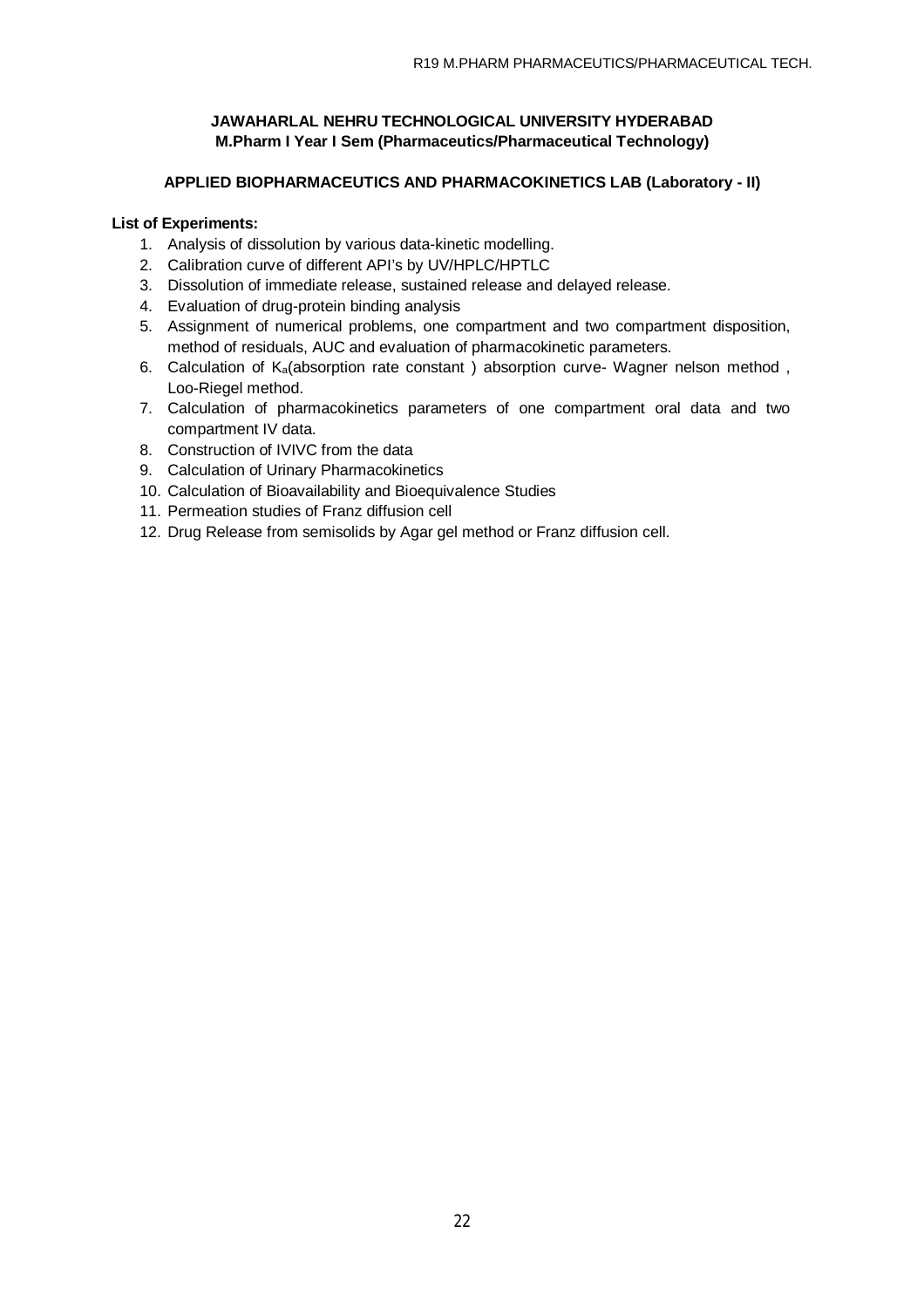## **MODERN PHARMACEUTICS - II (Professional Core - III)**

**Course Objective**: The students shall understand about the pilot plant and their scale up techniques for manufacturing of tablets capsules, suspensions, emulsions and semisolids. The students also learn the filling of capsules, compression machines, sterilizers for formulation of parenterals and also understand the properties of propellants, DPI, MDI and their quality control. The students also understand about the cosmetics and nutraceuticals.

**Course Outcomes:** students will understand the planning of pilot plant techniques used for all pharmaceutical dosage forms such as tablets, capsules, parenterals, aerosols, cosmetics and neutraceuticals.

### **UNIT - I**

### **Pilot plant scale-up techniques used in pharmaceutical manufacturing**

**a. Pilot plant:** Technology transfer from R&D to pilot plant to pilot scale considerations of steps involved with manufacture, layout design, facility, equipment selection of tablets, capsules, suspensions, emulsions & semisolids.

**b. Scale up:** Importance, Scale up process-size reduction, mixing, blending, granulation, compression, coating involved in tablets, capsules & liquid-liquid mixing.

### **UNIT - II**

**Formulation development of parenteral dosage forms:** Advances in materials and production techniques, filling machines, sterilizers, product layout.

### **UNIT - III**

**Pharmaceutical Aerosols:** Advances in propellants, metered dose inhaler designs, dry powder inhalers, selection of containers and formulation aspects in aerosols formulation, manufacture and quality control.

## **UNIT - IV**

**a. Cosmetics:** Formulation approaches, preparation & method of manufacturing labelling & Q.C. of anti-ageing products, sun screen lotion and fairness creams.

## **b. Nutraceuticals:**

- 1. Introduction, source, manufacture and analysis of glucosamine & cartinine.
- 2. Monographs: General and specific properties of glucosamine & cartinine.
- 3. A brief overview of role of nutraceuticals in cancer prevention & cardio vascular disorders.

### **UNIT - V**

### **Aseptic processing operation**

- **a.** Introduction, contamination control, microbial environmental monitoring, microbiological testing of water, microbiological air testing, characterization of aseptic process, media and incubation condition, theoretical evaluation of aseptic operations.
- **b.** Air handling systems: Study of AHUs, humidity & temperature control.

## **TEXT BOOKS:**

- 1. Pharmaceutics The Science of Dosage form design by ME Aulton.
- 2. The Theory and Practice of industrial Pharmacy by Leon Lachman, Herbert A. Lieberman.
- 3. Remington's Science and Practice of Pharmacy by A. Gennaro.
- 4. Ansel's Pharmaceutical Dosage form and Drug delivery system by Loyd V. Allen, Jr.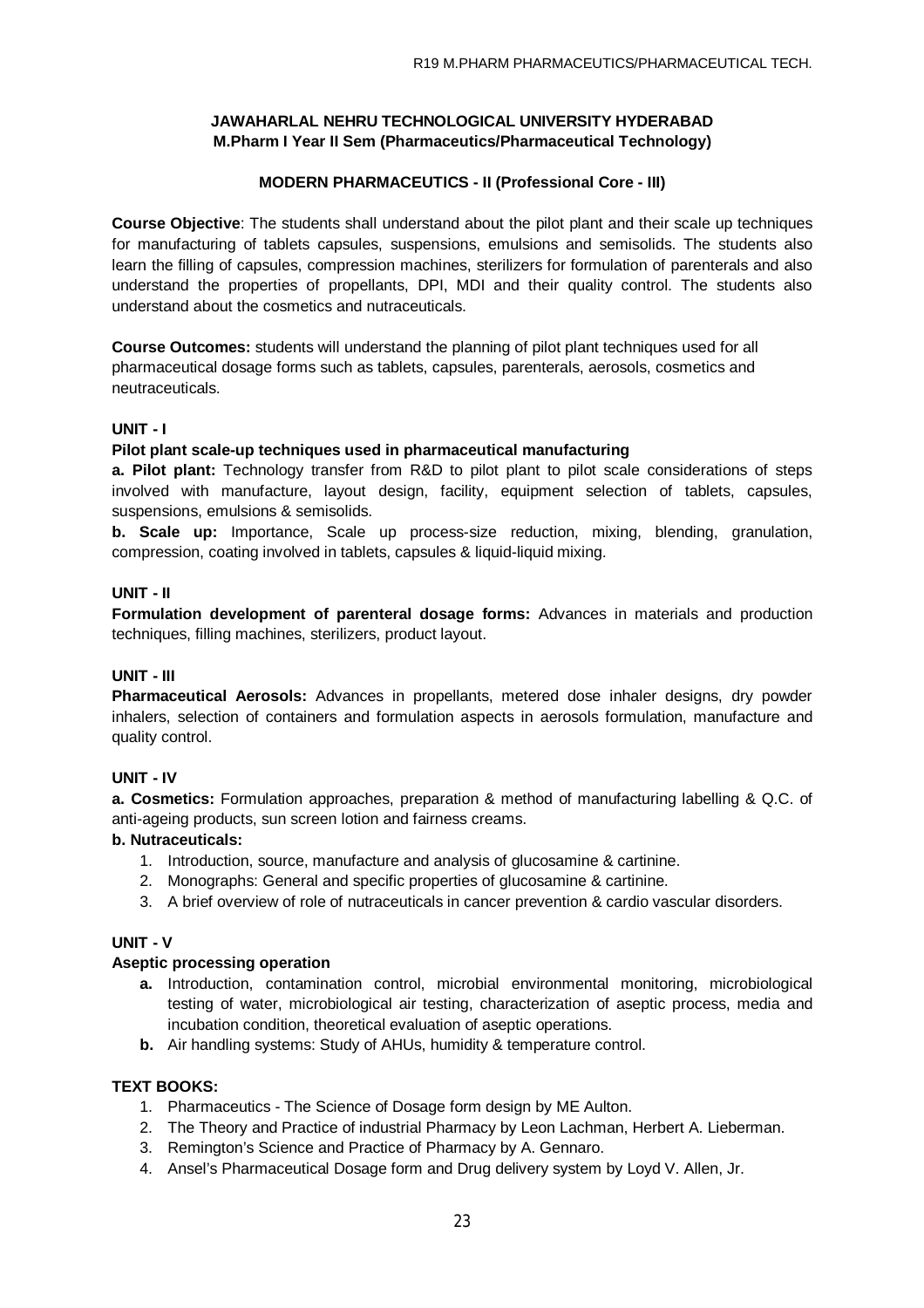- 5. Nicholas G. Popovich, Howard C. Ansel.
- 6. Pharmaceutical Dosage forms Parenterals (Vol I, II and III) by Avis, Lieberman and Lachman.
- 7. Scale up techniques Pharmaceutical process by Michael Levin, Marcel Dekker

### **REFERENCE BOOKS:**

- 1. Bentley`s Text Book of Pharmaceutics by EA Rawlins.
- 2. Generic Drug Product Development by Leon Shargel.
- 3. Dispensing for Pharmaceutical Students by SJ Carter.
- 4. Modern Pharmaceutics by Gilbert S. Banker and Christopher T. Rhodes.
- 5. Nutraceuticals, 2nd edition by Brian lock wood.
- 6. Industrial Pharmacy Selected Topics, CVS Subramanyam and J Thimmasetty, Vallabha Prakashan Delhi - 2013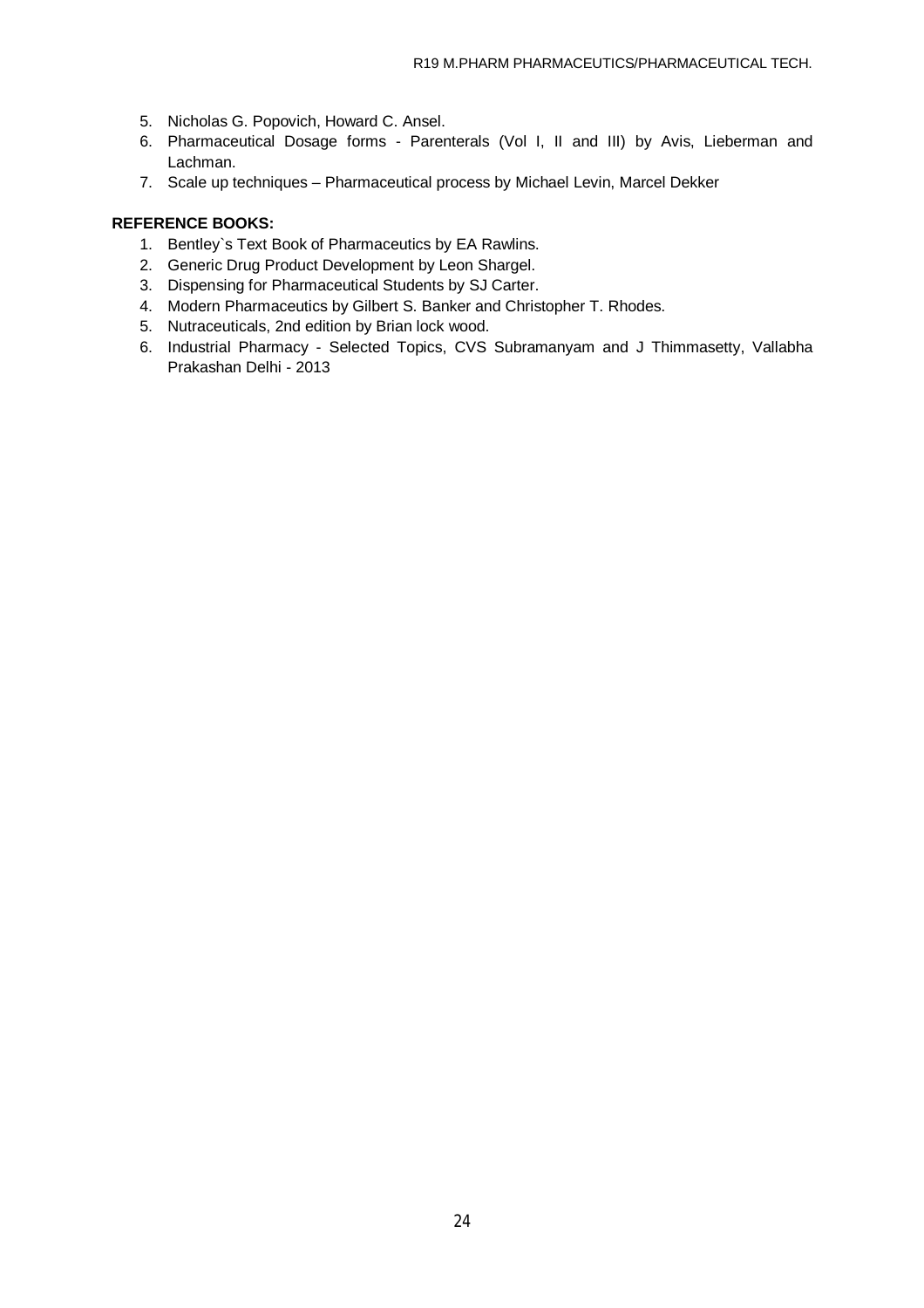## **ADVANCED DRUG DELIVERY SYSTEMS (Professional Core - IV)**

**Course Objectives:** The students shall apply the pharmacokinetic and pharmacodynamic principles in the design of CDDS. They also apply the design, evaluation and applications related to oral, parenteral, transdermal, implants, bioadhesives and targeted drug delivery systems.

**Course Outcomes**: Students will select the drugs for CDDS design of the formulation fabrication of systems of above drug delivery systems with relevant applications.

## **UNIT - I**

Fundamentals of controlled drug delivery systems, pharmacokinetic and pharmacodynamic basis of controlled drug delivery. Design, fabrication, evaluation and applications of the following controlled releasing systems

- a. Controlled release oral drug delivery systems
- b. Parenteral controlled release drug delivery systems

## **UNIT - II**

Design, fabrication, evaluation and applications of the following

- a. Implantable Therapeutic systems
- b. Transdermal delivery systems
- c. Ocular and Intrauterine delivery systems

d. Vaccine delivery: Delivery systems used to promote uptake, absorption enhancers, oral immunization, controlled release microparticles form vaccine development

## **UNIT - III**

Biochemical and molecular biology approaches to controlled drug delivery of

- a. Bioadhesive drug delivery systems
- b. Nasal drug delivery systems
- c. Drug delivery to Colon

## **UNIT - IV**

Biochemical and molecular biology approaches to control drug delivery of

- a. Liposomes
- b. Niosomes
- c. Microspheres
- d. Nanoparticles
- e. Resealed erythrocytes

## **UNIT - V**

Drug targeting to particular organs

- a. Delivery to lungs
- b. Delivery to the brain and problems involved
- c. Drug targeting in neoplasams

### **TEXT BOOKS:**

- 1. Novel Drug Delivery System by Yie W. Chien.
- 2. Controlled Drug Delivery by Joseph R. Robinson and Vincent H. L. Lee.
- 3. Controlled and Novel Drug Delivery Systems by N. K. Jain.
- 4. Targeted and Controlled Drug Delivery (Novel carrier systems) by S. P. Vyas and Khar.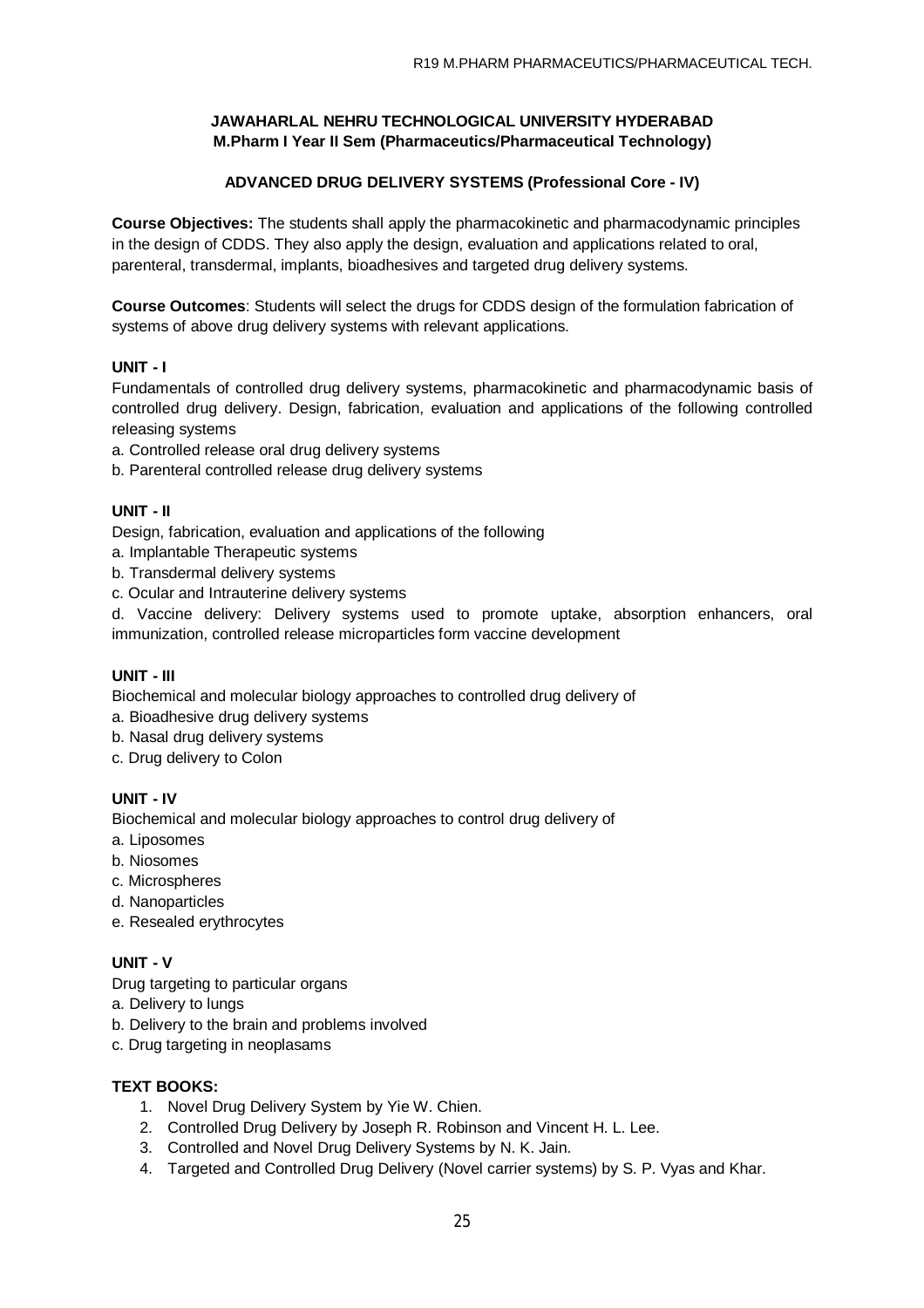- 5. Modern Pharmaceutics by Gilbert S. Banker and Christopher T. Rhodes.
- 6. Advances in Drug Delivery, Vol 1, 2, 3 by Y. Madhusudan Rao, A.V. Jithan
- 7. Oral Drug Delivery Technology, 2<sup>nd</sup> ed, by Aukunuru Jithan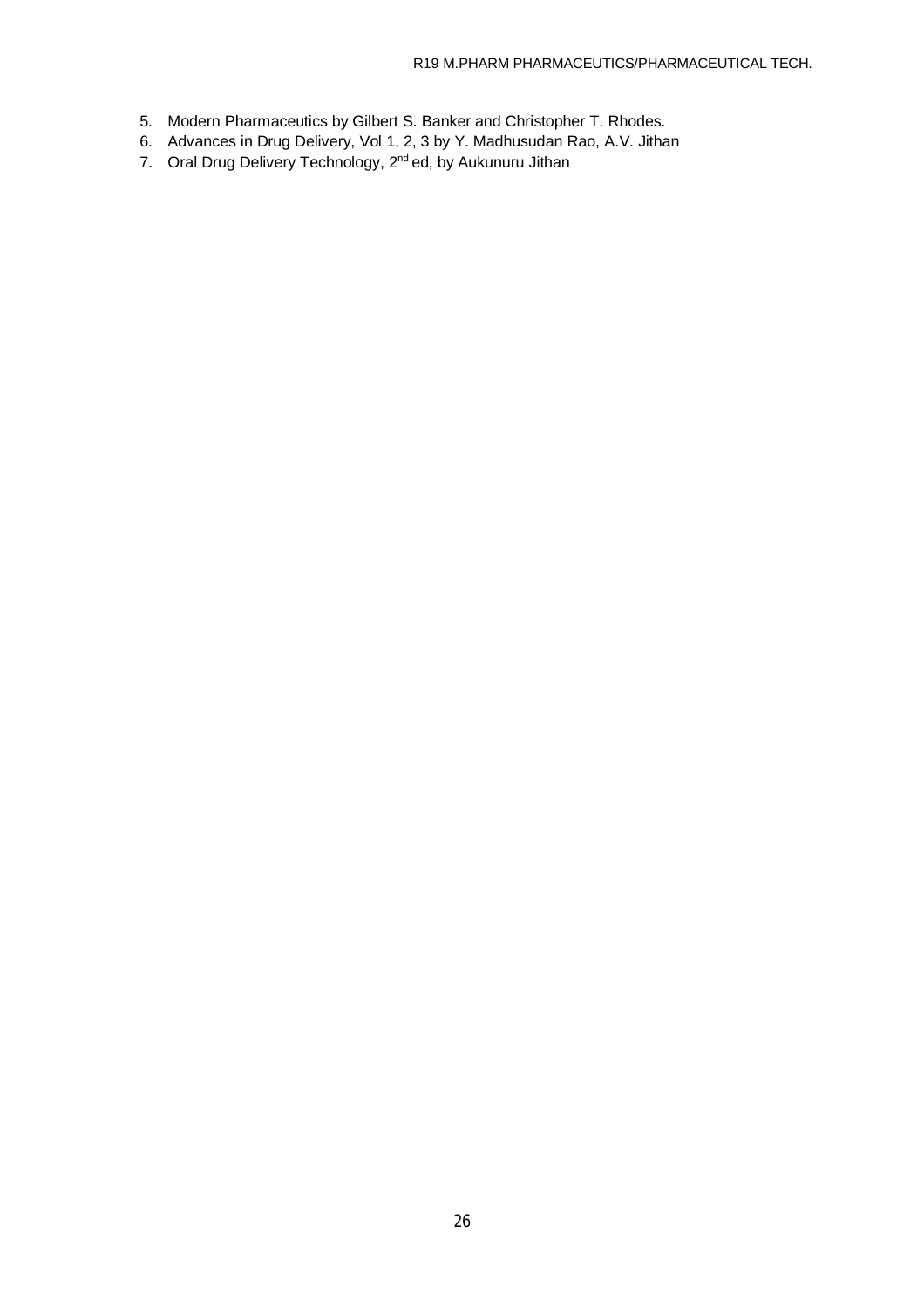## **INDUSTRIAL PHARMACY (Professional Elective - III)**

**Course Objectives:** The students shall learn the theory of unit operations, machinery, materials of constructions, qualification of equipments and its utility. The students shall also understand about the objectives and principles of GMP, TQM and effluent analysis and specifications. They also understand the regulatory basis for the validation of analytical methods related to solids, sterile and liquid dosage forms

**Course Outcome:** The students will explain the machinery involved in milling, mixing, filteration, drying and packing material constructions used in the production of pharmaceutical materials. They also learn salient feature1s of GMP, TQM applicable in industry. They also understand the effluent treatments and prevent the pollution. They also should evaluate the validation of analytical methods and processes

### **UNIT - I**

**Pharmaceutical unit operations:** A detailed study involving machinery and theory of Pharmaceutical unit operations like milling, mixing, filtration, and drying.

### **UNIT - II**

- a. Materials of construction of pharmaceutical equipment and packaging materials: Study of the principles, production techniques in the large scale production of tablets, capsules, suspensions, liquid pharmaceuticals, ophthalmic products and sterile products.
- b. Qualification of equipment (IQ, OQ, PQ)

### **UNIT - III**

**Production management**: Production organization, objectives and policies of good manufacturing practices, layout of buildings, services, equipments and their maintenance, material management, handling and transportation, inventory management and control, production and planning control, Sales forecasting, budget and cost control, industrial and personal relationship. Total Quality Management (TQM)

### **UNIT - IV**

Effluent Testing and Treatment: Effluent analysis, specifications and preventive measures water of pollution, solid pollution, air pollution and sound pollution.

### **UNIT - V**

**Validation:** Regulatory basis, validation of analytical methods, and process, in solid dosage forms, sterile products, and liquid dosage forms.

## **TEXT BOOKS:**

- 1. The Theory and Practice of industrial Pharmacy by Leon Lachman, Herbert A. Lieberman.
- 2. Good Manufacturing Practice for Pharmaceuticals by Sidney H. willig.
- 3. Pharmaceutical Process validation by Robert A. Nash, Alfred H. Wachter.
- 4. Modern Pharmaceutics by Gilbert S. Banker and Christopher T. Rhodes.
- 5. Pharmaceutical production management, C.V.S. Subrahmanyam, Vallabh Prakash.

### **REFERENCE BOOKS:**

1. Unit operations of Chemical Engineering by Warren L. McCabe, Julian C. Smith, Peter **Harriott**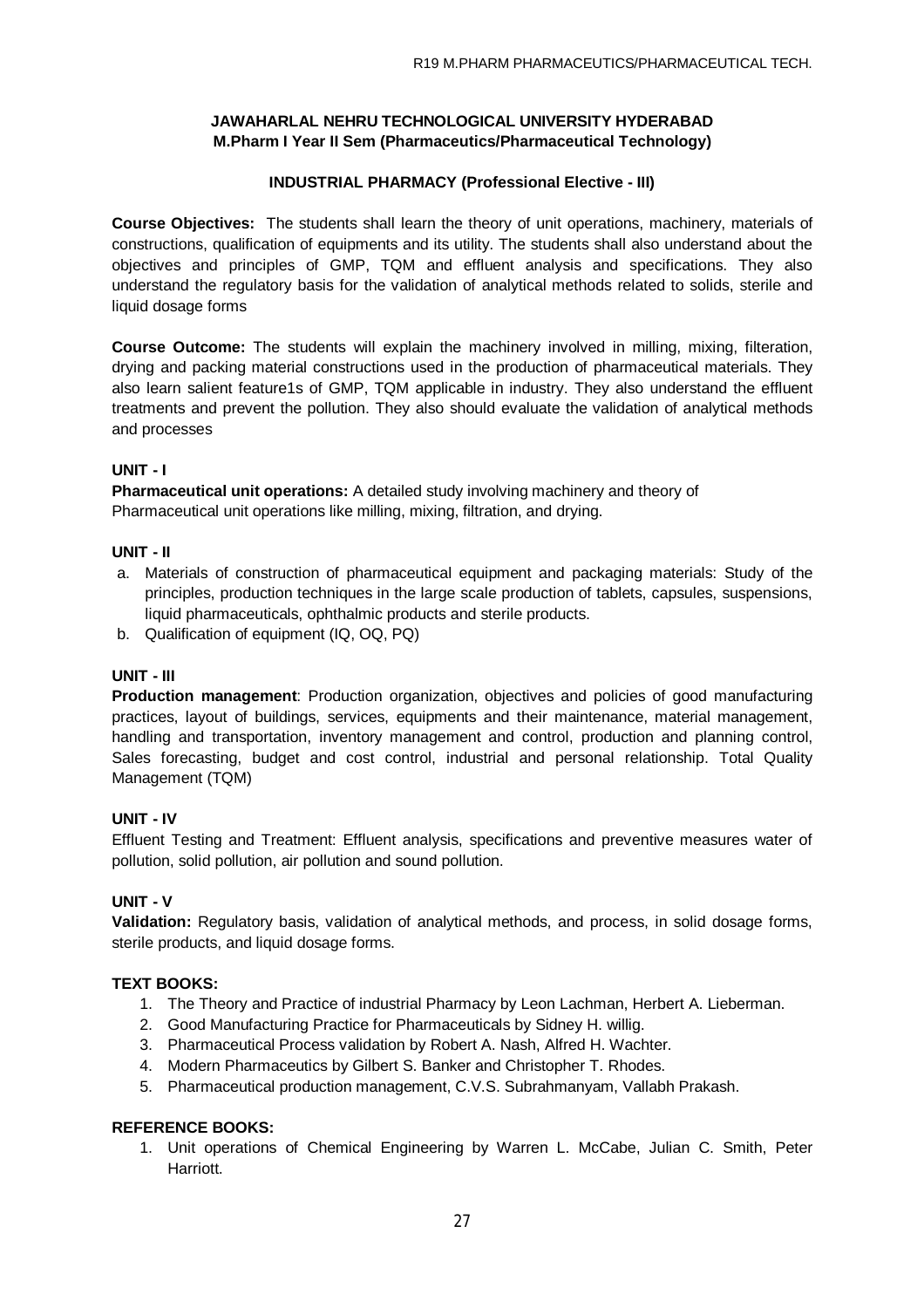- 2. Remington's Science and Practice of Pharmacy by A. Gennaro.
- 3. Bentley's Text book of Pharmaceutics by EA Rawlins.
- 4. CGMP, H.P.P. Sharma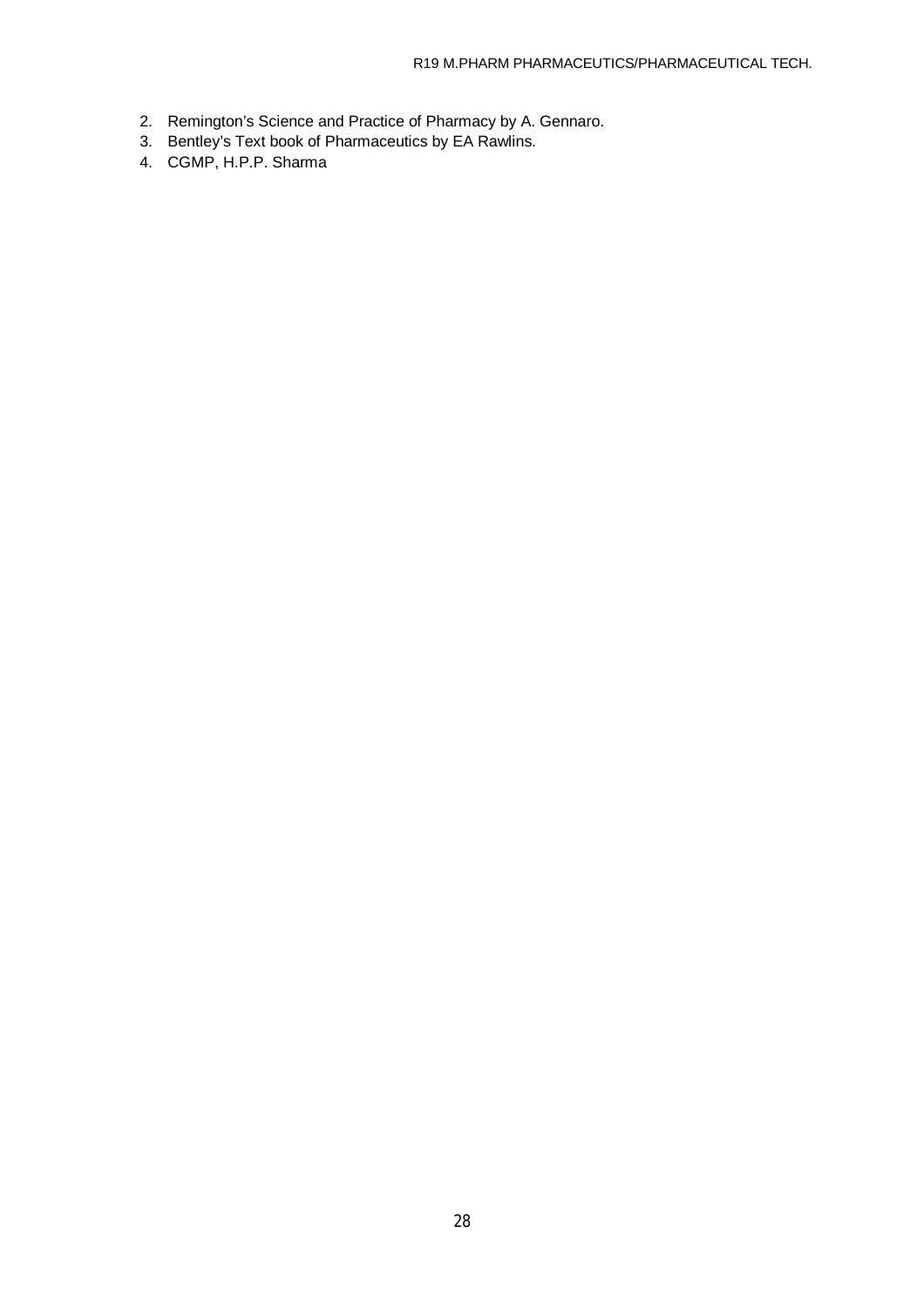## **HERBAL COSMETICS (Professional Elective - III)**

**Course Objective:** The topics helps the students to get exposed to processes involved in the manufacturing of herbal cosmetics including the skin and hair care herbal products preparation and their evaluation.

**Course Outcome:** Students will learn about the raw materials used in herbal cosmetics and get exposed to various preparations of herbal cosmetics.

### **UNIT - I**

Introduction: Herbal/ natural cosmetics, Classification & Economic aspects.

Regulatory Provisions relation to manufacture of cosmetics: -

License, GMP, offences & Penalties, Import & Export of Herbal/natural cosmetics, Industries involved in the production of Herbal/natural cosmetics.

### **UNIT - II**

- a) Commonly used herbal cosmetics raw materials –water, preservatives, surfactants, oils /waxes, colors, and some functional herbs
- b) Processes used in the manufacture of cosmetics-Emulsification, Mixing, compaction, Molding, Packing.
- c) General principles of quality control of herbal cosmetics

### **UNIT - III**

**Skin care Products:** Physiology and chemistry of skin, Method of preparation, pharmaceutical and Pharmacological evaluation procedures for various formulations like Creams, Lotions, Lipsticks, Face packs. Elaborative study of five formulations under each category with regard to their composition and claims for various herbs used in them.

### **UNIT - IV**

### **Hair care Products:** Hair structure and its chemistry

Method of preparation, pharmaceutical and Pharmacological evaluation procedures for various formulations like Hair dyes, Creams, Oils and Shampoos. Elaborative study of five formulations under each category with regard to their composition and claims for various herbs used in them.

### **UNIT - V**

### **Herbs in cosmetics:**

A brief account of following herbals or herb extracts or herbal products of cosmetic importance such as Acacia concinna pods, Aloe Vera, Almond oil, Neem, Citrus aurantium peels, Henna, Turmeric, Liquorices, Olive oil, tea tree oil and wheat germ oil with special emphasis on their source, active principles and cosmetic properties.

### **REFERENCES:**

- 1. Cosmetics- Formulation, Manufacturing and Quality control –P.P. Sharma
- 2. Herbal Cosmetics Hand Book- H. Panda
- 3. Herbal Cosmetics by P.K Chattopadhyay
- 4. The Complete Technology Book on Herbal Perfumes and Cosmetics by H. Panda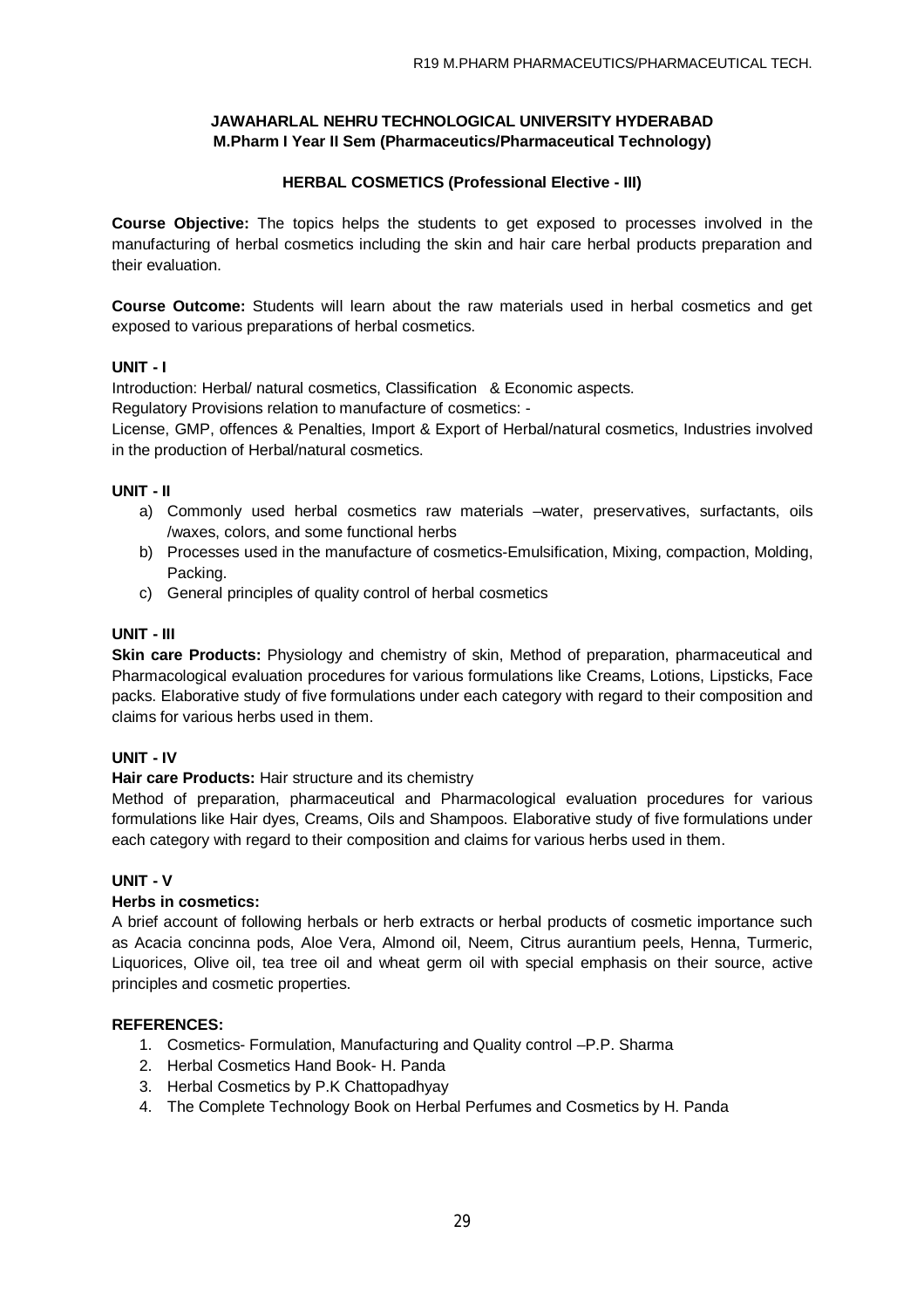## **PHARMACEUTICAL MANAGEMENT (Professional Elective - III)**

**Course Objective**: The topics which are present in the pharmaceutical management are very much useful to the students in personality development become a perfect pharma professional.

### **Course Outcomes:**

- These topics are useful for the students to know how to manage a pharma industry and its various departments viz QA, QC, RA, Production etc.
- Along with this it aids the students to develop leadership qualities, communication &interpersonal skills, decisions making, motivation, organization &various managerial functions &professional skills required for a dynamic professional.
- Management helps to understand the concept of managerial control, its levels &role, importance in pharma industry

### **UNIT - I**

Pharmaceutical Management: Meaning, Evolution-scientific, administrative and human relation approach. Process of management: Planning, organizing, staffing, directing, coordinating and controlling–a preliminary idea of concepts, processes and techniques.

#### **UNIT - II**

Fundamental concepts of production, financial, personal, legal and marketing functions with special reference to Pharmaceutical Management. Introduction to budgeting, costing, accounting, auditing, and budgetary control. Entrepreneurship development.

#### **UNIT - III**

Understanding organizations: Meaning, process, types of organization structures and departmentation, line/staff authority, promoting organizational culture. Organizations, pharmaceutical services and functioning of hospital pharmacy, bulk drug unit, formulation unit, Ayurvedic and Unani manufacturing units and testing labs etc.

### **UNIT - IV**

**Professional Mangers**; Tasks, responsibilities and skills needed. Leadership; Styles and managing change. Decision Making; Types, procedures, evaluation and selection of alternatives, decision making under various situations. Management information and decision support systems and time management.

**Personnel Management**: Job Analysis, recruitment, selection, orientation and training, performance appraisal and compensation. Retrenchment, lay off and discharge.

### **UNIT - V**

Management of Industrial Relations: Industrial disputes, settlement of disputes through various routes such as bargaining, etc.

Motivational aspects, theories of motivation, group dynamics, rewards and incentives, interpersonal skills, significance of communication, its processes, measures for effective communication, conflict management. Stress management.

### **TEXT AND REFERENCE BOOKS:**

- 1. Marketing Management by Philip Kotlar; Prentice-Hall of India Ltd., New Delhi.
- 2. Management and Organization by Louis A. Allen; McGraw Hill, Tokyo.
- 3. Corporate Strategy by Ansoff, H.T.; McGraw Hill, New York.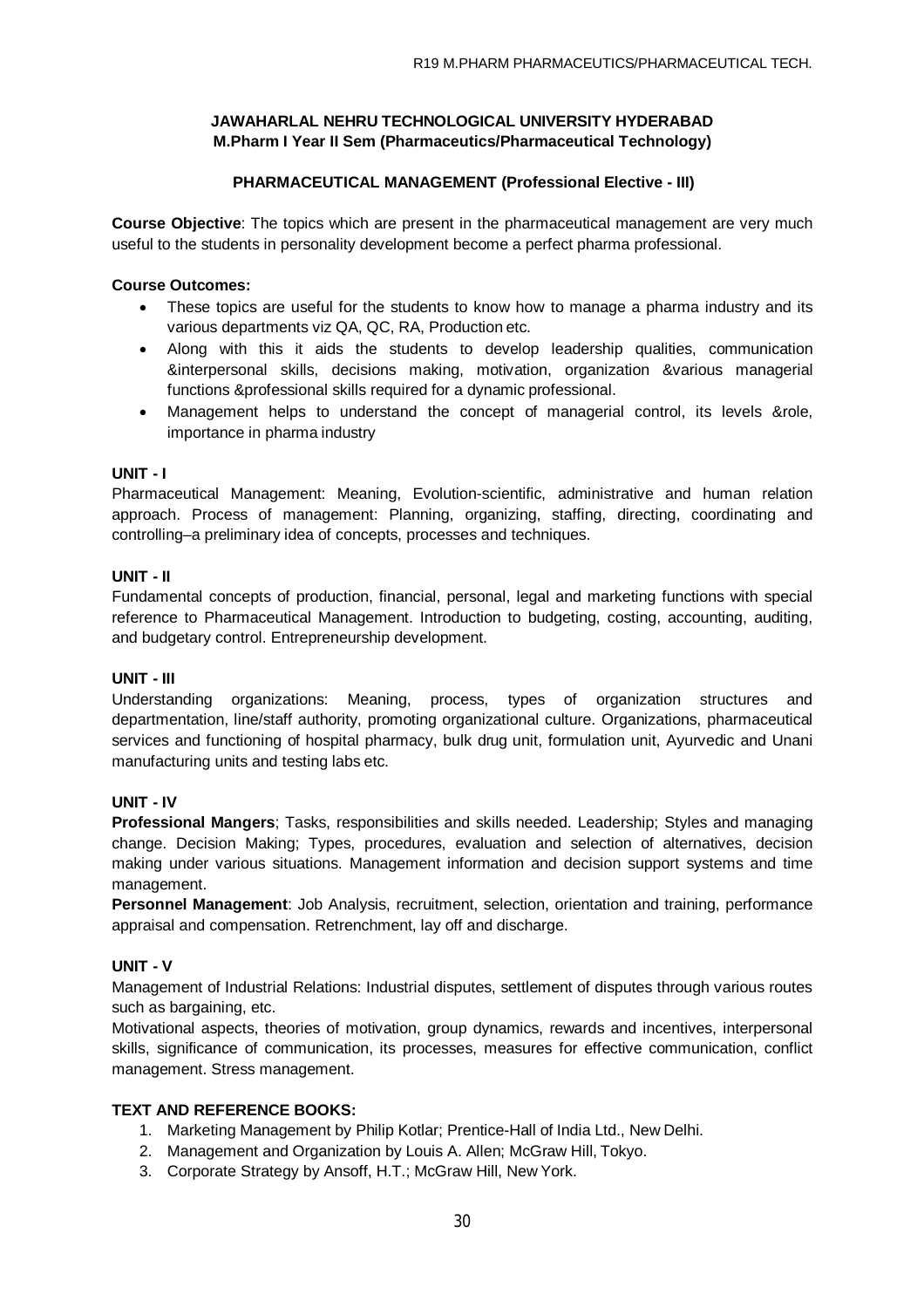- 4. Modern Management by Hempran David R.; McGraw Hill, New York.
- 5. Management by Stoner and Freeman; Prentice Hall, New Delhi.
- 6. Motivation and Personality by Maslow, Abraham, Harper & Row, New York.
- 7. Management of Organizational Behavior, Utilizing the Human Resources by Harcey, Paul and Blanchard Kenneth; Prentice Hall of India, New Delhi
- 8. Organization Structure, Process and out comes V<sup>th</sup> Edition Richard. H. Hall
- 9. Principles and Methods of Pharmacy Management III rd Edition Harry A. Smith.
- 10. Management "Global Perspective Heinz Weihrich, Harold Koontz by Tata McgrawHill".
- 11. Personnel Management and Industrial Relations by P. C. Tripathi.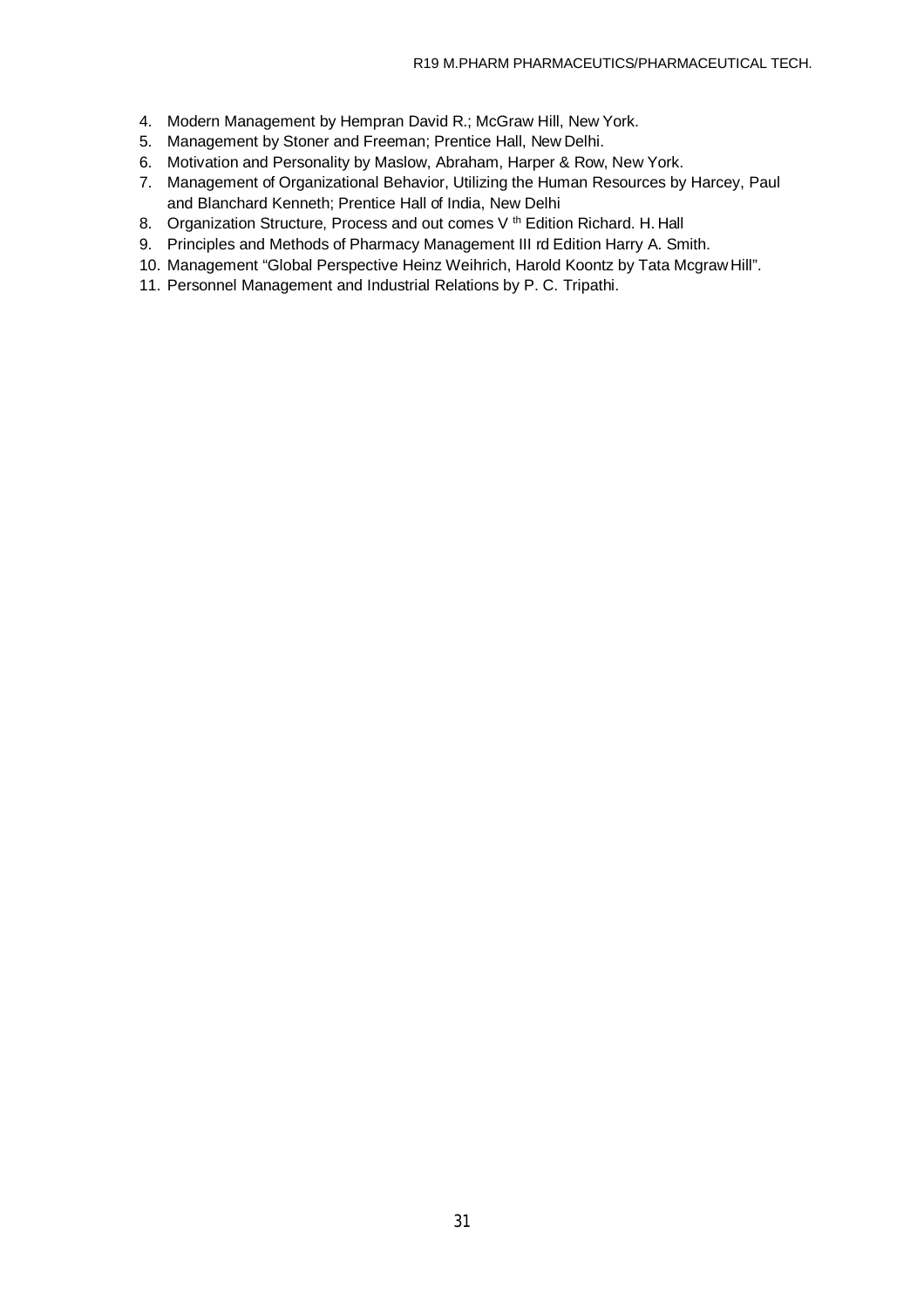## **NANO BASED DRUG DELIVERY SYSTEMS (Professional Elective - IV)**

**Course Objective -** To develop expertise regarding suitability and evaluation of nanomaterials, able to apply the properties to the fabrication of nanopharmaceutical, evaluate the intensity of dosage forms and availability for targeting and controlled delivery.

**Course Outcomes –** The students should be able to select the right kind of materials, able to develop nano formulations with appropriate technologies, evaluate the product related test and for identified diseases

## **UNIT - I – Introduction to Nanotechnology**

- a. Definition of nanotechnology
- b. History of nanotechnology
- c. Unique properties and classification of nanomaterials
- d. Role of size and size distribution of nanoparticles properties.
- e. Marketed formulations based on nanotechnology and science behind them

### **UNIT - II – Synthesis of Nanomaterials**

Physical, chemical and biological Methods Methods for synthesis of

- Gold nanoparticles
- Magnetic nanoparticles
- Polymeric nanoparticles
- Self assembly structures such as liposomes, Niosomes, transferasomes, micelles, aquasomes and nanoemulsions

## **UNIT - III - Biomedical applications of Nanotechnology**

- a. Nanotechnology products used for in vitro diagnostics
- b. Improvements to medical or molecular imaging using nanotechnology
- c. Targeted nanomaterials for diagnostic and therapeutic purpose

### **UNIT - IV**

Design of nanomaterials for drug delivery, pulmonary and nasal drug delivery, nanomaterials for cancer therapy and cardiovascular diseases. Localized drug delivery systems.

### **UNIT - V**

Characterization including the principles, size reduction, analysis of nanoparticles, size, PDI, size separation, stability, methods of analysis regarding integrity and release of drugs

### **RECOMMENDED BOOKS:**

- 1. Nanomedicine and Nanoproducts: Applications, Disposition and Toxicology in the Human body, Eiki Igarashi, CRC press. 2015
- 2. Nanotechnology and Drug Delivery Volume one and two: Nanoplatforms in Drug Delivery, Jose L. Arias, CRC press
- 3. Nano: The Essentials: Understanding Nanoscience and Nanotechnology, T. Pradeep, Tata McGraw-Hill Publishing Company Limited, New Delhi, 2008.
- 4. Nanocrystals: Synthesis, Properties and Applications, C. N. R. Rao, P. J. Thomas and G.U. Kulkarni, Springer (2007)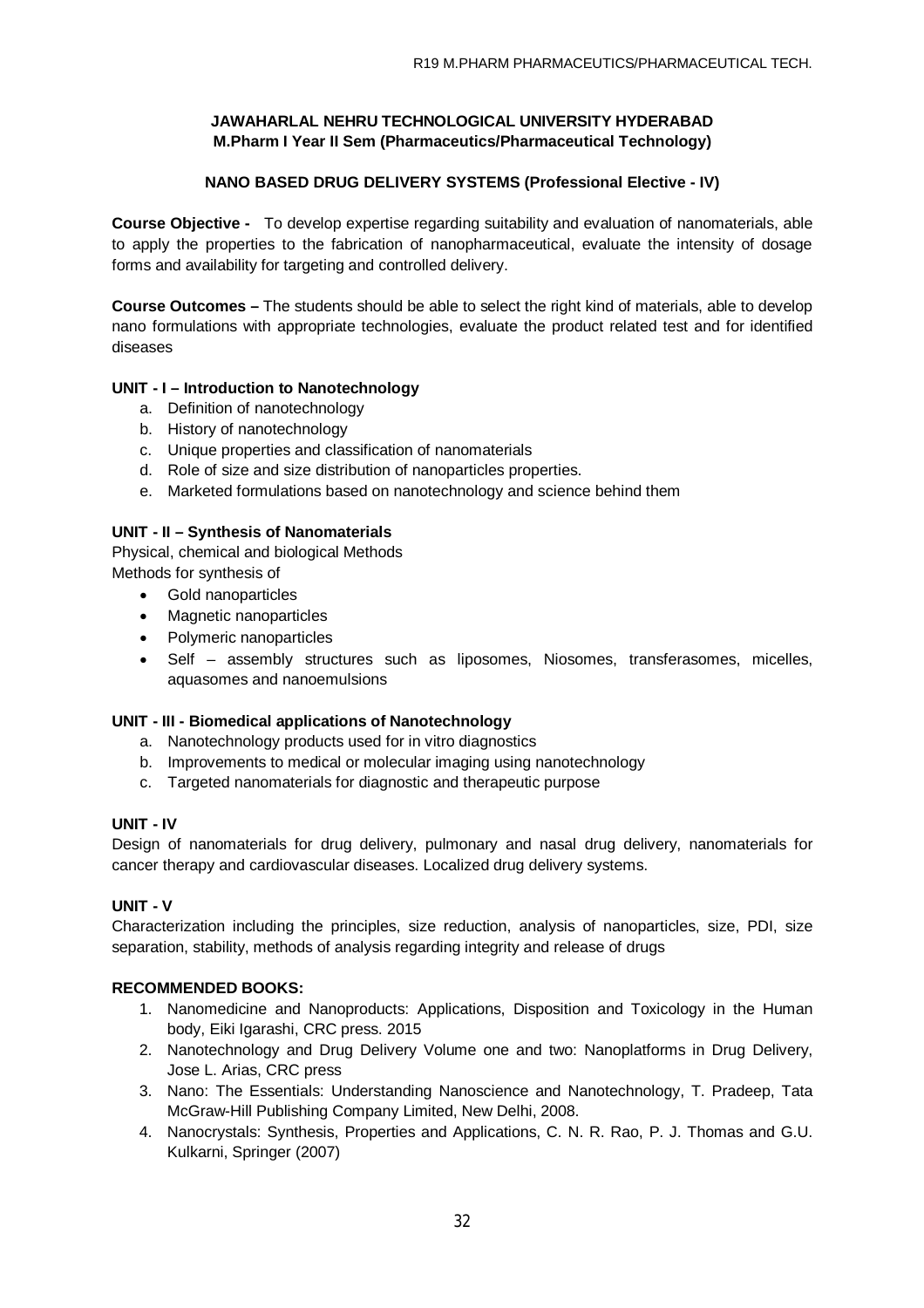- 5. Nanostructures and Nanomaterials: Synthesis, Properties and Application, Guozhong Gao, Imperial College Press (2004)
- 6. Nano chemistry: A Classical Approach to Nanomaterials Royal Society for Chemistry, Cambridge, UK (2005)
- 7. Nanocomposite science and technology, pulickel M. Ajayan, Linda S. Schadler, paul V. Braun, Wiley - VCH Verlag, Weiheim (2003)
- 8. Nanoscale materials in chemistry, Edited by Kenneth J. Klabunde, John Wiley & Sons,2009
- 9. Nanoparticles as Drug carriers, Vladimir P Torchiling, Imperial College Press, USA, 2006
- 10. Introduction to Nano Science and Technologies, Ankaneyulu Yerramilli, BS Publications. 2016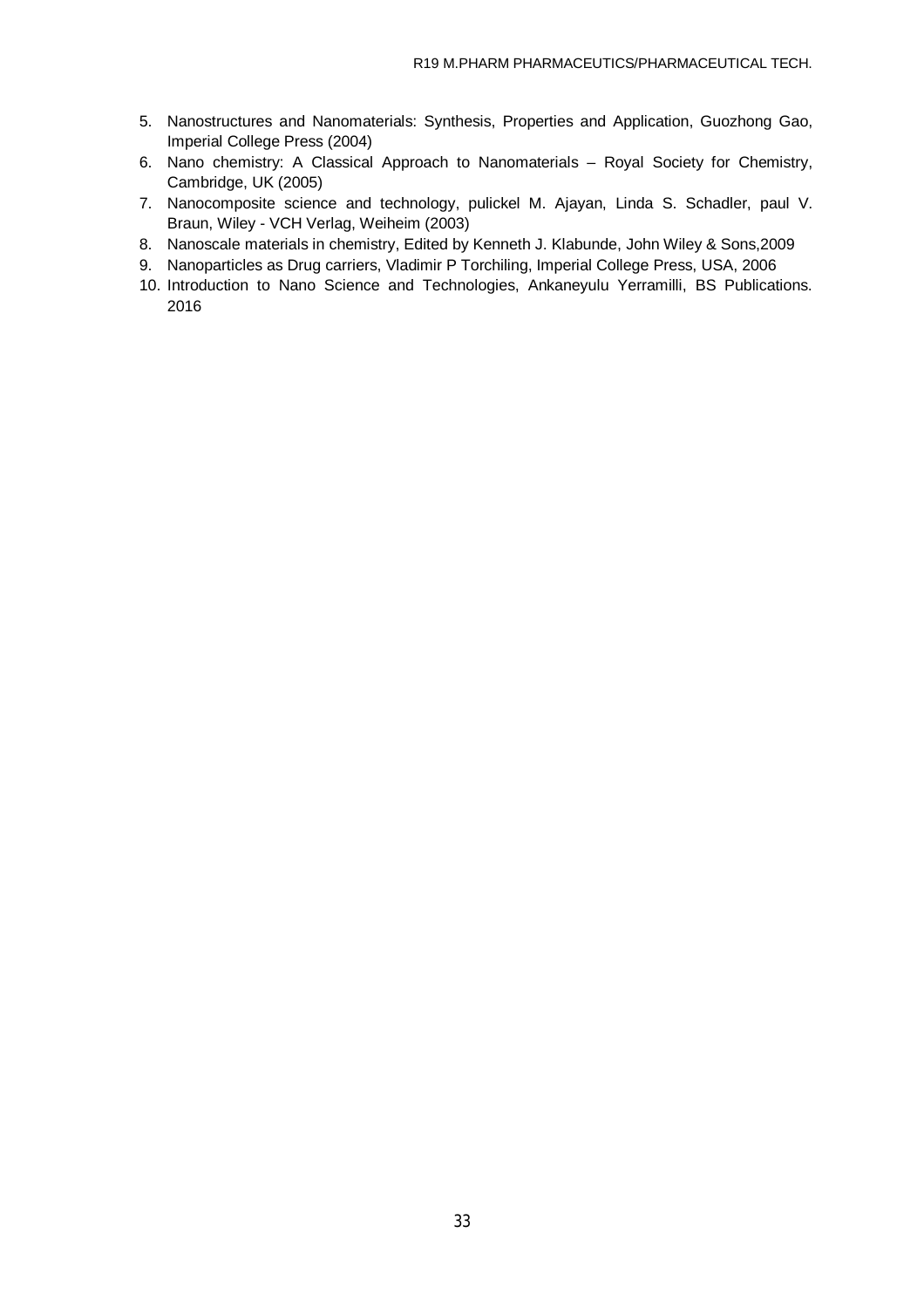## **NUTRACEUTICALS (Professional Elective - IV)**

**Course Objectives:** The students will expose to characteristic features of various phytochemicals as nutraceuticals in various diseased conditions and also know the role of antioxidant in free radical induced disease conditions and will expose to various food laws and regulations.

**Course Outcomes:** Helps the student to understand the importance of Nutraceuticals in various common problems with the concept of free radicals

### **UNIT - I**

a. Definitions of Functional foods, Nutraceuticals and Dietary supplements. Classification of Nutraceuticals, Health problems and diseases that can be prevented or cured by Nutraceuticals i.e. weight control, diabetes, cancer etc.

b. Source, Name of marker compounds and their chemical nature, Medicinal uses and health benefits of following used as nutraceuticals/functional foods:

Spirulina, Soyabean, Ginseng, Garlic, Broccoli, Gingko, Flaxseeds

### **UNIT - II**

Phytochemicals as nutraceuticals: Occurrence and characteristic features (chemical nature medicinal benefits) of following

- a) Carotenoids- α and β-Carotene, Lycopene, Xanthophylls, lutein
- b) Sulfides: Diallylsulfides, Allyltrisulfide.
- c) Polyphenolics: Reservetrol
- d) Flavonoids- Rutin , Naringin, Quercitin, Anthocyanidins, catechins, Flavones
- e) Prebiotates / Probiotics.: Fructo oligosaccharides, Lactobacillum
- f) Phytoestrogens: Isoflavones, daidzein, Geebustin, lignans
- g) Tocopherols

### **UNIT - III**

a. Introduction to free radicals: Free radicals, reactive oxygen species, production of free radicals in cells, damaging reactions of free radicals on lipids, proteins, Carbohydrates, nucleic acids.

b. Measurement of free radicals: Lipid peroxidation products, lipid hydroperoxide, malondialdehyde.

### **UNIT - IV**

a. Free radicals in Diabetes mellitus, Inflammation, Ischemic reperfusion injury, Cancer,

Atherosclerosis, Free radicals in brain metabolism and pathology, kidney damage, muscle damage. Free radicals involvement in other disorders. Free radicals theory of ageing.

b. Antioxidants: Endogenous antioxidants – enzymatic and nonenzymatic antioxidant defence, Superoxide dismutase, catalase, Glutathione peroxidase, Glutathione Vitamin C, Vitamin E, α-Lipoic acid, melatonin

Synthetic antioxidants: Butylatedhydroxy Toluene, Butylatedhydroxy Anisole.

### **UNIT - V**

**Food Laws and Regulations**; FDA, FPO, MPO, AGMARK. HACCP and GMPs on Food Safety. Adulteration of foods.

**Regulations and Claims** – Current Products: Label Claims, Nutrient Content Claims, Health Claims, Dietary Supplements Claims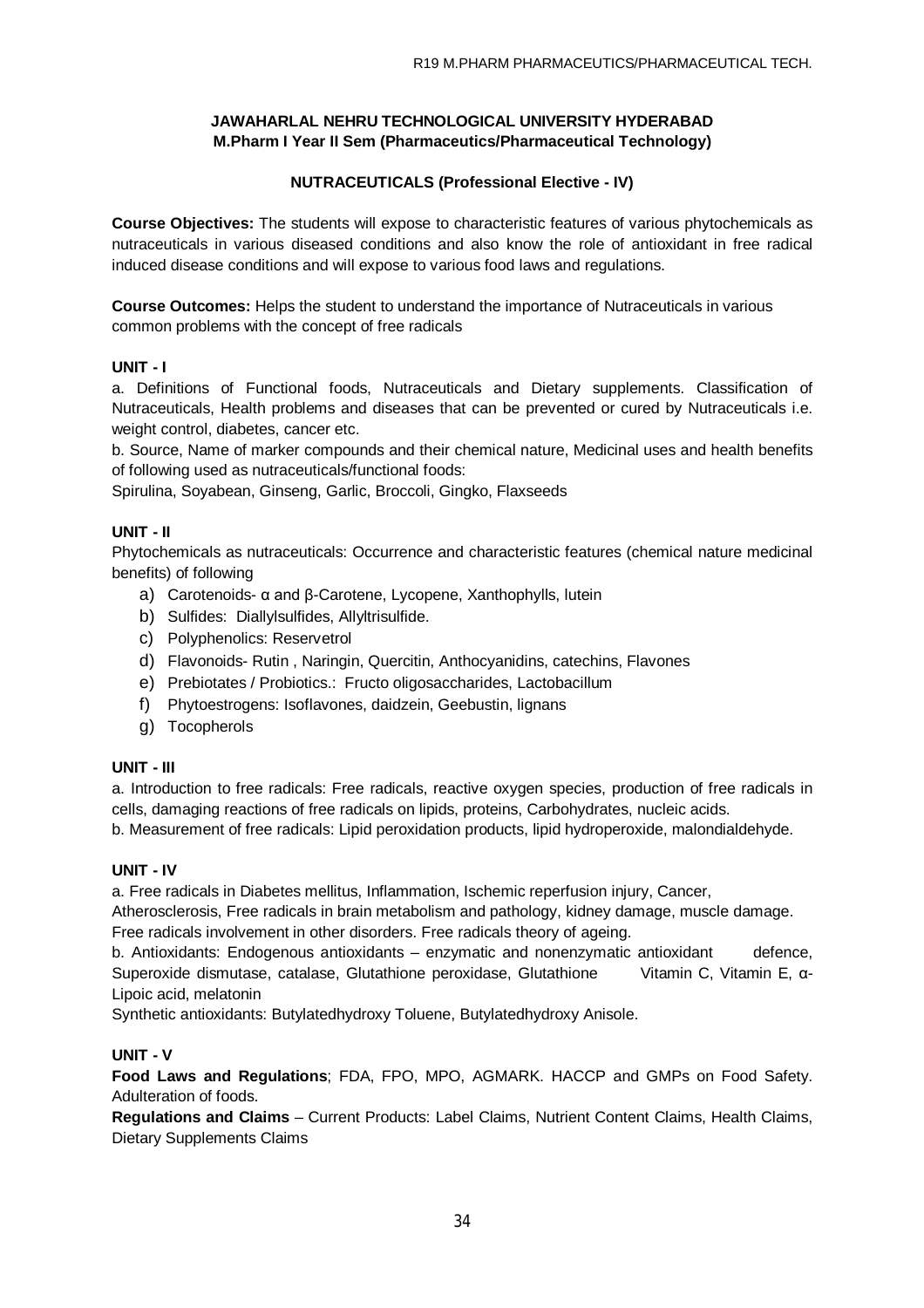## **REFERENCES:**

- 1. Dietetics by Sri Lakshmi
- 2. Role of dietary fibres and nutraceuticals in preventing diseases by K. T. Agusti and P. Faizal: BS Publication.
- 3. Advanced Nutritional Therapies by Cooper. K.A., (1996).
- 4. The Food Pharmacy by Jean Carper, Simon & Schuster, UK Ltd., (1988).
- 5. Prescription for Nutritional Healing by James F.Balch and Phyllis A. Balch  $2^{nd}$  Edn., Avery Publishing Group, NY (1997).
- 6. G. Gibson and C. Williams Editors *2000 Functional foods* Woodhead Publ. Co. London.
- 7. Goldberg, I. *Functional Foods*. 1994. Chapman and Hall, New York.
- 8. Labuza, T.P. 2000 Functional Foods and Dietary Supplements: Safety, Good Manufacturing Practice (GMPs) and Shelf Life Testing in *Essentials of Functional Foods* M. K. Sachmidl and T.P. Labuza eds. Aspen Press.
- 9. Handbook of Nutraceuticals and Functional Foods, Third Edition (Modern Nutrition)
- 10. Shils, ME, Olson, JA, Shike, M. 1994 *Modern Nutrition in Health and Disease*. Eighth edition. Lea and Febiger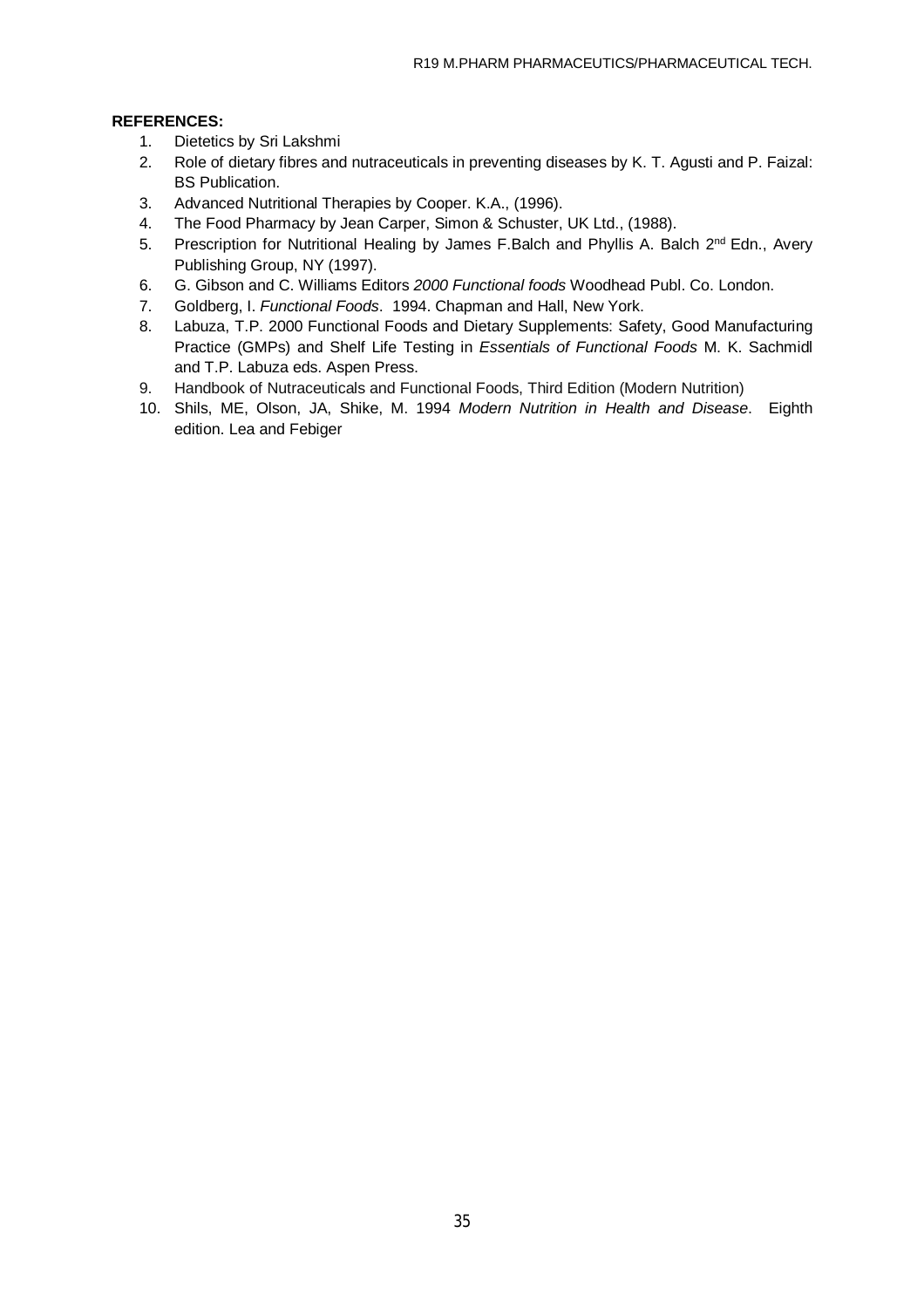## **CLINICAL RESEARCH AND PHARMACOVIGILANCE (Professional Elective - IV)**

**Course Objectives:** This subject will provide a value addition and current requirement for the students in clinical research and pharmacovigilance. It will teach the students on conceptualizing, designing, conducting, managing and reporting of clinical trials. This subject also focuses on global scenario of pharmacovigilance in different methods that can be used to generate safety data. It will teach the students in developing drug safety data in pre-clinical, clinical phases of drug development and post market surveillance.

**Course Outcomes:** Upon completion of the course, the student shall be able to;

- explain the regulatory requirements for conducting clinical trial
- Demonstrate the types of clinical trial designs
- Explain the responsibilities of key players involved in clinical trials
- Execute safety monitoring, reporting and close-out activities
- Explain the principles of Pharmacovigilance
- Detect new adverse drug reactions and their assessment
- Perform the adverse drug reaction reporting systems and communication in pharmacovigilance

### **UNIT - I**

### **Regulatory Perspectives of Clinical Trials:**

Origin and Principles of International Conference on Harmonization - Good Clinical Practice (ICH-GCP) guidelines Ethical Committee: Institutional Review Board, Ethical Guidelines for Biomedical Research and Human Participant-Schedule Y, ICMR, Informed Consent Process: Structure and content of an Informed Consent Process Ethical principles governing informed consent process

### **UNIT - II**

### **Clinical Trials: Types and Design:**

Experimental Study- RCT and Non RCT, Observation Study: Cohort, Case Control, Cross sectional Clinical Trial Study Team Roles and responsibilities of Clinical Trial Personnel: Investigator, Study Coordinator, Sponsor, Contract Research Organization and its management.

### **UNIT - III**

### **Clinical Trial Documentation:**

Guidelines to the preparation of documents, Preparation of protocol, Investigator Brochure, Case Report Forms, Clinical Study Report Clinical Trial Monitoring-Safety Monitoring in CT Adverse Drug Reactions: Definition and types. Detection and reporting methods. Severity and seriousness assessment. predictability and preventability assessment. Management of adverse drug reactions; Terminologies of ADR.

### **UNIT - IV**

### **Basic aspects, terminologies and establishment of pharmacovigilance:**

History and progress of pharmacovigilance, Significance of safety monitoring, Pharmacovigilance in India and international aspects, WHO international drug monitoring Program, WHO and Regulatory terminologies of ADR, evaluation of medication safety, establishing pharmacovigilance centres in Hospitals, Industry and National Programs related to pharmacovigilance. Roles and responsibilities in Pharmacovigilance.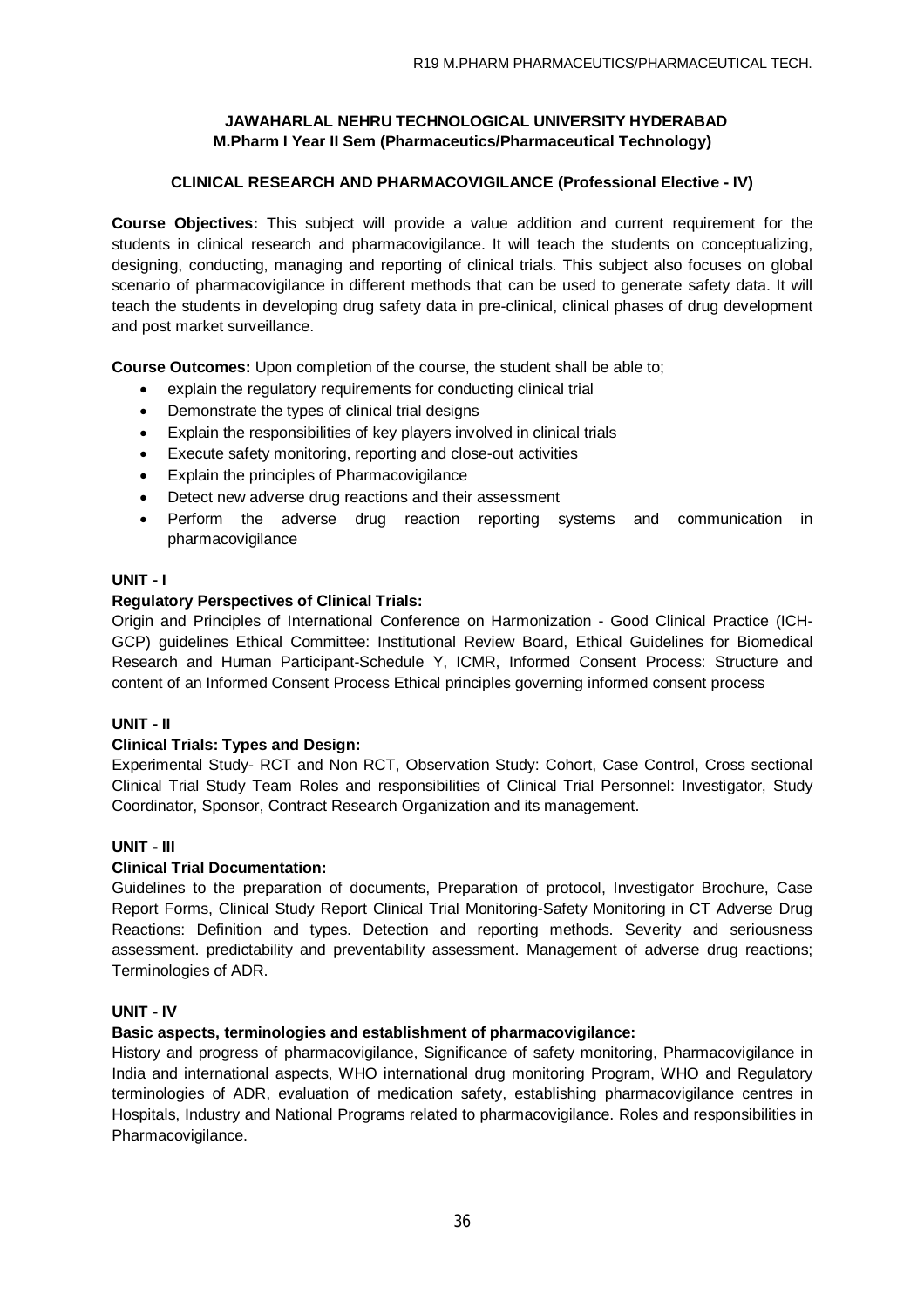## **UNIT - V**

## **Methods, ADR reporting and tools used in pharmacovigilance:**

International classification of diseases, International Nonproprietary names for drugs, Passive and Active surveillance, Comparative observational studies, Targeted clinical investigations and Vaccine safety surveillance. Spontaneous reporting system and Reporting to regulatory authorities, Guidelines for ADRs reporting. Argus, Aris G Pharmacovigilance, VigiFlow, Statistical methods for evaluating medication safety

data.

## **REFERENCES:**

- 1. Central Drugs Standard Control Organization- Good Clinical Practices, Guidelines for Clinical Trials on Pharmaceutical Products in India. New Delhi: Ministry of Health; 2001.
- 2. International Conference on Harmonization of Technical requirements for registration of Pharmaceuticals for human use. ICH Harmonized Tripartite Guideline. Guideline for Good Clinical Practice. E6; May 1996.230
- 3. Ethical Guidelines for Biomedical Research on Human Subjects 2000. Indian Council of Medical Research, New Delhi.
- 4. Textbook of Clinical Trials edited by David Machin, Simon Day and Sylvan Green, March 2005, John Wiley and Sons.
- 5. Clinical Data Management edited by R K Rondels, S A Varley, C F Webbs. Second Edition, Jan 2000, Wiley Publications.
- 6. Handbook of clinical Research. Julia Lloyd and Ann Raven Ed. Churchill Livingstone.
- 7. Principles of Clinical Research edited by Giovanna di Ignazio, Di Giovanna and Haynes.
- 8. Textbook of Pharmacovigilance: Concept and Practice. G.P. Mohanta and P. K. Manna. 2016, Pharma Med Press.
- 9. A textbook of Clinical Pharmacy Practice: Essential Concepts and Skills. Second Edition, 2012, University Press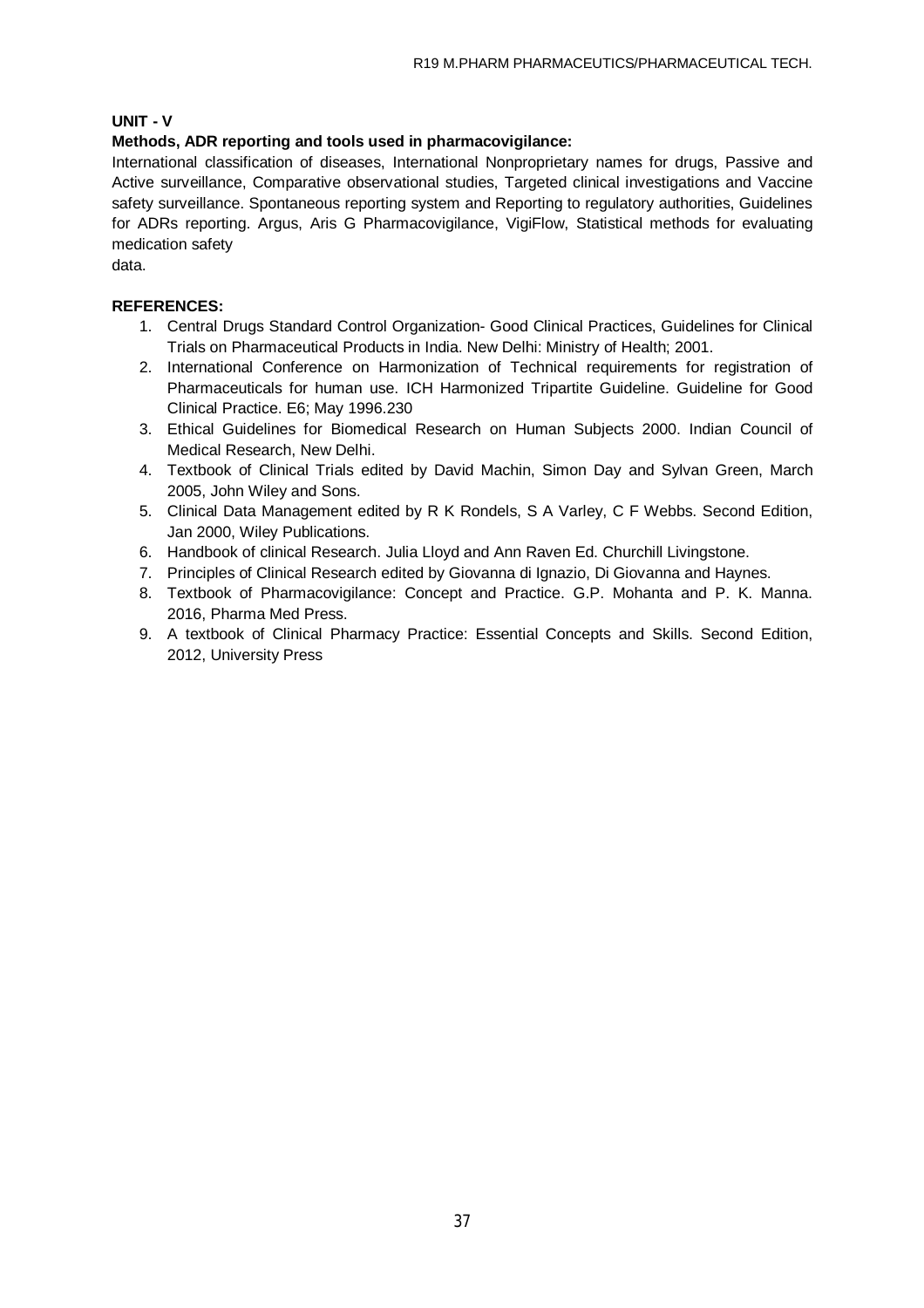## **MODERN PHARMACEUTICS – II LAB (Laboratory - III)**

## **List of Experiments:**

- 1. Preparation of mouth washes
- 2. Preparation and evaluation of cold creams and vanishing creams
- 3. Preparation and evaluation of calamine lotion
- 4. Preparation and evaluation of foundation creams and cleansing creams
- 5. Preparation of antiseptic cream (turmeric)
- 6. Preparation and evaluation Film coated tablets
- 7. Preparation and evaluation Floating tablets
- 8. Preparation and evaluation Fast dissolving tablets
- 9. Preparation and evaluation Chewable tablets
- 10. Effect of surfactant in *in-vitro* drug release
- 11. Preparation of oral rehydration solution (ORS)
- 12. Preparation and evaluation of calcium carbonate tablets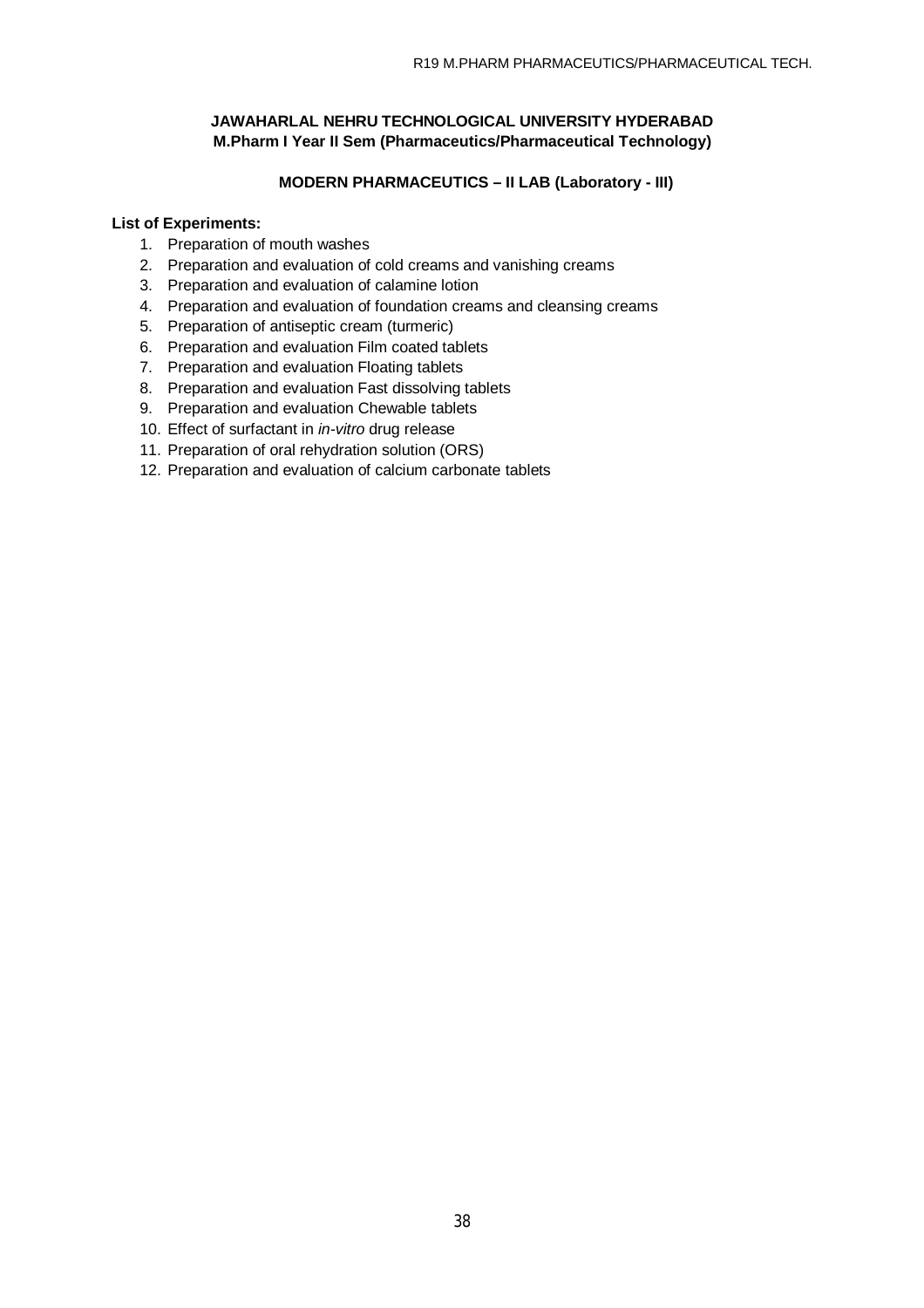## **ADVANCED DRUG DELIVERY SYSTEMS LAB (Laboratory - IV)**

### **List of Experiments:**

- 1. Study on diffusion of drugs through various polymeric membranes (2 experiments)
- 2. Formulation and evaluation of sustained release oral matrix tablet (2 experiments)
- 3. Formulation and evaluation of sustained release oral reservoir system (2 experiments)
- 4. Formulation and evaluation of microspheres / microen capsules (2 experiments)
- 5. Study of in-vitro dissolution of various SR products in market (2 experiments)
- 6. Formulation and evaluation of transdermal films (2 experiments)
- 7. Formulation and evaluation mucoadhesive system (2 experiments)
- 8. Preparation and evaluation enteric coated pellets / tablets (2 experiments)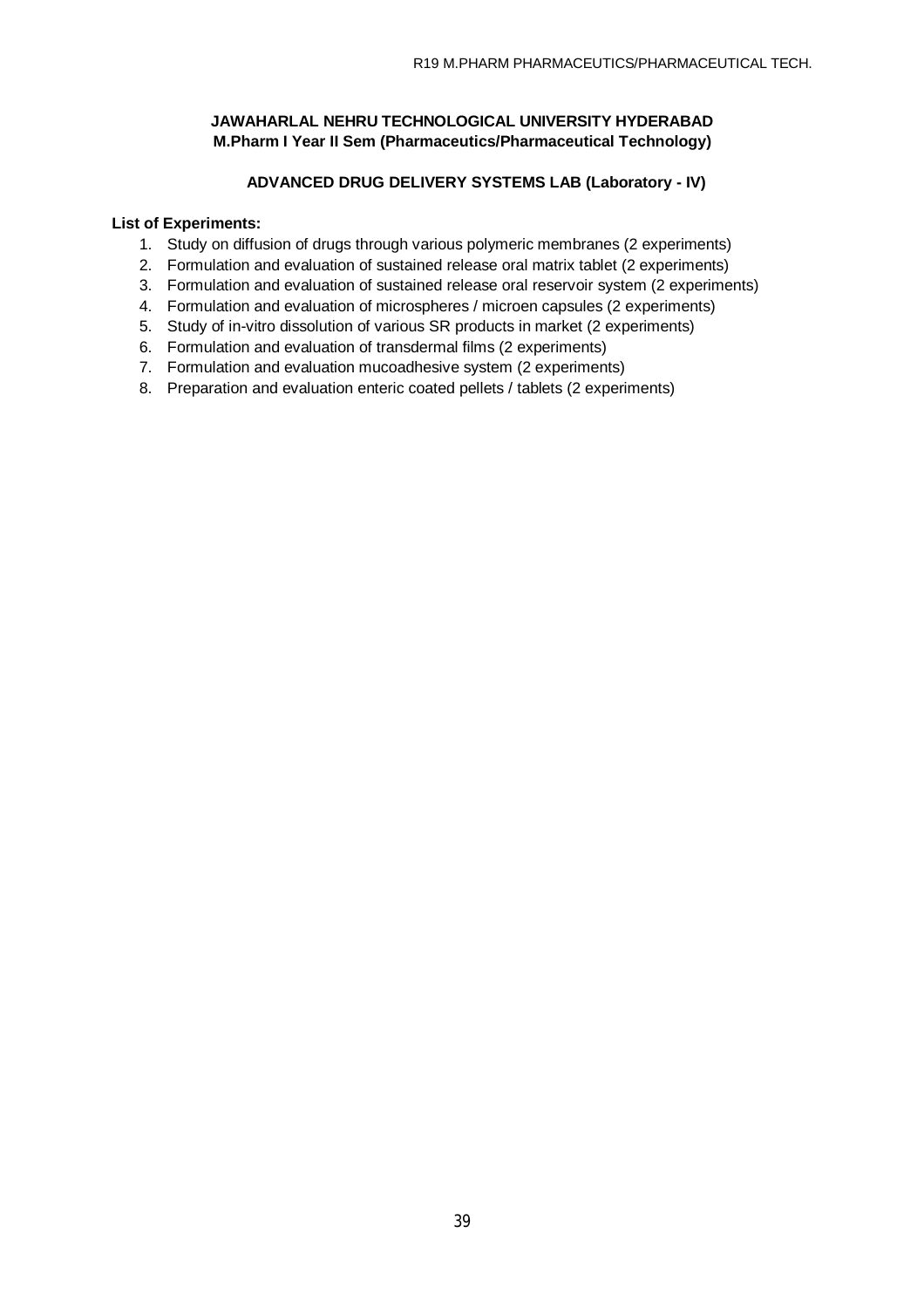## **BIOSTATISTICS (Professional Elective - V)**

**Course Objectives:** The student shall know the introduction, scope of biostatistics and Research work, calculation and present of the data.

**Course Outcomes**: The student will be known the Biostatistics arrangement, presentation and formation of tables and charts. They also know the correlation and regression & application of different methods, analysis of data.

## **UNIT - I**

**Introduction and scope of biostatistics**: Use of statistics in Pharmacy. Population and Sample collection. Stages of research, types of data and methods of data collections. Data arrangement and presentation, formation of table and charts.

## **UNIT - II**

**Measures of central tendency**: computation of means, median and mode from grouped and ungrouped data.

**Measure of dispersion**: computation of variance, standard deviation, standard error and their coefficients.

### **UNIT - III**

Measures of Correlation and Regression **Probability rules**: Binomial, Poison and Normal distribution.

## **UNIT - IV**

Experimental designing, planning of an experiment, replication and randomization. **Analysis of Variance (ANOVA**): 1-way, 2- Way

## **UNIT - V**

**Hypothesis testing**: Student 't' test, Chi square test, **Non- Parametric Tests:** Sign Test, Sign Rank Test, Wilcoxon Sign Rank Test

### **REFERENCE BOOKS:**

- 1. Statistics for business and economics  $3<sup>rd</sup>$  edition by Vikas books publications
- 2. Biostatistics & Computer applications by GN Rao and NK Tiwari
- 3. Sokal, R.R. and Rohlf, F.J. 1987. An Introduction to Biostatistics. W.H. Freeman and Company.
- 4. Bailey, N.T.J. 1981. Statistical Methods in Biology. English University Press.
- 5. Mitchell, K. and Glover, T. 2001. Introduction to Biostatistics. McGraw Hill, Publishing Co.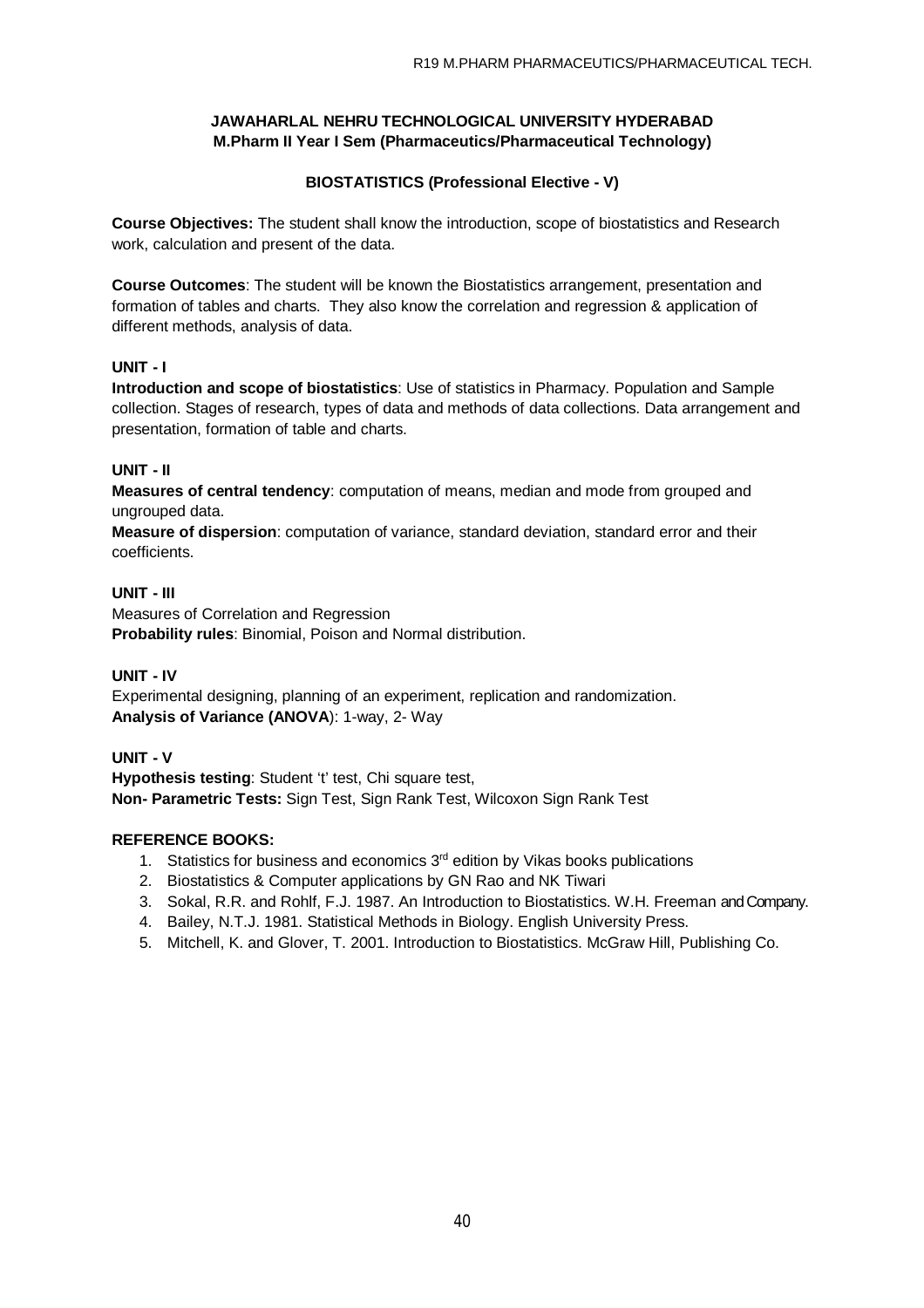### **JAWAHARLAL NEHRU TECHNOLOGICAL UNIVERSITY HYDERABAD M.Pharm II Year I Sem (Pharmaceutics/Pharmaceutical Technology) SCALE UP AND TECHNOLOGY TRANSFER (Professional Elective - V)**

**Course Objectives:** This course is designed to impart knowledge and skills necessary to train the students to be on scale up, technology transfer process and industrial safety issues.

- **Course Outcomes:** On completion of this course it is expected that students will be able to;
	- Manage the scale up process in pharmaceutical industry.
	- Assist in technology transfer.
	- To establish safety guidelines, which prevent industrial hazards

## **UNIT - I**

**Pilot plant design**: Basic requirements for design, facility, equipment selection, for tablets, capsules, liquid orals, parentral and semisolid preparations.

**Scale up:** Importance, Technology transfer from R & D to pilot plant to plant scale, process scale up for tablets, capsules, liquid orals, semisolids, parentral, NDDS products – stress on formula, equipments, product uniformity, stability, raw materials, physical layout, input, in-process and finished product specifications, problems encountered during transfer of technology

### **UNIT - II**

**Validation:** General concepts, types, procedures & protocols, documentation, VMF. Analytical method validation, cleaning validation and vender qualification.

### **UNIT - III**

**Equipment Qualification**: Importance, IQ, OQ, PQ for equipments – autoclave, DHS, membrane filter, rapid mixer granulator, cone blender, FBD, tablet compression machine, liquid filling and sealing machine. Aseptic room validation.

### **UNIT - IV**

**Process validation**: Importance, validation of mixing, granulation, drying, compression, tablet coating, liquid filling and sealing, sterilization, water process systems, environmental control.

### **UNIT - V**

Industrial safety: Hazards – fire, mechanical, electrical, chemical and pharmaceutical, Monitoring & prevention systems, industrial effluent testing & treatment. Control of environmental pollution.

### **REFERENCES:**

- 1. Pharmaceutical process validation, JR Berry, Nash, Vol 57, Marcel Dekker, NY.
- 2. Pharmaceutical Production facilities, design and applications, by GC Cole, Taylor and Francis.
- 3. Pharmaceutical project management, T. Kennedy, Vol 86, Marcel Dekker, NY.
- 4. The theory & Practice of Industrial Pharmacy, L. Lachman, H.A. Lieberman, Varghese Publ. Bombay.
- 5. Tablet machine instruments in pharmaceuticals, PR Watt, John Wiloy.
- 6. Pharmaceutical dosage forms, Tablets, Vol 1, 2, 3 by Lachman, Lieberman, Marcel Dekker, NY.
- 7. Pharmaceutical dosage forms, Parentral medications, Vol 1, 2 by K.E. Avis, Marcel Dekker, NY.
- 8. Dispersed system Vol 1, 2, 3 by Lachman, Lieberman, Marcel Dekker, NY.
- 9. Subrahmanyam, CVS, Pharmaceutical production and Management, 2007, Vallabh Prakashan, Dehli.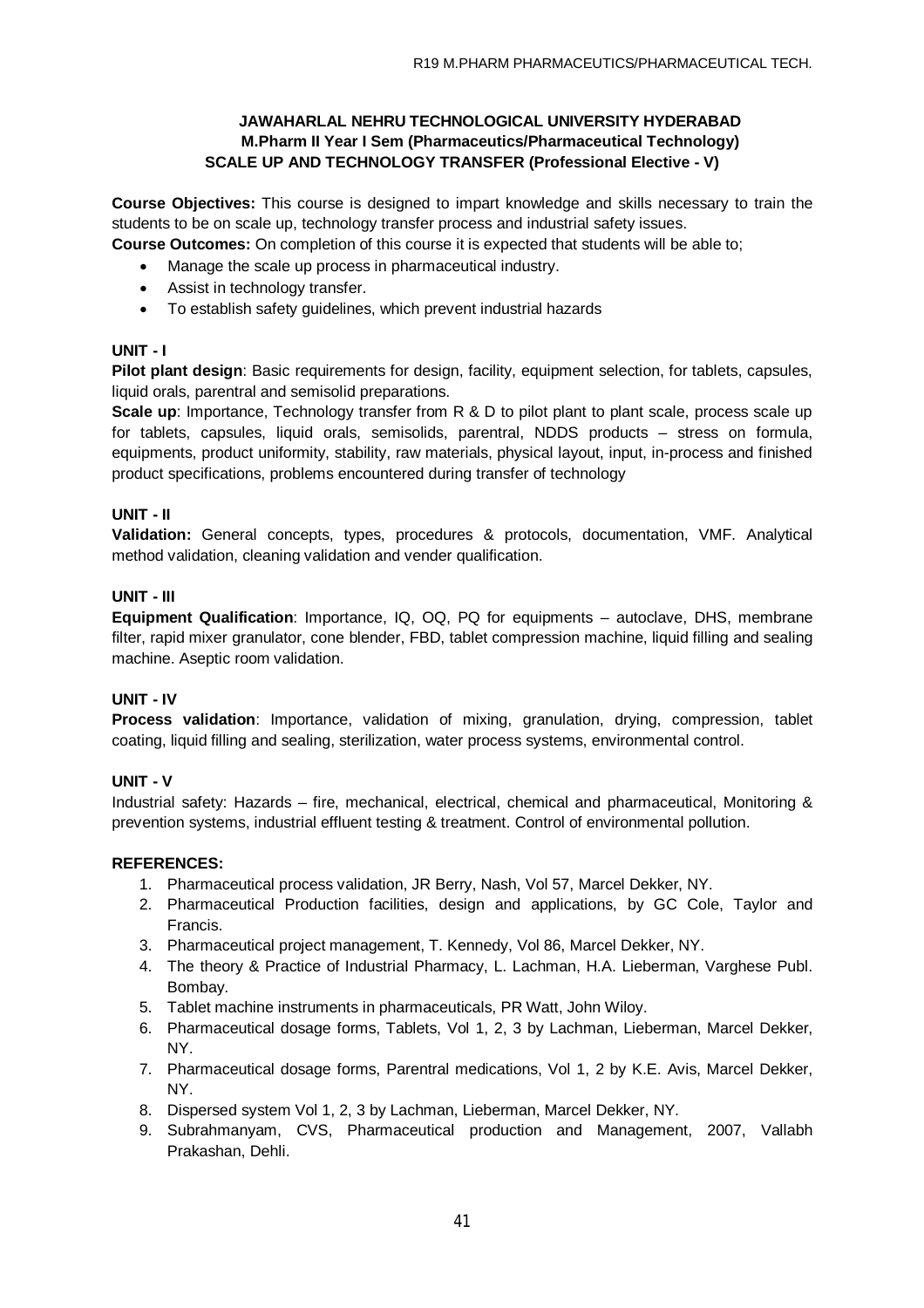## **JAWAHARLAL NEHRU TECHNOLOGICAL UNIVERSITY HYDERABAD M.Pharm II Year I Sem (Pharmaceutics/Pharmaceutical Technology) PRODUCTION AREA DESIGN & PACKAGING DEVELOPMENT (Professional Elective - V)**

**Course Objectives:** The student shall learn about Industrial area design, Current good manufacturing practices. They also learn about packaging components, polymers and metals used in packaging. They also understand about the storage conditions of different formulations and their stability evaluations.

**Course Outcomes:** At the end of the semester student will get an idea about Industrial area design and packaging of different formulations and its stability conditions.

### **UNIT - I**

Production Area Design: Selection of plant location, Design of plant for bulk drugs and formulations (Solids, Semisolids, Injectables, Nutraceuticals etc.), General utilities such as purified water, portable water, water for injection, Air handling units-Relative humidity and Temperature control, Material and personnel movement. Warehouse handling-API, Excipients, packaging materials and solvents.

### **UNIT - II**

**Current Good Manufacturing Practices:** GMP design for buildings & facilities. GMP layout design. Clean room classifications. Segregation & cross contamination control. HVAC (heating, ventilation & air-conditioning) systems. Clean room environment control. Documentation and record keeping: Specifications and testing procedures, Specifications for finished products, Master Formulae, Packaging instructions. Batch processing records, Standard operating procedures.

### **UNIT - III**

**Pharmaceutical packaging and Design**: Introduction, Packaging system, Components of packaging, Symbols used on packages and labels. Package development and Design research. Packaging materials- Polymers and Plasters, Glass, Metal and Blister and strip packaging.

### **UNIT - IV**

**Stability of Packaging:** Introduction, Legislation, Regulation, Pharmaceutical Stability Testing in Climatic Cabinets, Pharmaceutical Stability Testing Conditions, Photo-Stability Testing, Review of Pharmaceutical Product Stability, Packaging and the ICH Guidelines.

### **UNIT - V**

**Packaging of Solids, Semisolids, Parenterals, Ophthalmic and Aerosols**: Introduction, Packaging of Solid and semisolids, Packaging of Sterile Pharmaceuticals, Packaging Components, Inspection of Filled Injectable Products, Storage and Labelling, Packaging of Ophthalmics, Selection of Packaging Materials, Packaging of Aerosols.

### **References:**

- 1. Leon Lachman; Lieberman Herbert A.; Kanig, Joseph L. The theory and Practice of Industrial Pharmacy.
- 2. Gilbert Banker and Christopher Rhodes. Modern Pharmaceutics.
- 3. Aulton's Pharmaceutics: The design and Manufacture of Medicine
- 4. D. A. Dean, Roy Evans, Ian Hall. Pharmaceutical packaging technology. Tylor and Francis.
- 5. Edward J. Bauer, Pharmaceutical Packaging Handbook. Bausch and Lomb, Rochester, New York, USA.
- 6. Wilmer A. Jenkins, Kenton R. Osborn. Packaging drugs and pharmaceuticals.
- 7. Remington: The Science and Practice of Pharmacy. 8. Michael E. Aulton, Kevin Tylor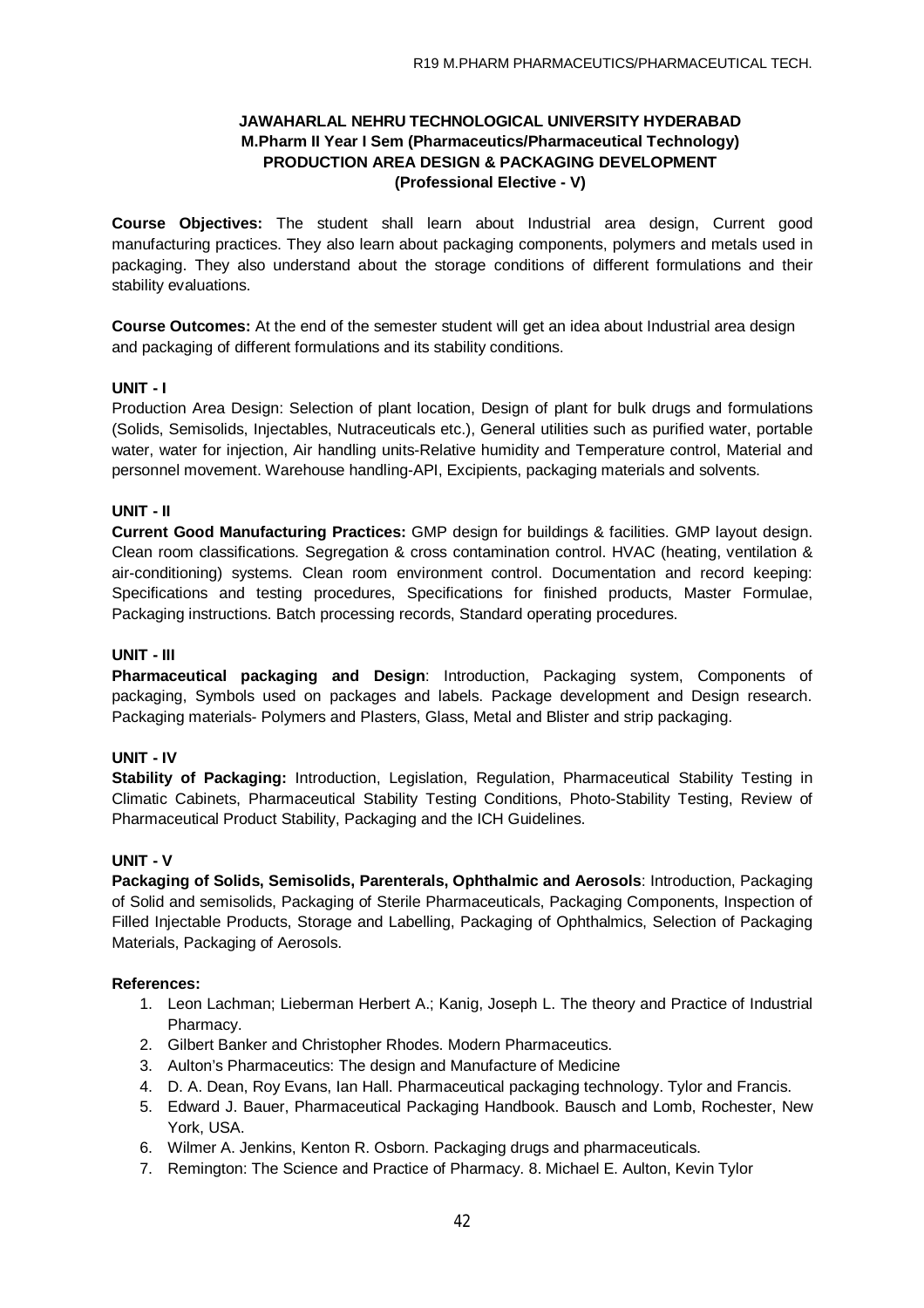## **ENGLISH FOR RESEARCH PAPER WRITING (Audit Course - I & II)**

## **Prerequisite:** None

**Course objectives:** Students will be able to:

- Understand that how to improve your writing skills and level of readability
- Learn about what to write in each section
- Understand the skills needed when writing a Title Ensure the good quality of paper at very first-time submission

### **UNIT-I:**

Planning and Preparation, Word Order, Breaking up long sentences, Structuring Paragraphs and Sentences, Being Concise and Removing Redundancy, Avoiding Ambiguity and Vagueness

## **UNIT-II:**

Clarifying Who Did What, Highlighting Your Findings, Hedging and Criticizing, Paraphrasing and Plagiarism, Sections of a Paper, Abstracts. Introduction

### **UNIT-III:**

Review of the Literature, Methods, Results, Discussion, Conclusions, The Final Check.

### **UNIT-IV:**

key skills are needed when writing a Title, key skills are needed when writing an Abstract, key skills are needed when writing an Introduction, skills needed when writing a Review of the Literature,

## **UNIT-V:**

skills are needed when writing the Methods, skills needed when writing the Results, skills are needed when writing the Discussion, skills are needed when writing the Conclusions. useful phrases, how to ensure paper is as good as it could possibly be the first- time submission

- 1. Goldbort R (2006) Writing for Science, Yale University Press (available on Google Books)
- 2. Day R (2006) How to Write and Publish a Scientific Paper, Cambridge University Press
- 3. Highman N (1998), Handbook of Writing for the Mathematical Sciences, SIAM. Highman's book.
- 4. Adrian Wallwork, English for Writing Research Papers, Springer New York Dordrecht Heidelberg London, 2011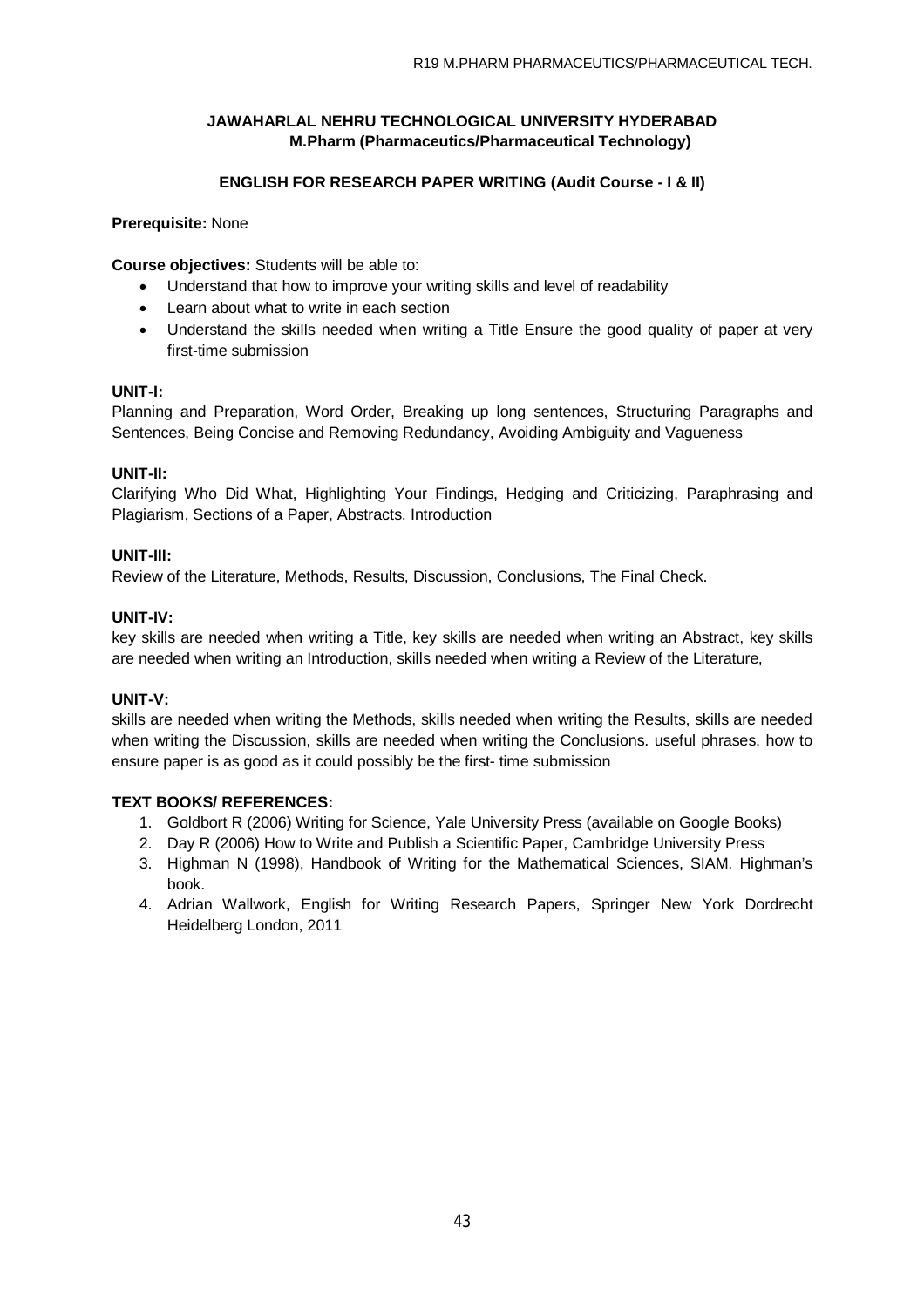## **DISASTER MANAGEMENT (Audit Course - I & II)**

### **Prerequisite:** None

**Course Objectives:** Students will be able to

- learn to demonstrate a critical understanding of key concepts in disaster risk reduction and humanitarian response.
- critically evaluate disaster risk reduction and humanitarian response policy and practice from multiple perspectives.
- develop an understanding of standards of humanitarian response and practical relevance in specific types of disasters and conflict situations.
- critically understand the strengths and weaknesses of disaster management approaches,
- planning and programming in different countries, particularly their home country or the countries they work in

### **UNIT-I:**

#### **Introduction:**

Disaster: Definition, Factors and Significance; Difference Between Hazard and Disaster; Natural and Manmade Disasters: Difference, Nature, Types and Magnitude.

### **Disaster Prone Areas in India:**

Study of Seismic Zones; Areas Prone to Floods and Droughts, Landslides and Avalanches; Areas Prone to Cyclonic and Coastal Hazards with Special Reference to Tsunami; Post-Disaster Diseases and Epidemics

### **UNIT-II:**

### **Repercussions of Disasters and Hazards**:

Economic Damage, Loss of Human and Animal Life, Destruction of Ecosystem. Natural Disasters: Earthquakes, Volcanisms, Cyclones, Tsunamis, Floods, Droughts and Famines, Landslides and Avalanches, Man-made disaster: Nuclear Reactor Meltdown, Industrial Accidents, Oil Slicks and Spills, Outbreaks of Disease and Epidemics, War and Conflicts.

### **UNIT-III:**

### **Disaster Preparedness and Management:**

Preparedness: Monitoring of Phenomena Triggering A Disaster or Hazard; Evaluation of Risk: Application of Remote Sensing, Data from Meteorological and Other Agencies, Media Reports: Governmental and Community Preparedness.

### **UNIT-IV:**

### **Risk Assessment Disaster Risk:**

Concept and Elements, Disaster Risk Reduction, Global and National Disaster Risk Situation. Techniques of Risk Assessment, Global Co-Operation in Risk Assessment and Warning, People's Participation in Risk Assessment. Strategies for Survival.

#### **UNIT-V:**

#### **Disaster Mitigation:**

Meaning, Concept and Strategies of Disaster Mitigation, Emerging Trends In Mitigation. Structural Mitigation and Non-Structural Mitigation, Programs of Disaster Mitigation in India.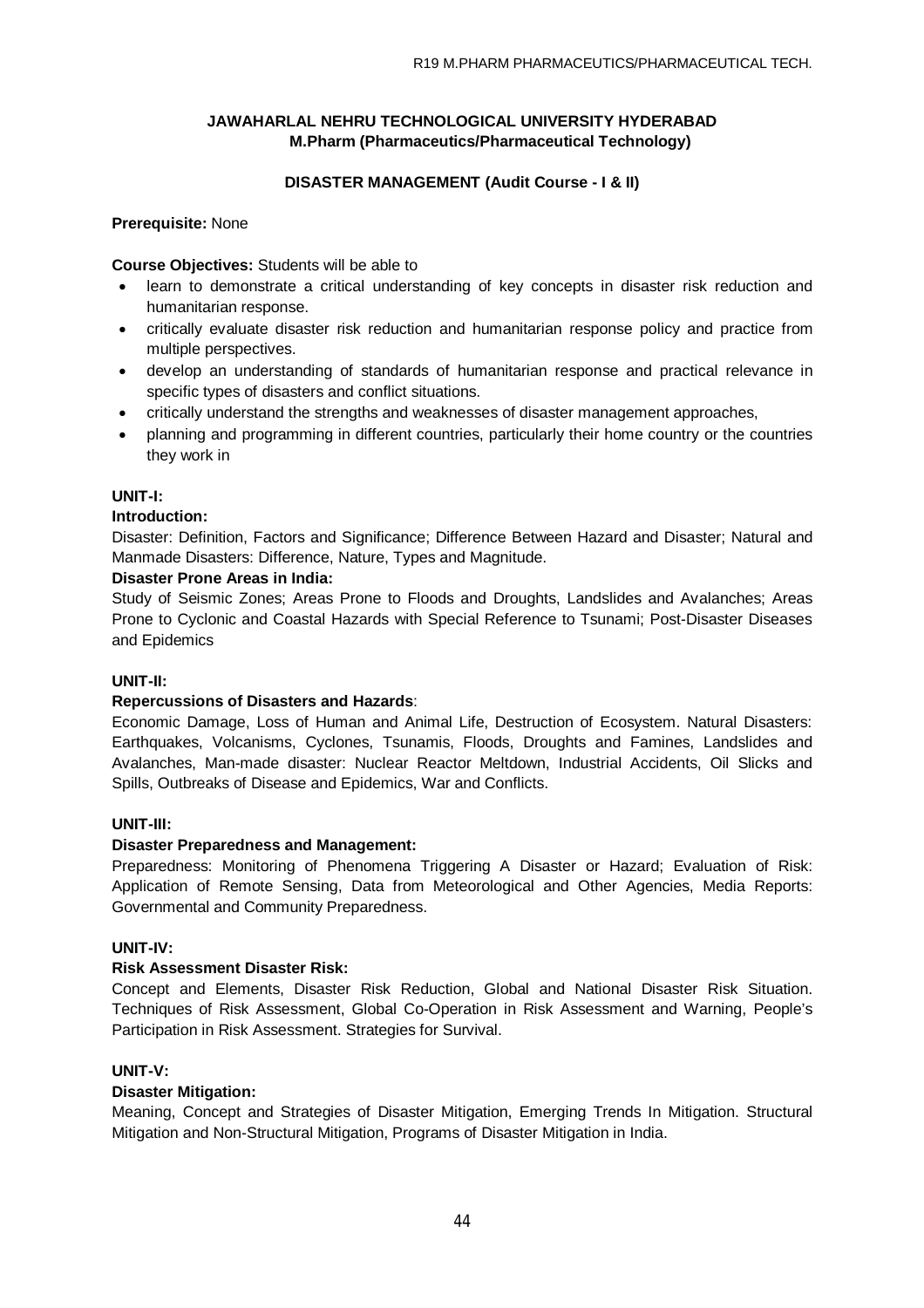- 1. R. Nishith, Singh AK, "Disaster Management in India: Perspectives, issues and strategies "'New Royal book Company.
- 2. Sahni, Pardeep Et. Al. (Eds.)," Disaster Mitigation Experiences and Reflections", Prentice Hall of India, New Delhi.
- 3. Goel S. L., Disaster Administration and Management Text and Case Studies", Deep &Deep Publication Pvt. Ltd., New Delhi.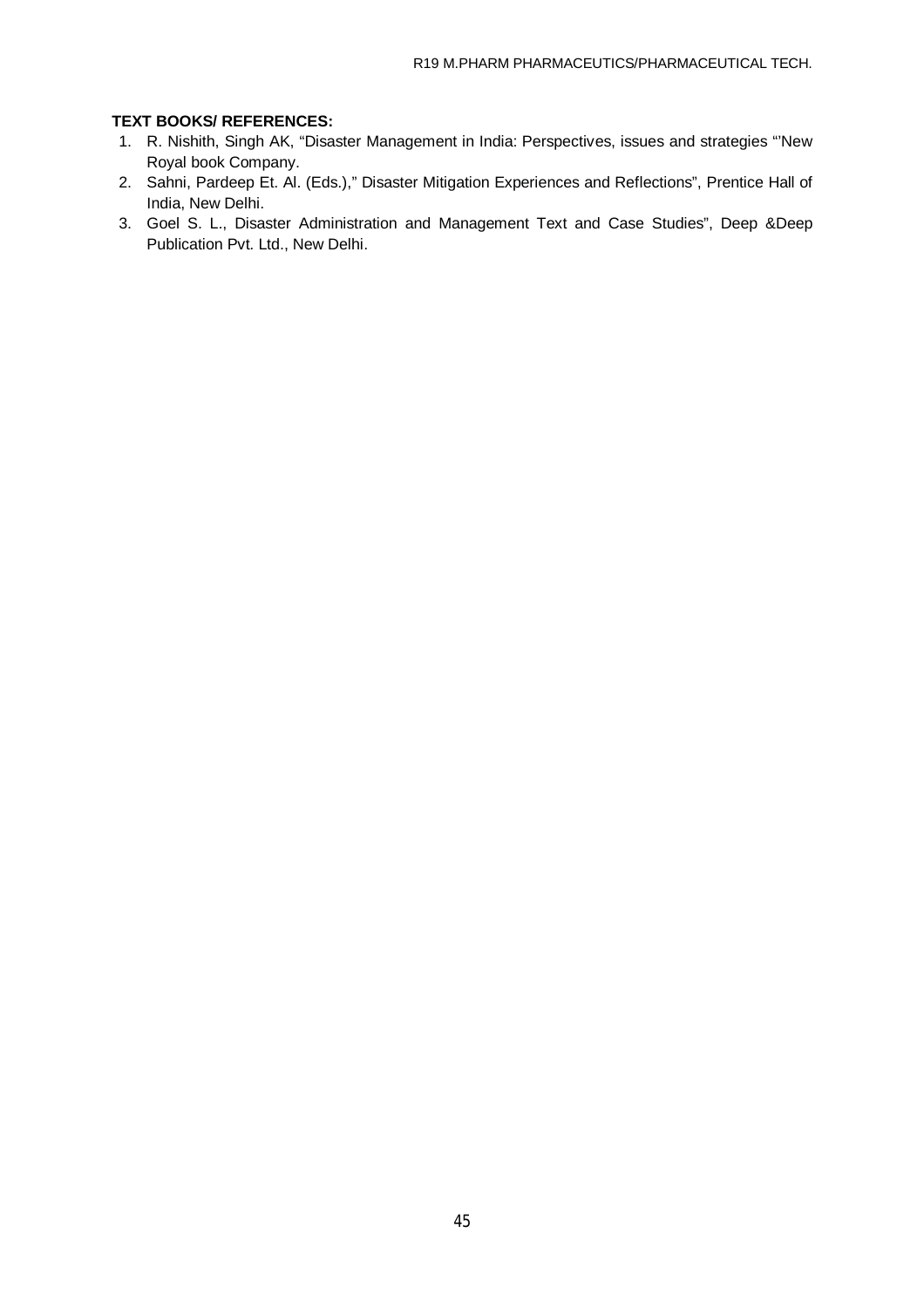## **SANSKRIT FOR TECHNICAL KNOWLEDGE (Audit Course - I & II)**

## **Prerequisite:** None

### **Course Objectives:**

- To get a working knowledge in illustrious Sanskrit, the scientific language in the world
- Learning of Sanskrit to improve brain functioning
- Learning of Sanskrit to develop the logic in mathematics, science & other subjects enhancing the memory power
- The engineering scholars equipped with Sanskrit will be able to explore the huge knowledge from ancient literature

## **Course Outcomes:** Students will be able to

- Understanding basic Sanskrit language
- Ancient Sanskrit literature about science & technology can be understood
- Being a logical language will help to develop logic in students

## **UNIT-I:**

Alphabets in Sanskrit,

## **UNIT-II:**

Past/Present/Future Tense, Simple Sentences

## **UNIT-III:**

Order, Introduction of roots,

## **UNIT-IV:**

Technical information about Sanskrit Literature

## **UNIT-V:**

Technical concepts of Engineering-Electrical, Mechanical, Architecture, Mathematics

- 1. "Abhyaspustakam" Dr. Vishwas, Samskrita-Bharti Publication, New Delhi
- 2. "Teach Yourself Sanskrit" Prathama Deeksha-Vempati Kutumbshastri, Rashtriya Sanskrit Sansthanam, New Delhi Publication
- 3. "India's Glorious Scientific Tradition" Suresh Soni, Ocean books (P) Ltd., New Delhi.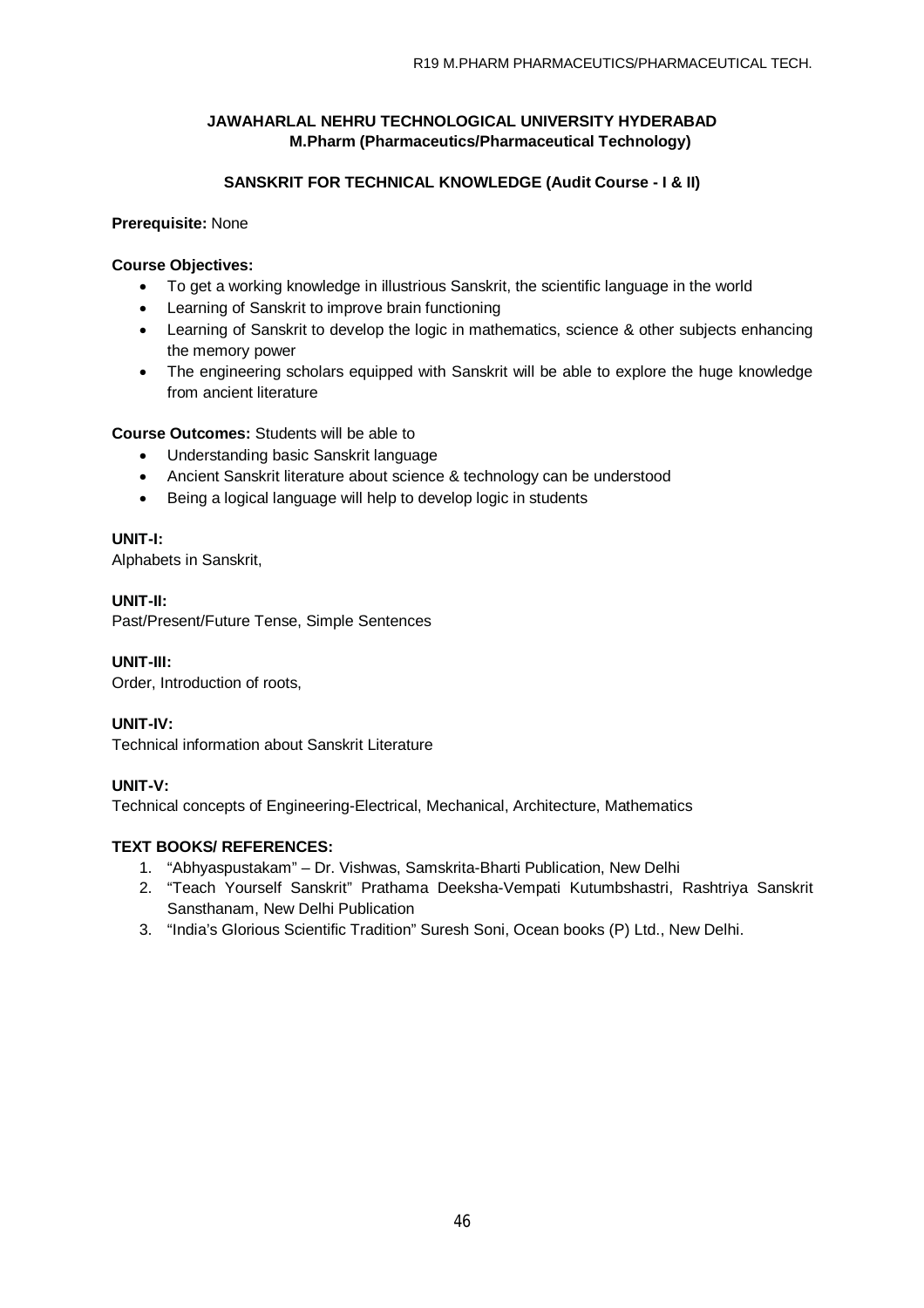## **VALUE EDUCATION (Audit Course - I & II)**

### **Prerequisite:** None

**Course Objectives:** Students will be able to

- Understand value of education and self- development
- Imbibe good values in students
- Let the should know about the importance of character

### **Course outcomes:** Students will be able to

- Knowledge of self-development
- Learn the importance of Human values
- Developing the overall personality

### **UNIT-I:**

Values and self-development –Social values and individual attitudes. Work ethics, Indian vision of humanism. Moral and non- moral valuation. Standards and principles. Value judgements

### **UNIT-II:**

Importance of cultivation of values. Sense of duty. Devotion, Self-reliance. Confidence, Concentration. Truthfulness, Cleanliness. Honesty, Humanity. Power of faith, National Unity. Patriotism. Love for nature, Discipline

### **UNIT-III:**

Personality and Behavior Development - Soul and Scientific attitude. Positive Thinking. Integrity and discipline, Punctuality, Love and Kindness.

### **UNIT-IV:**

Avoid fault Thinking. Free from anger, Dignity of labour. Universal brotherhood and religious tolerance. True friendship. Happiness Vs suffering, love for truth. Aware of self-destructive habits. Association and Cooperation. Doing best for saving nature

### **UNIT-V:**

Character and Competence –Holy books vs Blind faith. Self-management and Good health. Science of reincarnation, Equality, Nonviolence, Humility, Role of Women. All religions and same message. Mind your Mind, Self-control. Honesty, Studying effectively

### **TEXT BOOKS/ REFERENCES:**

1. Chakroborty, S.K. "Values and Ethics for organizations Theory and practice", Oxford University Press, New Delhi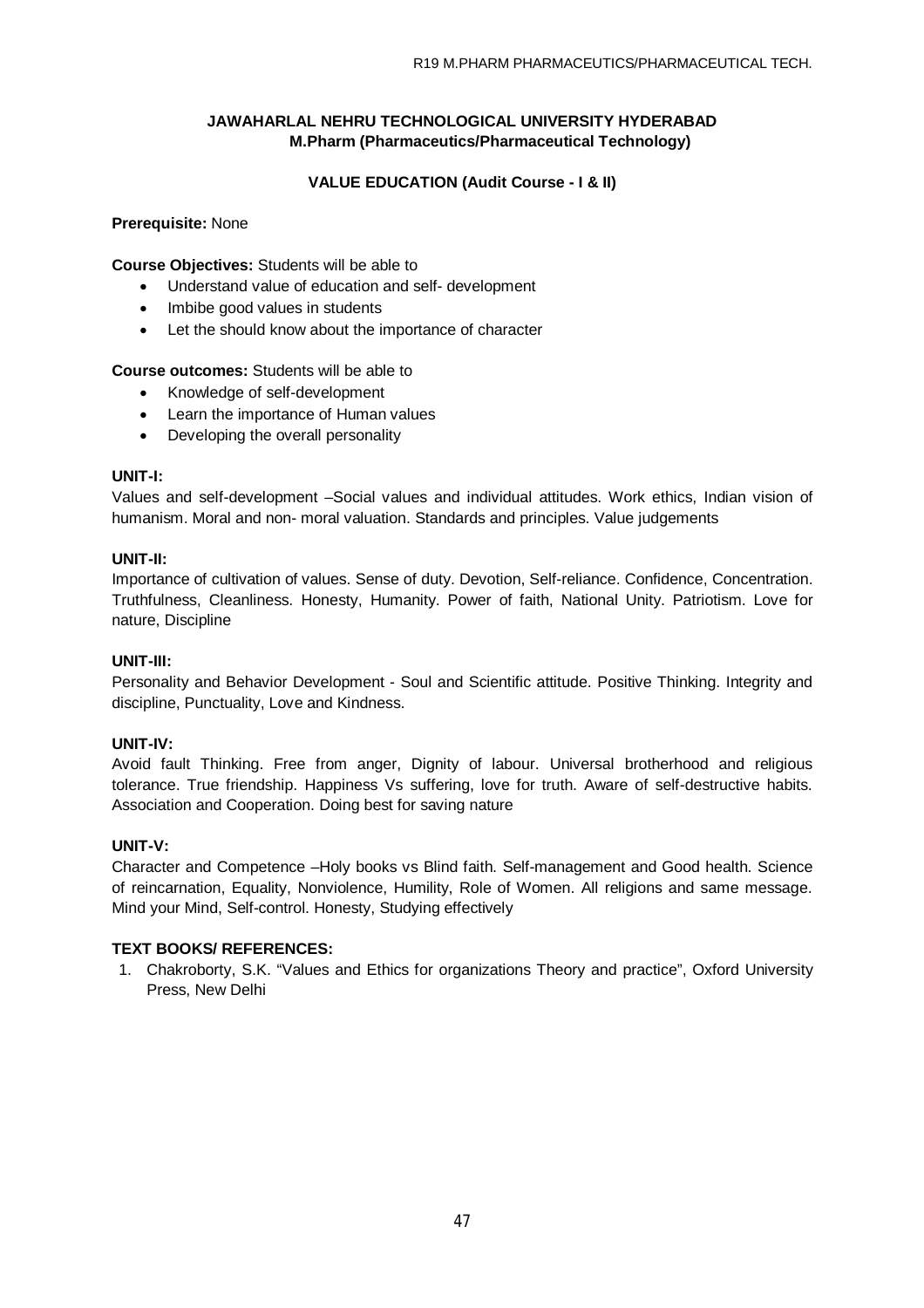## **CONSTITUTION OF INDIA (Audit Course - I & II)**

### **Prerequisite:** None

**Course Objectives:** Students will be able to:

- Understand the premises informing the twin themes of liberty and freedom from a civil rights perspective.
- To address the growth of Indian opinion regarding modern Indian intellectuals' constitutional role and entitlement to civil and economic rights as well as the emergence of nationhood in the early years of Indian nationalism.
- To address the role of socialism in India after the commencement of the Bolshevik Revolution in 1917 and its impact on the initial drafting of the Indian Constitution.

**Course Outcomes:** Students will be able to:

- Discuss the growth of the demand for civil rights in India for the bulk of Indians before the arrival of Gandhi in Indian politics.
- Discuss the intellectual origins of the framework of argument that informed the conceptualization of social reforms leading to revolution in India.
- Discuss the circumstances surrounding the foundation of the Congress Socialist Party [CSP] under the leadership of Jawaharlal Nehru and the eventual failure of the proposal of direct elections through adult suffrage in the Indian Constitution.
- Discuss the passage of the Hindu Code Bill of 1956.

## **UNIT-I:**

**History of Making of the Indian Constitution:** History Drafting Committee, (Composition & Working), **Philosophy of the Indian Constitution:** Preamble**,** Salient Features.

## **UNIT-II:**

**Contours of Constitutional Rights & Duties:** Fundamental Rights Right to Equality**,** Right to Freedom**,** Right against Exploitation**,** Right to Freedom of Religion**,** Cultural and Educational Rights**,**  Right to Constitutional Remedies, Directive Principles of State Policy**,** Fundamental Duties.

## **UNIT-III:**

**Organs of Governance:** Parliament**,** Composition**,** Qualifications and Disqualifications**,** Powers and Functions**,** Executive**,** President**,** Governor**,** Council of Ministers, Judiciary, Appointment and Transfer of Judges, Qualification, Powers and Functions.

### **UNIT-IV:**

**Local Administration:** District's Administration head: Role and Importance, Municipalities: Introduction, Mayor and role of Elected Representative, CEO of Municipal Corporation. Pachayati raj: Introduction, PRI: Zila Pachayat. Elected officials and their roles, CEO Zila Pachayat: Position and role. Block level: Organizational Hierarchy (Different departments), Village level: Role of Elected and Appointed officials, Importance of grass root democracy.

## **UNIT-V:**

**Election Commission:** Election Commission: Role and Functioning. Chief Election Commissioner and Election Commissioners. State Election Commission: Role and Functioning. Institute and Bodies for the welfare of SC/ST/OBC and women.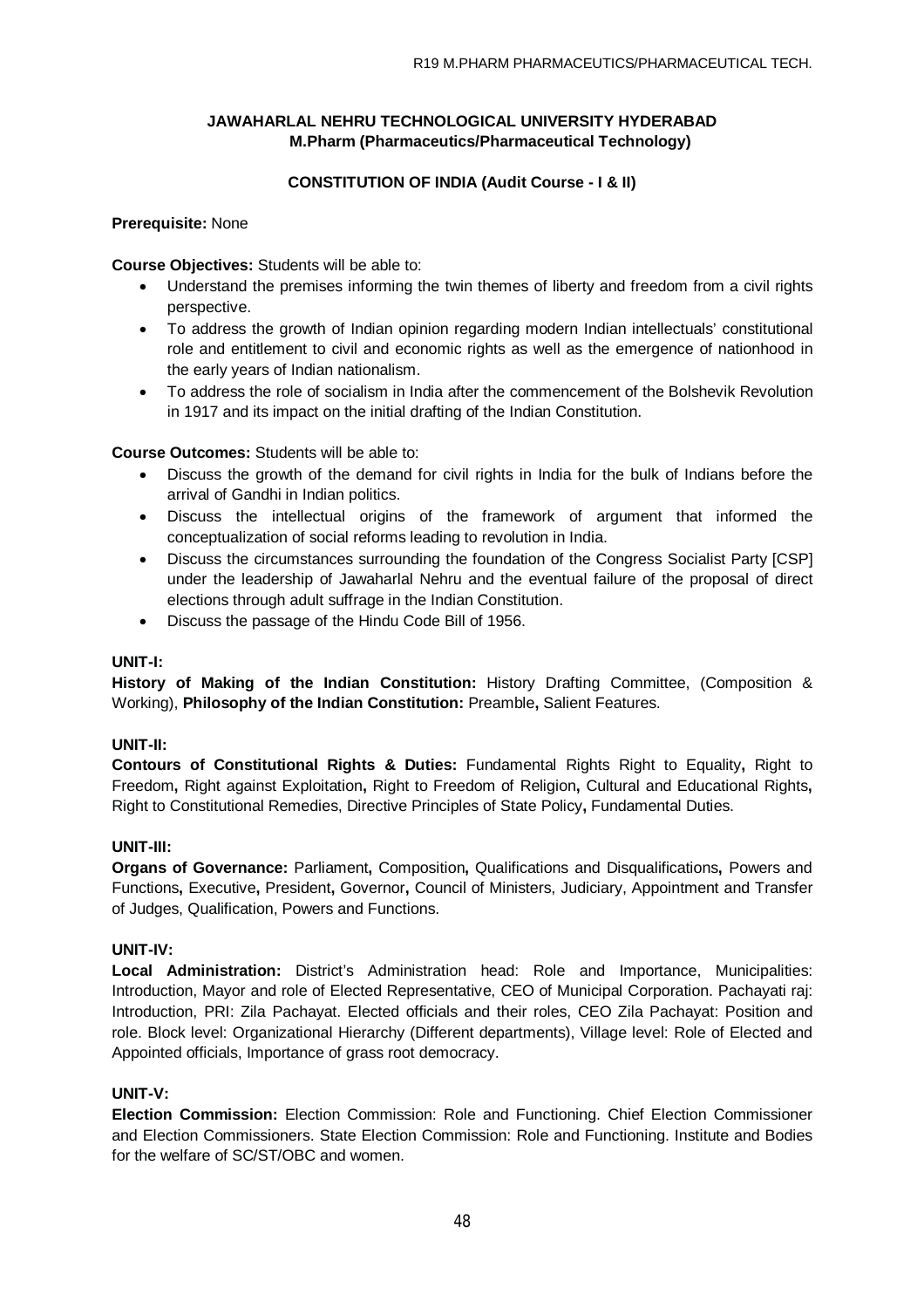- 1. The Constitution of India, 1950 (Bare Act), Government Publication.
- 2. Dr. S. N. Busi, Dr. B. R. Ambedkar framing of Indian Constitution, 1st Edition, 2015.
- 3. M. P. Jain, Indian Constitution Law, 7th Edn., Lexis Nexis, 2014.
- 4. D.D. Basu, Introduction to the Constitution of India, Lexis Nexis, 2015.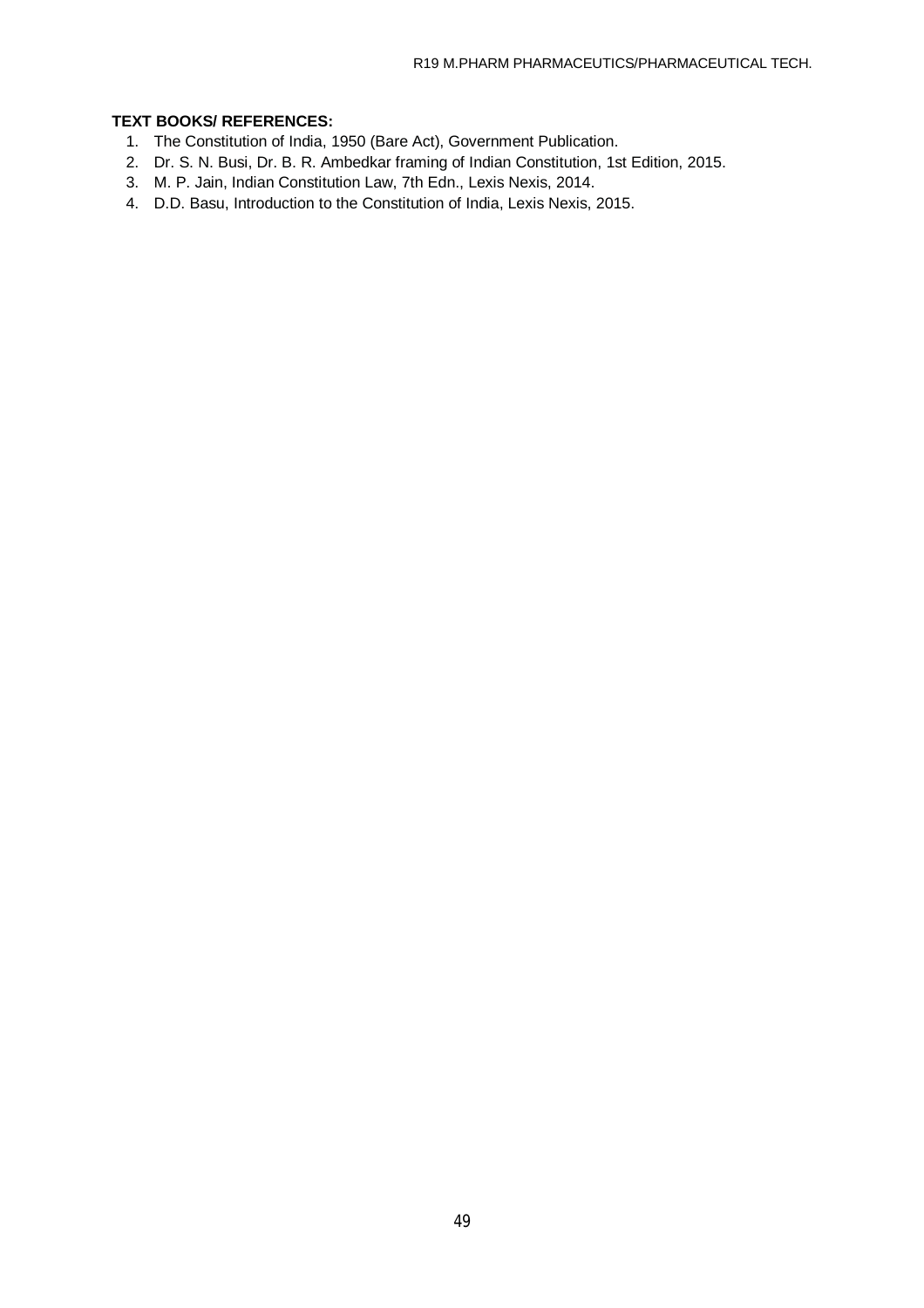## **PEDAGOGY STUDIES (Audit Course - I & II)**

### **Prerequisite:** None

**Course Objectives:** Students will be able to:

- Review existing evidence on the review topic to inform programme design and policy making undertaken by the DfID, other agencies and researchers.
- Identify critical evidence gaps to guide the development.

**Course Outcomes:** Students will be able to understand:

- What pedagogical practices are being used by teachers in formal and informal classrooms in developing countries?
- What is the evidence on the effectiveness of these pedagogical practices, in what conditions, and with what population of learners?
- How can teacher education (curriculum and practicum) and the school curriculum and guidance materials best support effective pedagogy?

### **UNIT-I:**

**Introduction and Methodology:** Aims and rationale, Policy background, Conceptual framework and terminology Theories of learning, Curriculum, Teacher education. Conceptual framework, Research questions**.** Overview of methodology and Searching.

### **UNIT-II:**

**Thematic overview:** Pedagogical practices are being used by teachers in formal and informal classrooms in developing countries. Curriculum, Teacher education.

### **UNIT-III:**

Evidence on the effectiveness of pedagogical practices, Methodology for the indepth stage: quality assessment of included studies. How can teacher education (curriculum and practicum) and the scho curriculum and guidance materials best support effective pedagogy? Theory of change. Strength and nature of the body of evidence for effective pedagogical practices. Pedagogic theory and pedagogical approaches. Teachers' attitudes and beliefs and Pedagogic strategies.

### **UNIT-IV:**

**Professional development:** alignment with classroom practices and follow-up support, Peer support, Support from the head teacher and the community. Curriculum and assessment, Barriers to learning: limited resources and large class sizes

### **UNIT-V:**

**Research gaps and future directions:** Research design**,** Contexts**,** Pedagogy**,** Teacher education**,**  Curriculum and assessment**,** Dissemination and research impact.

- 1. Ackers J, Hardman F (2001) Classroom interaction in Kenyan primary schools, Compare, 31 (2): 245-261.
- 2. Agrawal M (2004) Curricular reform in schools: The importance of evaluation, Journal of Curriculum Studies, 36 (3): 361-379.
- 3. Akyeampong K (2003) Teacher training in Ghana does it count? Multi-site teacher education research project (MUSTER) country report 1. London: DFID.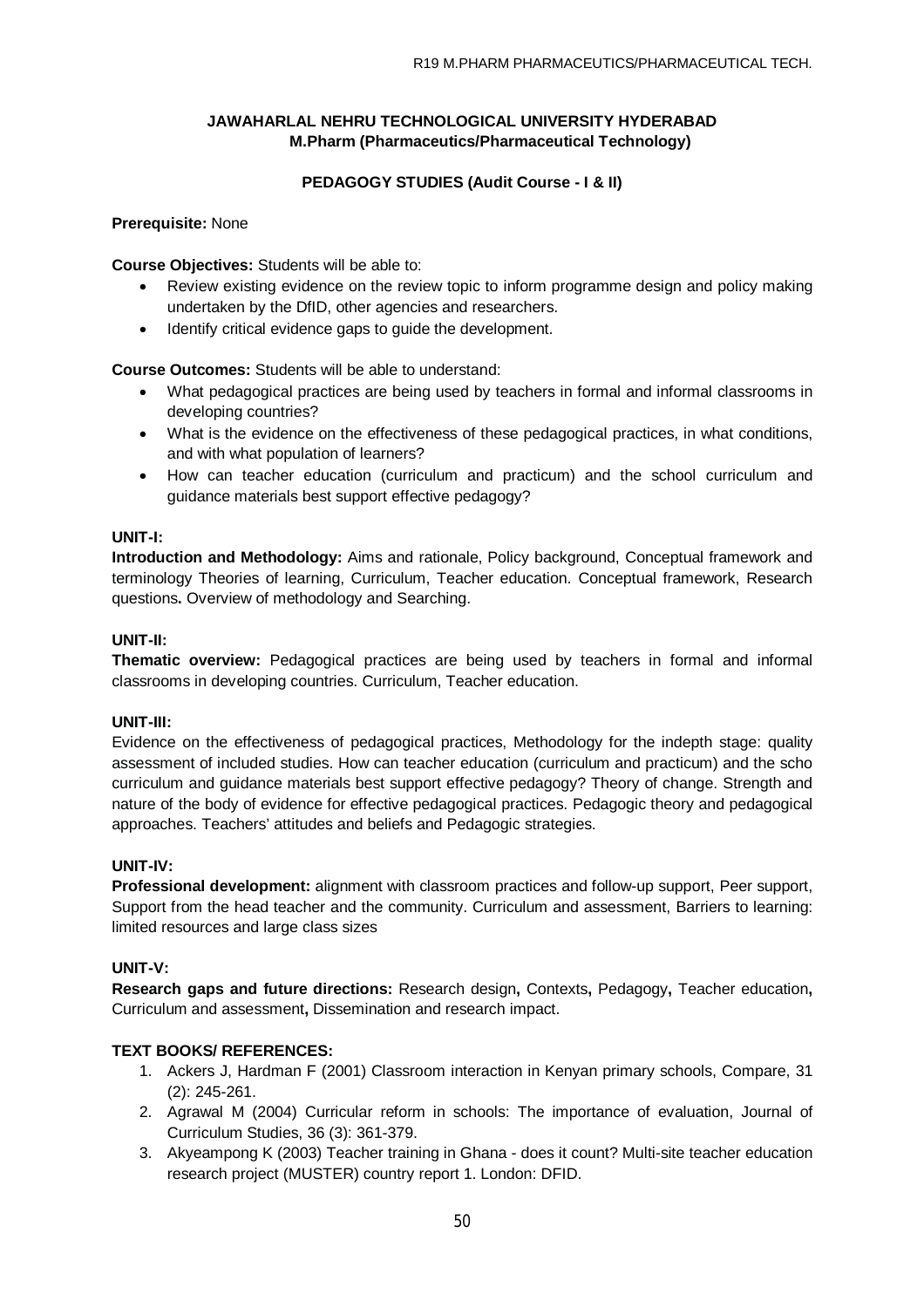- 4. Akyeampong K, Lussier K, Pryor J, Westbrook J (2013) Improving teaching and learning of basic maths and reading in Africa: Does teacher preparation count? International Journal Educational Development, 33 (3): 272–282.
- 5. Alexander RJ (2001) Culture and pedagogy: International comparisons in primary education. Oxford and Boston: Blackwell.
- 6. Chavan M (2003) Read India: A mass scale, rapid, 'learning to read' campaign.
- **7.** [www.pratham.org/images/resource%20working%20paper%202.pdf.](http://www.pratham.org/images/resource%20working%20paper%202.pdf.)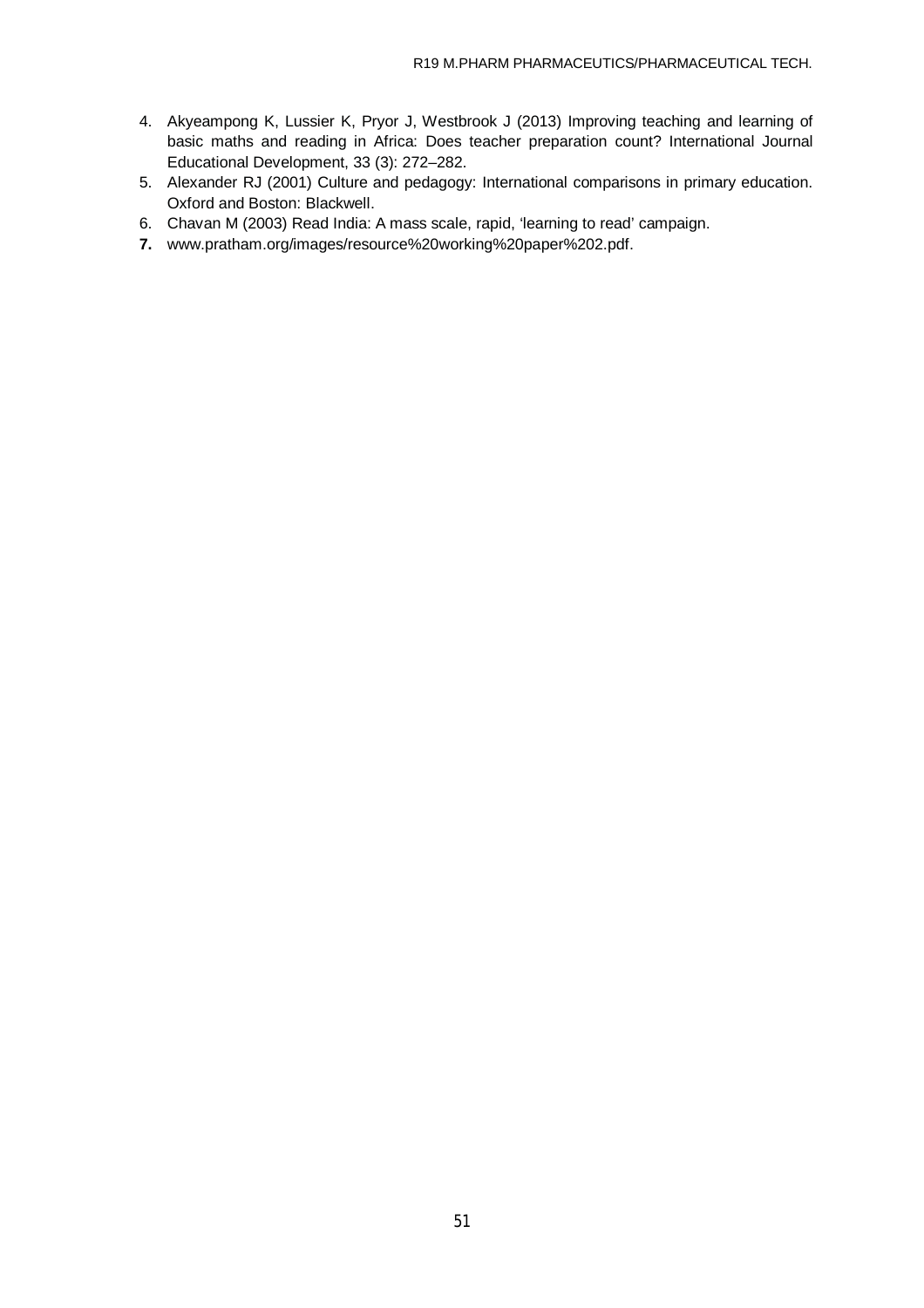## **STRESS MANAGEMENT BY YOGA (Audit Course - I & II)**

### **Prerequisite:** None

### **Course Objectives:**

- To achieve overall health of body and mind
- To overcome stress

## **Course Outcomes:** Students will be able to:

- Develop healthy mind in a healthy body thus improving social health also
- Improve efficiency

## **UNIT-I:**

Definitions of Eight parts of yog. (Ashtanga)

**UNIT-II:**  Yam and Niyam.

## **UNIT-III:**

Do`s and Don't's in life. i) Ahinsa, satya, astheya, bramhacharya and aparigraha ii) Shaucha, santosh, tapa, swadhyay, ishwarpranidhan

**UNIT-IV:** 

Asan and Pranayam

## **UNIT-V:**

i) Various yog poses and their benefits for mind & body

ii) Regularization of breathing techniques and its effects-Types of pranayam

- 1. 'Yogic Asanas for Group Tarining-Part-I": Janardan Swami Yogabhyasi Mandal, Nagpur
- 2."Rajayoga or conquering the Internal Nature" by Swami Vivekananda, Advaita Ashrama (Publication Department), Kolkata